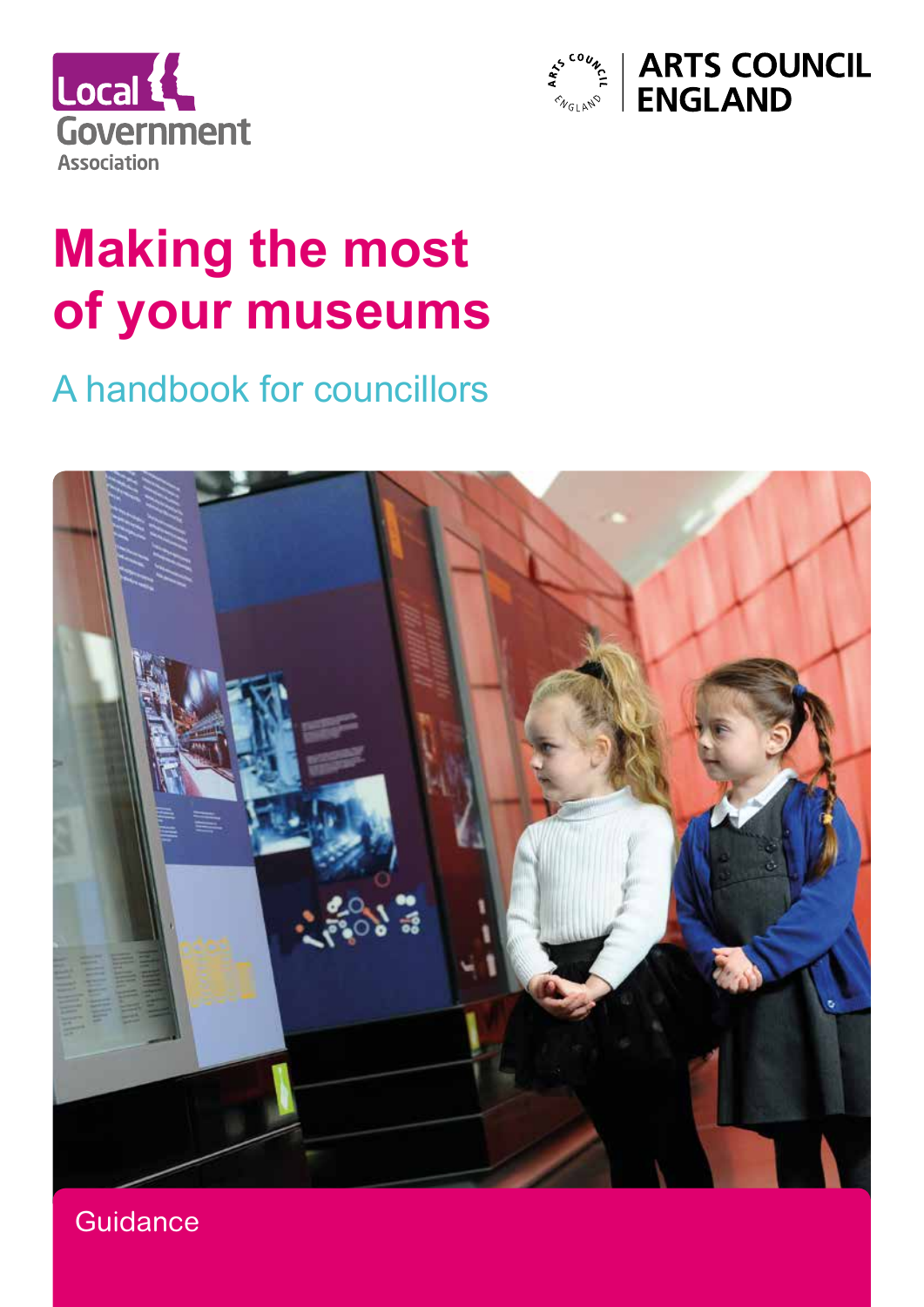**Cover photo:** Lessons for primary school students moved to the National Waterfront Museum in Swansea for an innovative and successful pilot scheme (Amgueddfa Cyrmu)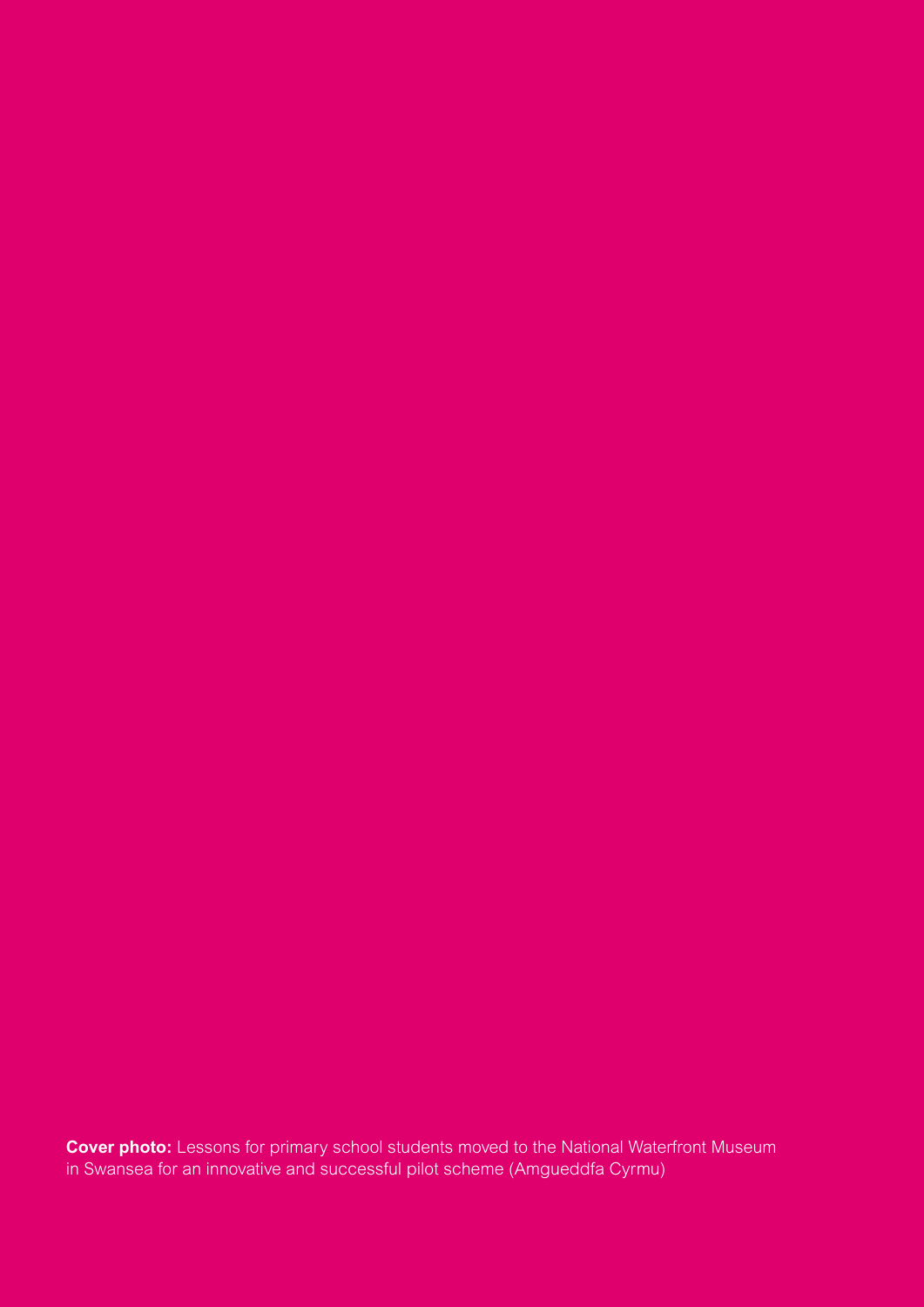## **Contents**

| <b>Foreword</b>                             | 3              |
|---------------------------------------------|----------------|
| <b>Introduction</b>                         | 4              |
| Why museums matter                          | $\overline{7}$ |
| Placemaking                                 | 8              |
| Community cohesion                          | 9              |
| Tourism and economic growth                 | 11             |
| Health and wellbeing                        | 13             |
| Skills and learning                         | 14             |
| <b>Making the most of your museums</b>      | 17             |
| Strategic/forward planning                  | 17             |
| Reducing barriers to enterprise             | 18             |
| Communication and technology                | 20             |
| <b>Brokering partnerships</b>               | 22             |
| Evidencing impact and championing museums   | 24             |
| <b>Choosing the right operating model</b>   | 26             |
| <b>Operating models</b>                     | 27             |
| Independent trusts                          | 28             |
| <b>Charity trustees</b>                     | 33             |
| The council as a charity trustee            | 32             |
| <b>Shared services</b>                      | 33             |
| <b>Further support</b>                      | 35             |
| <b>Local Government Association support</b> | 35             |
| <b>Arts Council England support</b>         | 36             |
| Other support                               | 36             |
| <b>Additional resources</b>                 | 37             |
| <b>Acknowledgements</b>                     | 39             |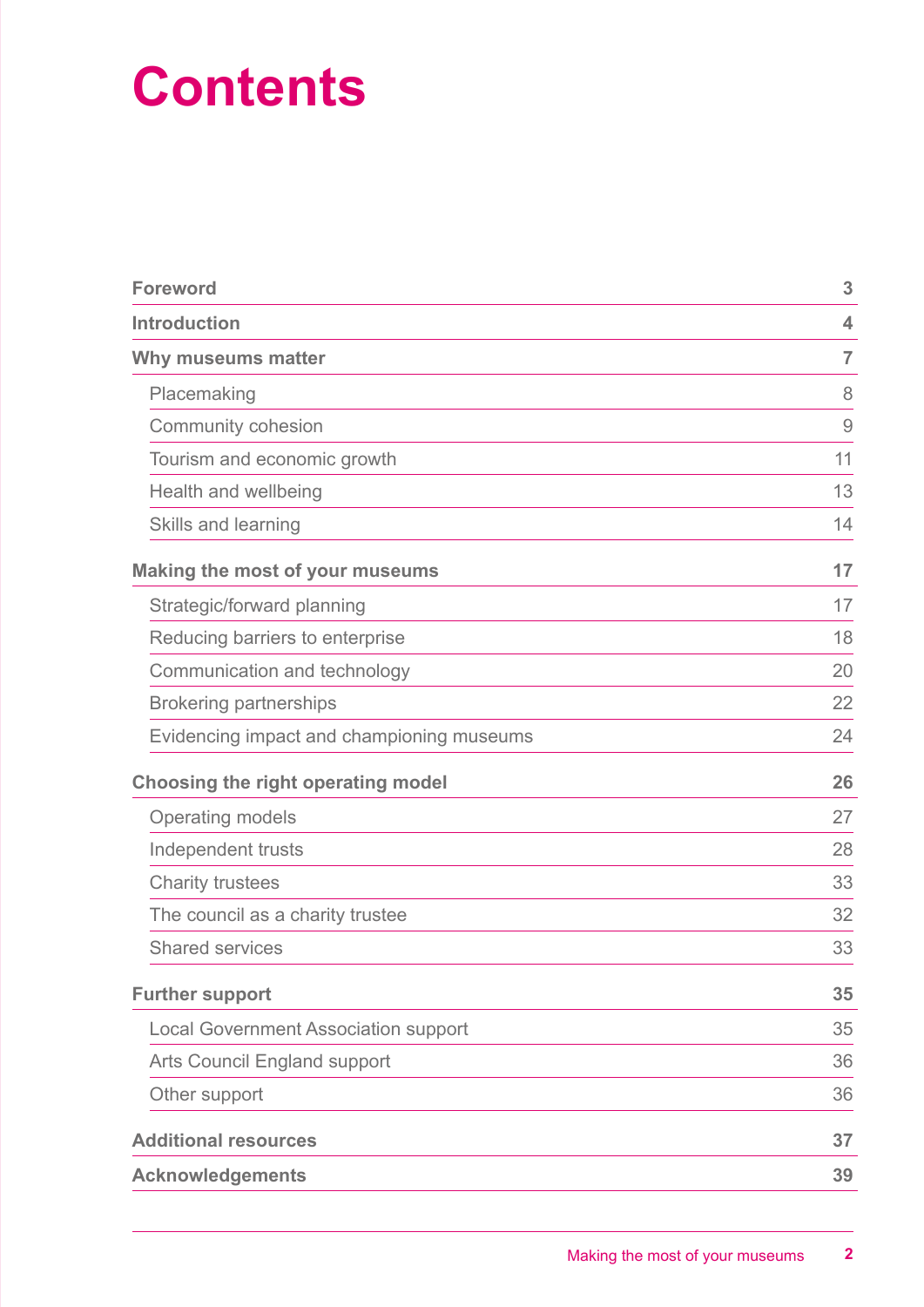## **Foreword**

Museums are crucial to our sense of place and at their best, bring people together, expose people to new ideas and concepts, and instil a sense of pride in their communities. Councils value this – we are increasingly placeshapers, not just deliverers of services now.

Councils are directly responsible for around 350 museums in England, fund a lot more, and provide support to independent museums. Many councillors will also act as trustees, almost certainly on those museums that have spun out from councils, but also on independent museums. We do this because museums are important to us and to our communities, and will continue to be.

But, in the current funding climate, we also have to ask tough questions of our museums. Museums are not a statutory service. We don't have to provide them and we don't have to support them.

But should we want to do so? Yes.

Museums can deliver against some of our most pressing agendas. They have a great story to tell on improving public health, particularly around work with people with Alzheimer's or dementia. In Barnsley and others areas, they have taken on a critical function in bringing communities together and refashioning the community relationship with the council. Tourists and other visitors flock to our museums, boosting our economies; a strong museum can be a key anchor for a cultural quarter, and a major attractor of businesses.

However, if they are to do all this, then we have a responsibility to ensure they are given the political direction they need to prioritise their work; give them the freedom to communicate their offer on websites and social media; and empower them to seek the right training and networks to help them to be more commercial, innovative and creative.

The Mendoza Review of the museum sector commissioned by Government showed that, while the overall museums sector is in a reasonable state of health, our local public museums were struggling. I am pleased that we have been able to work with Arts Council England to produce this joint handbook to help councils respond to the challenges identified and to help their museums thrive.

 $41$ 

#### **Councillor Gerald Vernon-Jackson CBE**

Chair, Local Government Association Culture, Tourism and Sport Board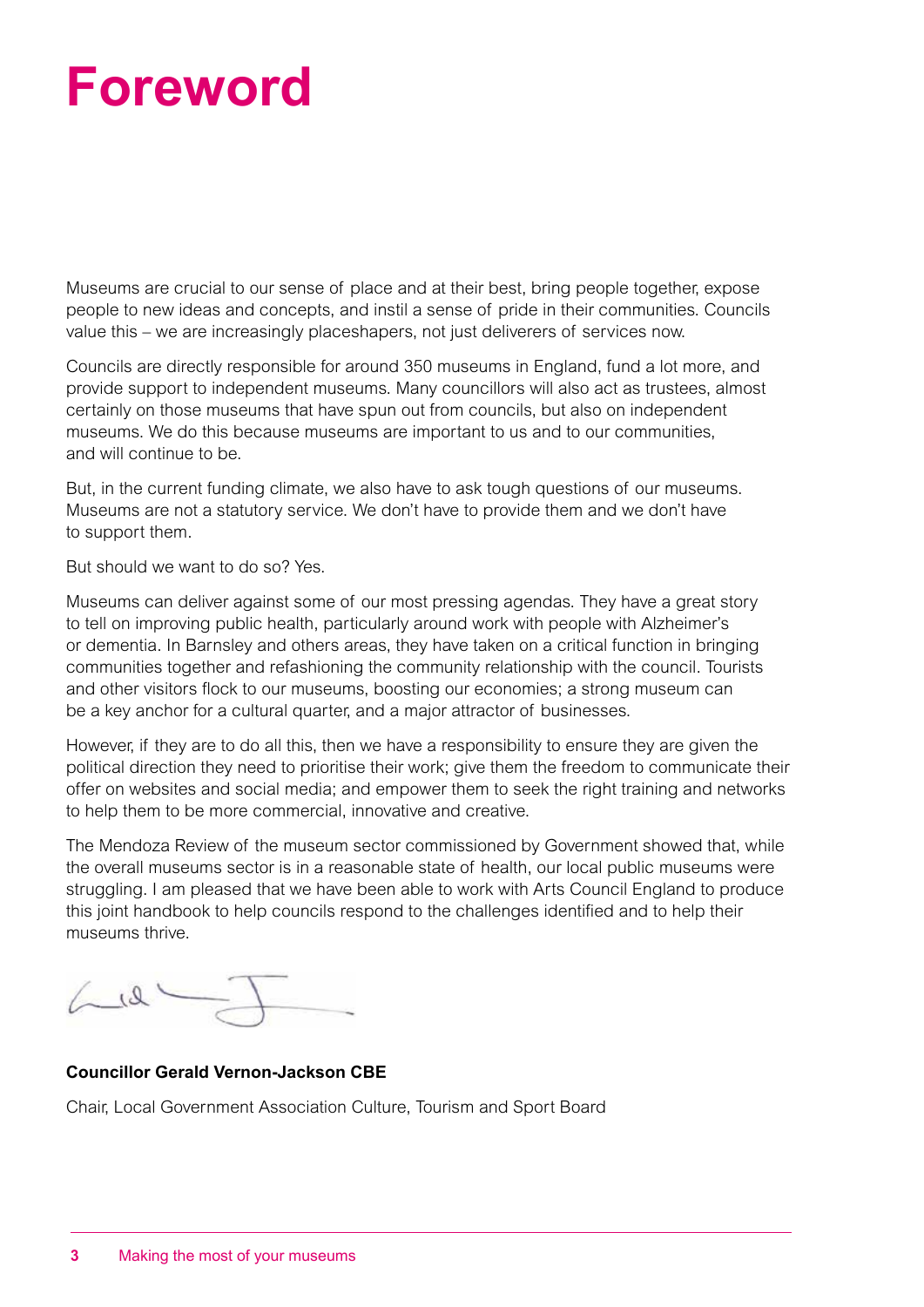## **Introduction**

Why do museums matter?

Can they support the delivery of local priorities?

Which operating models can they take?

Can they be successful enterprises?

If these are questions which resonate with you as a councillor, then this handbook is for you.

"Museums use their collections and knowledge to support society in direct ways. They bring people together and promote community cohesion; they support learning, tailoring their programmes to the local curriculum and local education priorities; they assist scholarly research through partnerships with universities; they can promote better health – for example, using collections to work with patients with mental health issues; and they employ and nurture a wide range of skilled people. They also offer spaces where we can experience the beauty and understand our place in the world."

#### **Neil Mendoza, The Mendoza Review1**

Museums are integral to the cultural fabric of the UK. They are public spaces full of incredible collections and stories, which have the power to shape the present and the future of communities. As a councillor with responsibility for museums you are a custodian of collections; you ensure they are held and used for the public's benefit today and tomorrow.

Local government provides the backbone to a remarkable range of museums across England, running 346 accredited museums and supporting many more. The landscape of museums across England is rich and varied, from the Telegraph Museum in Porthcurno to Tullie House Museum and Art Gallery in Carlisle. In the context of this handbook, the term 'museum' includes art galleries, heritage sites, archives, historic houses and science centres operated or supported by councils.

In November 2017, the Department for Digital, Culture, Media and Sport (DCMS) published 'The Mendoza Review: an independent review of museums in England'. It acknowledges that council museums have been particularly affected by funding cuts.

The Museums Association 'Museums in the UK' 2017 report<sup>2</sup> notes that at least  $64$ museums in the UK have closed since 2010 – the majority of these, as a result of reduced public funding. The report states that many publicly-funded museums are facing a funding crisis as "local authorities in England have cut spending on museums and galleries by 31 per cent in real terms between 2010 and 2016".

This handbook has been developed in response to the Mendoza Review. It can help you identify the key ways in which councillors can support museums to be most effective. Museums can be a catalyst for positive social and economic change, meeting the agendas that are important to you and your communities.

Neil Mendoza, 2017, The Mendoza Review: an independent review of museums in England. [www.gov.uk/government/](http://www.gov.uk/government/publications/the-mendoza-review-an-independent-review-of-museums-in-england) [publications/the-mendoza-review-an-independent-review](http://www.gov.uk/government/publications/the-mendoza-review-an-independent-review-of-museums-in-england)[of-museums-in-england](http://www.gov.uk/government/publications/the-mendoza-review-an-independent-review-of-museums-in-england)

<sup>2</sup> Museums Association, 2017, Museums in the UK. www.museumsassociation.org/download?id=1221931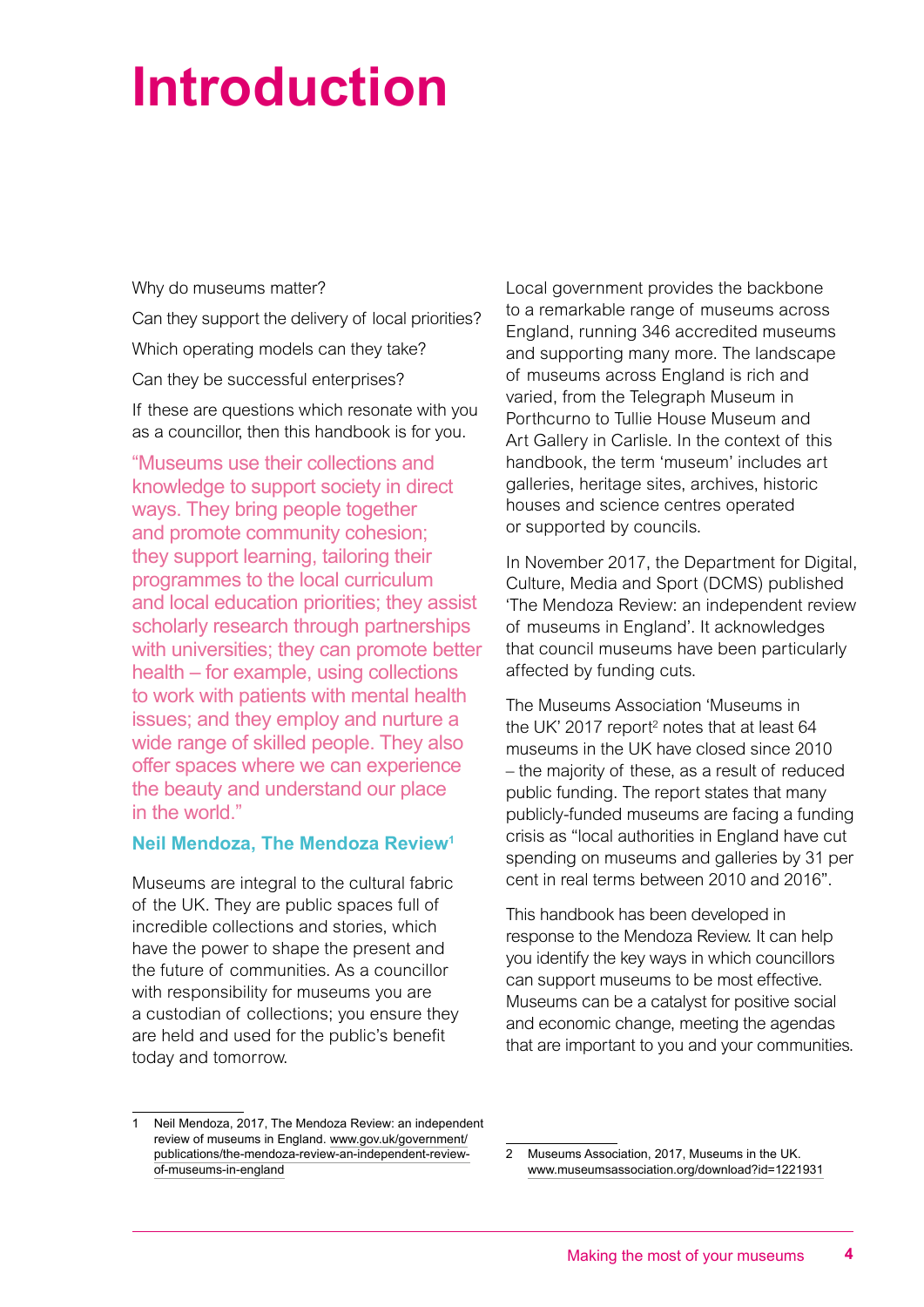If you see museums as an integral part of the local cultural offer when considering council services, activities and budget, you will be open to making connections across a range of service areas. The case studies in this handbook highlight some of the many ways in which museums are contributing to different local priorities. This includes the Black Country Living Museum driving local economic growth; Manchester Museum enabling community debate through 'a Rubbish Night at the Museum'; Tunbridge Wells Museum and Art Gallery creating greater wellbeing; and Barnsley and Rotherham councils using heritage to create great places to live.

Your council may already have considered different models of operation for your museum service. Planning a change in operating model is one which takes considerable time and financial investment. If a museum service is to have any chance of a sustainable future, a council will need to carefully consider the options available. These are explored in the 'choosing the right operating model, section of this handbook.

Museums, like any service, have costs, but an investment in museums is an investment in a public asset which can engage, educate and inspire entire communities. As a councillor, you are in the best position to ensure that, in the face of financial and demographic pressures, museums are recognised and used for the often intangible – but always essential – benefits they bring to communities.

#### **The Mendoza Review and local government**

The Mendoza Review was completed following research into museums of all types across England – large, small, urban and rural. Unless otherwise referenced, statistics in this handbook are taken from the Mendoza Review.

The review recognises that next to central government, councils are the largest contributor to public funding of museums, contributing on average £253 million per year between 2007/8 and 2016/7.

There are specific recommendations within the review for how councils can make the most of their museums. These are:

- 1. Developing a cultural strategy, drawing on best practice and evidence that demonstrate how museums support local priorities and how councils can best support museums, even when revenue budgets are under pressure.
- 2. Supporting museums in forming partnerships with local education, health and culture providers to improve the public offer and to make potential savings. This might include brokering relationships with decisionmakers; helping museums to measure their impact in order to deliver the evidence other organisations need, and publicly championing the role of museums in public life.
- 3. Ensuring that the local enterprise partnership (LEP) between councils and businesses includes museums as part of the local economic growth agenda, as well as in support of the cultural offer, in order to promote tourism and economic regeneration.
- 4. Brokering other effective partnerships for museums with local businesses.
- 5. Recruiting and developing excellent museum leaders with appropriate skills, including business management, fundraising, a commitment to growing and diversifying audiences, delivering cultural education, placemaking and partnerships – and then giving them the freedom to operate.
- 6. Reducing the barriers to enterprise for museums and actively supporting and encouraging their efforts to generate income. For example, allowing museums to retain commercial profits; granting them communication and digital freedoms; and considering how to allow museums to manage their self-generated income and reserves across financial years.

This handbook explores these recommendations and highlights the role you can take in responding to them. As a councillor, you can play a key role in the promotion and development of museums as demonstrated by Councillor Janet Emsley in Rochdale who highlights the benefits of hosting a well-loved museum exhibit in a council building.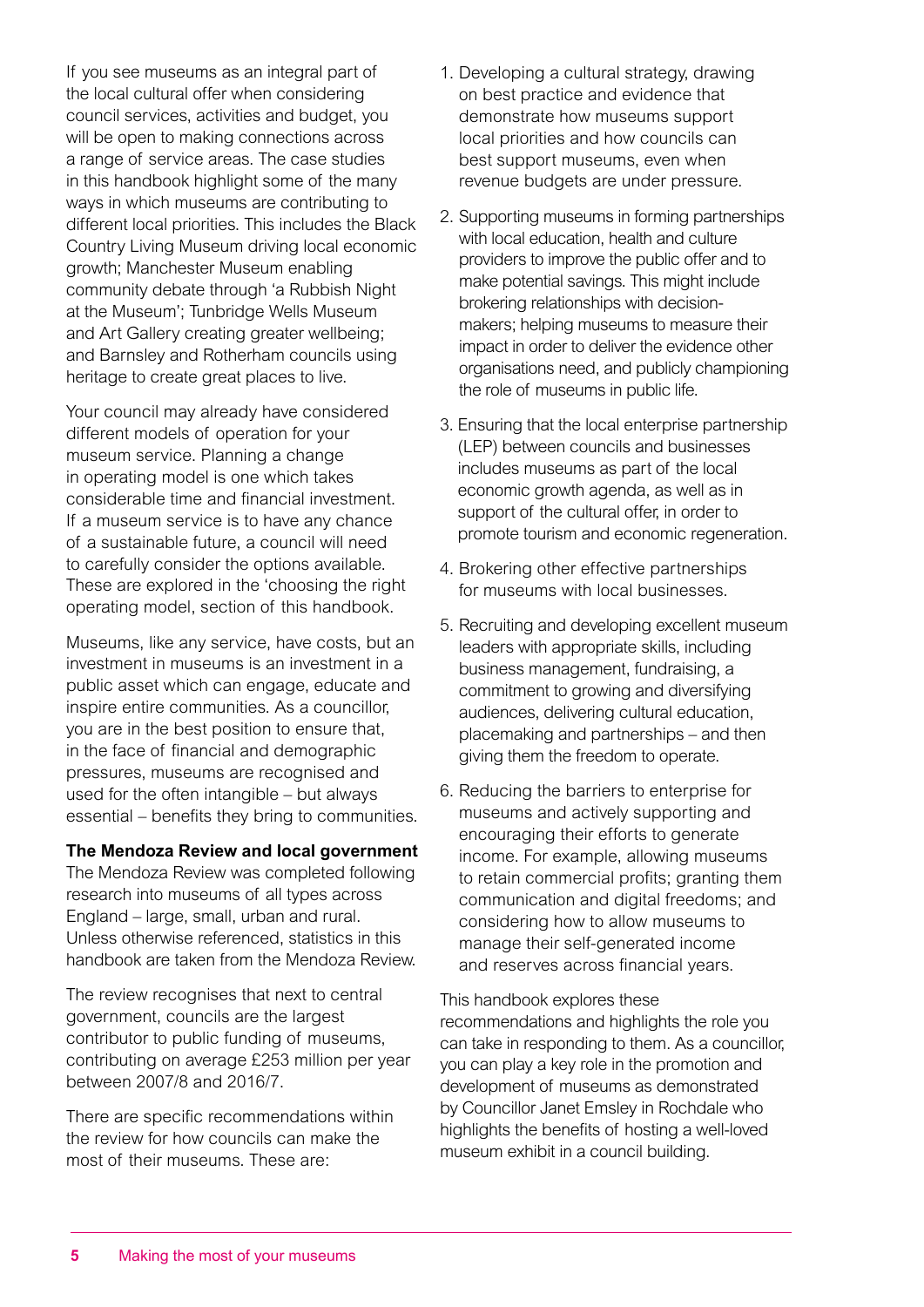#### **Dippy on Tour in Rochdale: council stages world-famous exhibit**

From 2018 to 2020, the Natural History Museum is touring Dippy the Diplodocus across the UK. Rochdale's Number One Riverside is one of eight venues which will host Dippy during the tour. As a multi-use public building including a library, council customer service centre and office space, it is unique among the buildings chosen by the National History Museum as a host.

Rochdale's Number One Riverside is the council's award-winning customer service centre, office building and central library. Rochdale Borough Council has been working in partnership with Touchstones Rochdale Museum and Art Gallery to submit a bid to host Dippy and to prepare a programme of activities to coincide with the exhibit which will run from February to June 2020.

Through the exhibit, they are aiming to inspire and engage children and adults from across the northwest of England, particularly those who would find it difficult to access national exhibits in London. Cultural and educational activities exploring science,

technology, engineering and maths will be put in place to coincide with Dippy's stay. Councillor Janet Emsley, Cabinet Member for Culture, Health and Wellbeing at Rochdale Borough Council, said:

"This must be the first time an internationally famous museum exhibit has been placed in a council building and I think it is fantastic. In doing this, both ourselves and the Natural History Museum are bringing the Natural History collection right to people's doorsteps and that is a once-in-a-lifetime opportunity for our young people, many of whom would not be able to see these incredible artefacts in their usual home.

"As a Borough, we recognise the value of learning from the past and the importance of planning carefully to protect our future. Dippy provides a modern-day tool for us to explore, debate, educate and share ideas about the world in which we live and our role in it. Dippy will bridge sectors from science, culture, health and wellbeing to permeate into our schools, learning institutions and beyond. In short, Dippy is an opportunity we cannot miss and we plan to grab it with both hands!"



Dippy on Tour will engage children and adults from across the country with dinosaurs and more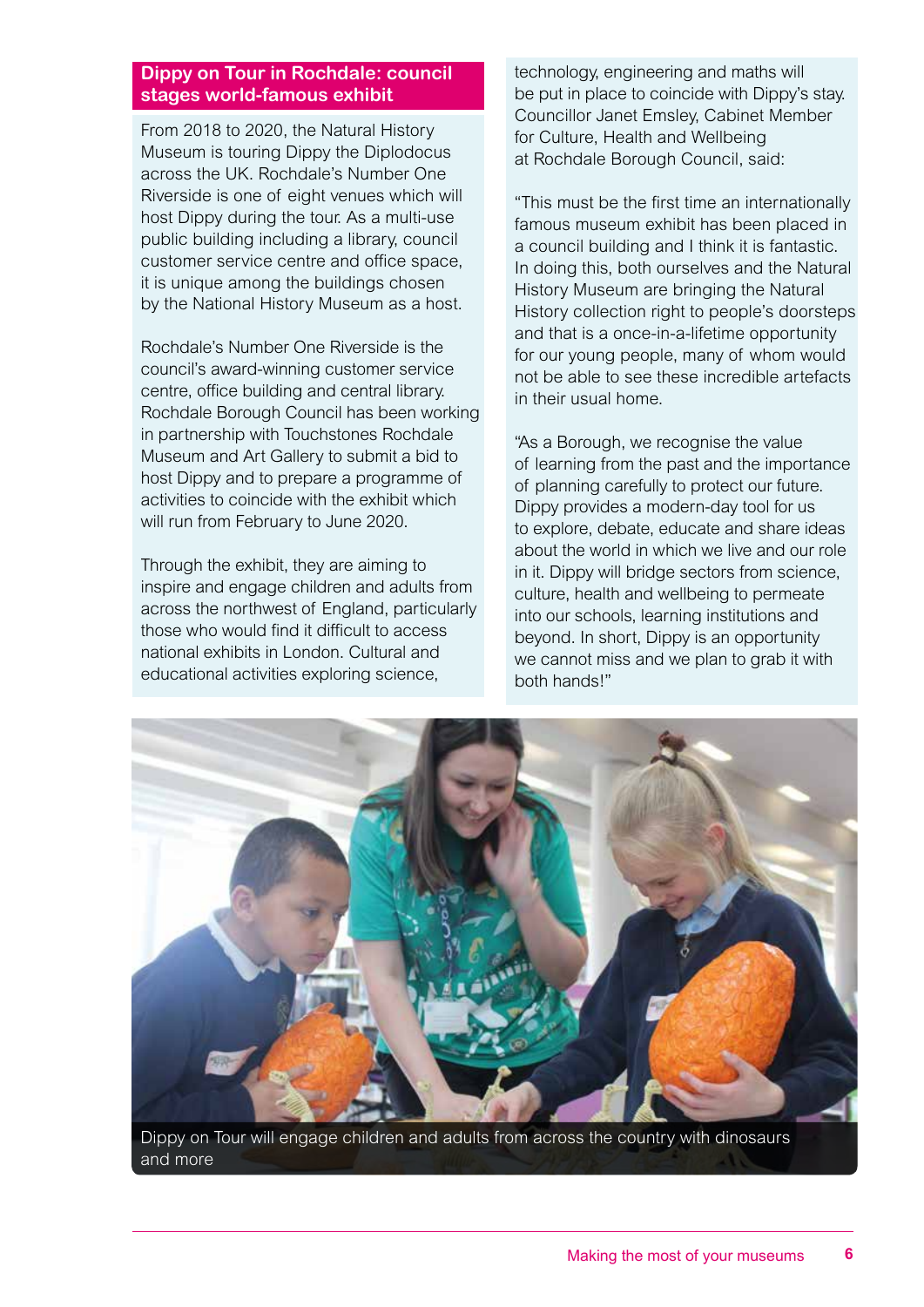# **Why museums matter**

"Watching crowds of children pouring into Bolton Museum, some almost overwhelmed with their passion for the Ancient Egyptians, is a reminder that honest, modern presentation and farsighted cultural investment can revitalise towns that have lost their industrial past with a very real, modern pride."

#### Samira Ahmed, The Guardian**<sup>3</sup>**<sup>4</sup>

- 3 Samira Ahmed, 2019, The lure of Ancient Egypt is a way to revitalise faded industrial towns. [www.theguardian.com/](https://www.theguardian.com/commentisfree/2019/jan/21/lure-ancient-egypt-revitalise-industrial-towns-mummies) [commentisfree/2019/jan/21/lure-ancient-egypt-revitalise](https://www.theguardian.com/commentisfree/2019/jan/21/lure-ancient-egypt-revitalise-industrial-towns-mummies)[industrial-towns-mummies](https://www.theguardian.com/commentisfree/2019/jan/21/lure-ancient-egypt-revitalise-industrial-towns-mummies)
- 4 LGA, 2016, Museum survey of heads of cultural services. www.local.gov.uk/sites/default/files/documents/museumsurvey-heads-cultu-696.pdf

A recent survey of museums by the Local Government Association (LGA) investigated the extent to which museums and culture are contributing to wider corporate priorities. As outlined in the table below, most respondents scored highly across tourism, learning, placemaking and regeneration, economic growth, community cohesion, and health and wellbeing.

As a councillor, you can use your position to highlight where you see museums having this impact across local priorities and where they have the potential to do more.

| To what extent are authority museums and culture contributing to corporate priorities? <sup>4</sup> |                                   |                        |                       |                |                |                          |
|-----------------------------------------------------------------------------------------------------|-----------------------------------|------------------------|-----------------------|----------------|----------------|--------------------------|
|                                                                                                     | <b>Great</b><br>or some<br>extent | <b>Great</b><br>extent | <b>Some</b><br>extent | No extent      | Don't<br>know  | <b>Not</b><br>applicable |
|                                                                                                     | %, 83 respondents                 |                        |                       |                |                |                          |
| <b>Tourism</b>                                                                                      | 94                                | 47                     | 47                    | $\overline{2}$ | $\overline{0}$ | $\overline{4}$           |
| Learning                                                                                            | 90                                | 47                     | 43                    | 5              | $\overline{0}$ | 5                        |
| Placemaking<br>and<br>regeneration                                                                  | 90                                | 37                     | 53                    | 6              | $\Omega$       | $\overline{4}$           |
| <b>Economic</b><br>growth                                                                           | 87                                | 28                     | 59                    | 6              | $\overline{4}$ | $\overline{4}$           |
| <b>Community</b><br>cohesion                                                                        | 84                                | 18                     | 66                    | 11             |                | $\overline{4}$           |
| <b>Health and</b><br>wellbeing                                                                      | 83                                | 12                     | 71                    | 12             |                | $\overline{4}$           |
| <b>Devolution</b>                                                                                   | 10                                | $\overline{0}$         | 10                    | 60             | 13             | 17                       |

The case studies which follow highlight where museums have been successful in meeting these local agendas.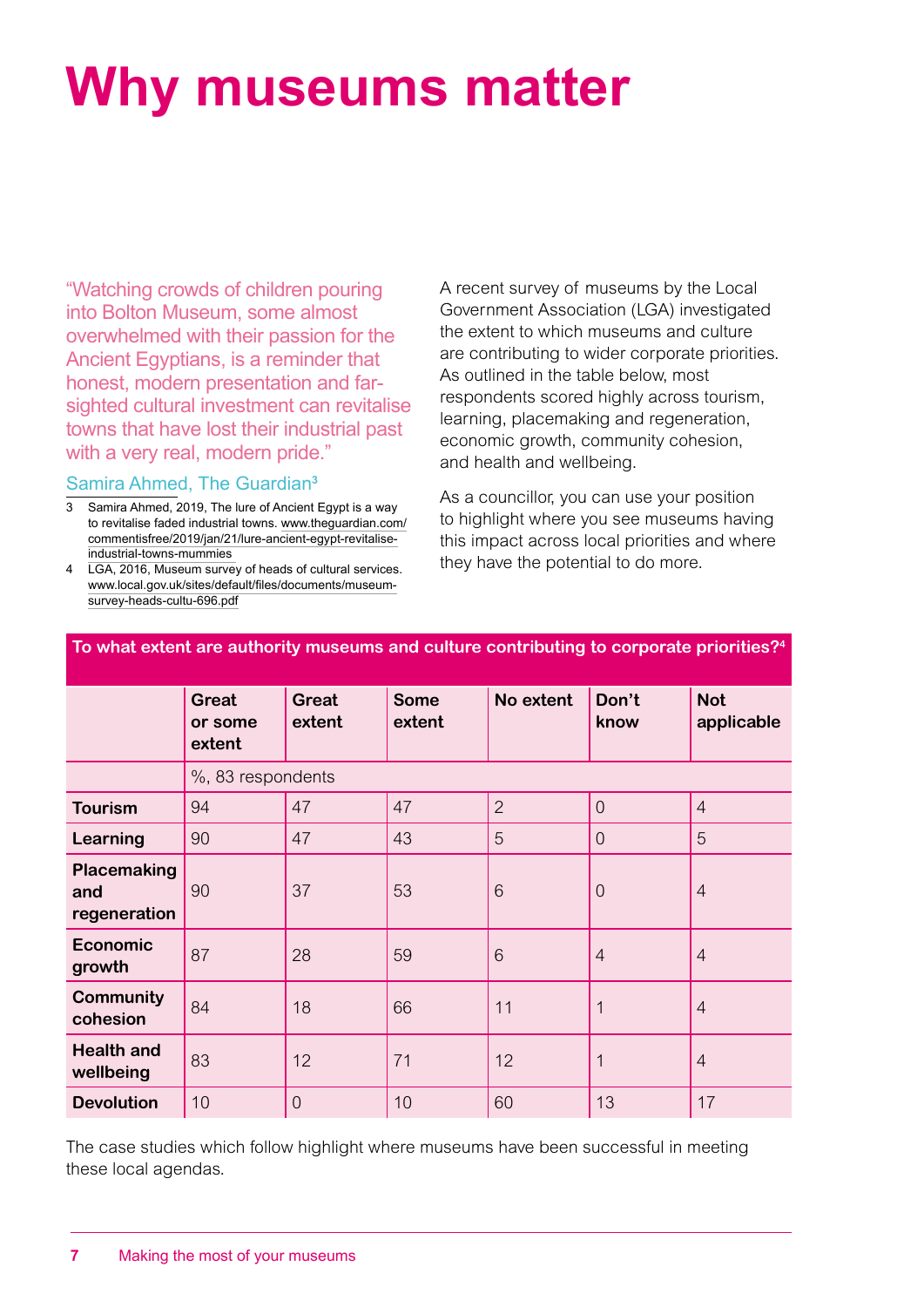## Placemaking

"Great placemaking makes people feel a renewed love, passion and pride for their 'place'. It draws on the combined assets of heritage, people, buildings and landscape to create places for people to fall in love with."

#### Polly Hamilton, Vice Chair of the Chief Cultural & Leisure Officers Association (CLOA)**<sup>5</sup>**

Museums help us to value the places where we live, work and visit, and to understand where we have come from. They play an integral role in creating a sense of place and belonging for people. Their collections and buildings are unique assets which often tell the stories of a local place, the people who lived there and their influence on the wider world. Communities have their own cultural identities, shared histories, infrastructure and traditions. Museums are ideal spaces to explore these.

This has been demonstrated through museums' participation in the Great Place Scheme, a programme designed to pilot new approaches that enable cultural and community groups to work more closely together and to place heritage at the heart of communities. The National Lottery Heritage Fund and Arts Council England are funding 16 areas in England, and one of the successful joint recipients is Barnsley and Rotherham.

Key considerations for your area:

- Are your museums considered part of wider council regeneration and development plans?
- Are your museums connected to any local enterprise partnerships and, if not, can you broker an introduction?
- Do your museums lead on, or are they part of, a wider programme of cultural activities and events?
- Do your museums represent the people living in the area in their collections and events?
- 5 LGA and CLOA, 2017, People, culture, place: the role of culture in placemaking. www.local.gov.uk/people-cultureplace-role-culture-placemaking

#### **WE project, Barnsley and Rotherham councils: stimulating social transformation and economic growth**

Barnsley Museums operates five sites, including an archive service, which receive around 1.2 million visitors per year. Barnsley Metropolitan Borough Council has increased its funding to the museums service over recent years, with the culture and visitor economy service receiving an additional £100,000 revenue budget in 2016/17. The council has also taken steps to reduce barriers to enterprise, allowing the museums to become more commercial. In return, the museums and heritage sites are generating more income, including around £250,000 from Elsecar Heritage Centre, and supporting more than 350 jobs.

Rotherham Heritage Service operates Clifton Park Museum, Boston Castle and a range of small-scale heritage sites across the Borough, as well as archives, conservation and learning services, working with around 120,000 visitors a year.

Since 2017 Barnsley and Rotherham councils have been delivering 'WE' (Wentworth & Elsecar), a Great Place Scheme project. WE aims to embed a sense of place and use culture as an engine for social transformation and economic growth.

Through the project, Barnsley and Rotherham councils are reaching communities that were hit by the decline of traditional industries. In 2018 WE delivered a range of activities including: Man Engine (a two-day event for over 6,000 people); a community archaeology project with artistic interpretation; a living history project; and a series of innovation and creativity challenges for young people in partnership with engineering education specialists Workwise.

The project has received £1,264,000 from Arts Council England and the National Lottery Heritage Fund. Barnsley and Rotherham councils are each investing an additional £79,500 in the project.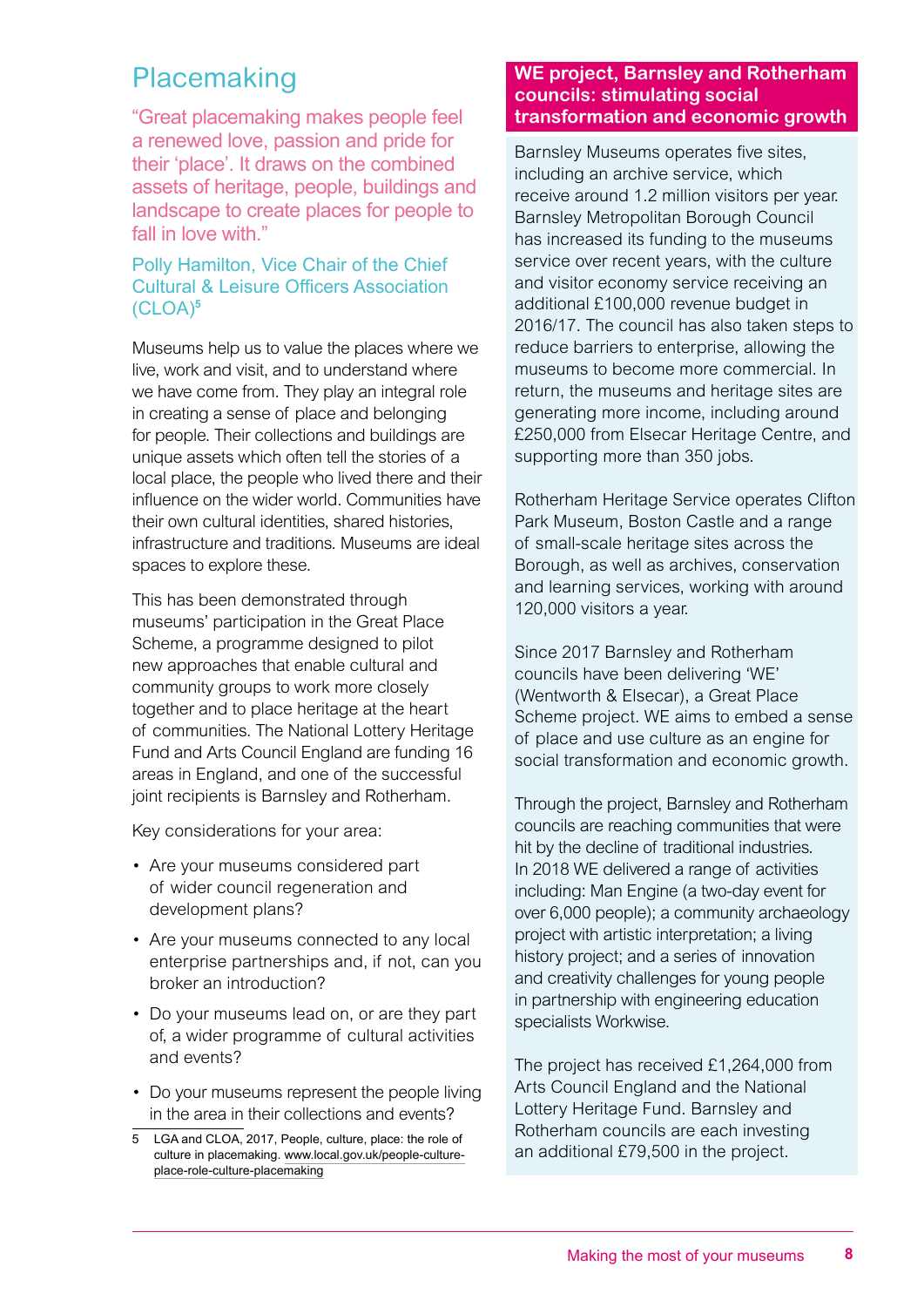

Barnsley and Rotherham's WE project has engaged and inspired the local community

## Community cohesion

Community cohesion can only happen when the right conditions are created. Museums can play an active role in enabling these conditions. The LGA's 'Building cohesive communities' guide<sup>6</sup> states that in order for communities to flourish, there must be a shared belief in a set of common values. This means shared access for everyone and a belief that all sections of the community have an equal stake in the success and future of the local area.

The guide also acknowledges the role culture and sport can have in creating opportunities for people to come together and for tackling issues linked to cohesion. It states that planned programmes of activities can help to improve social interaction and have an extremely important role in promoting contact, integration, respect and understanding among people of different backgrounds. Culture and sport services, including museums, can be a powerful tool for engaging all sections of the community, breaking down barriers that may

exist between them, and helping to dispel myths and negative stereotypes.

Museums are places for everyone. As highlighted in the case study from Manchester Museum, they can provide a platform for debate and discussion on live local community issues.

Key considerations for your area:

- Are your museums working with other council departments and/or community groups which are tackling local issues, and if not can you broker introductions?
- Can your museum be used as a venue for community discussion and debate on local issues?

<sup>6</sup> LGA, 2019, Building cohesive communities. www.local.gov.uk/building-cohesive-communities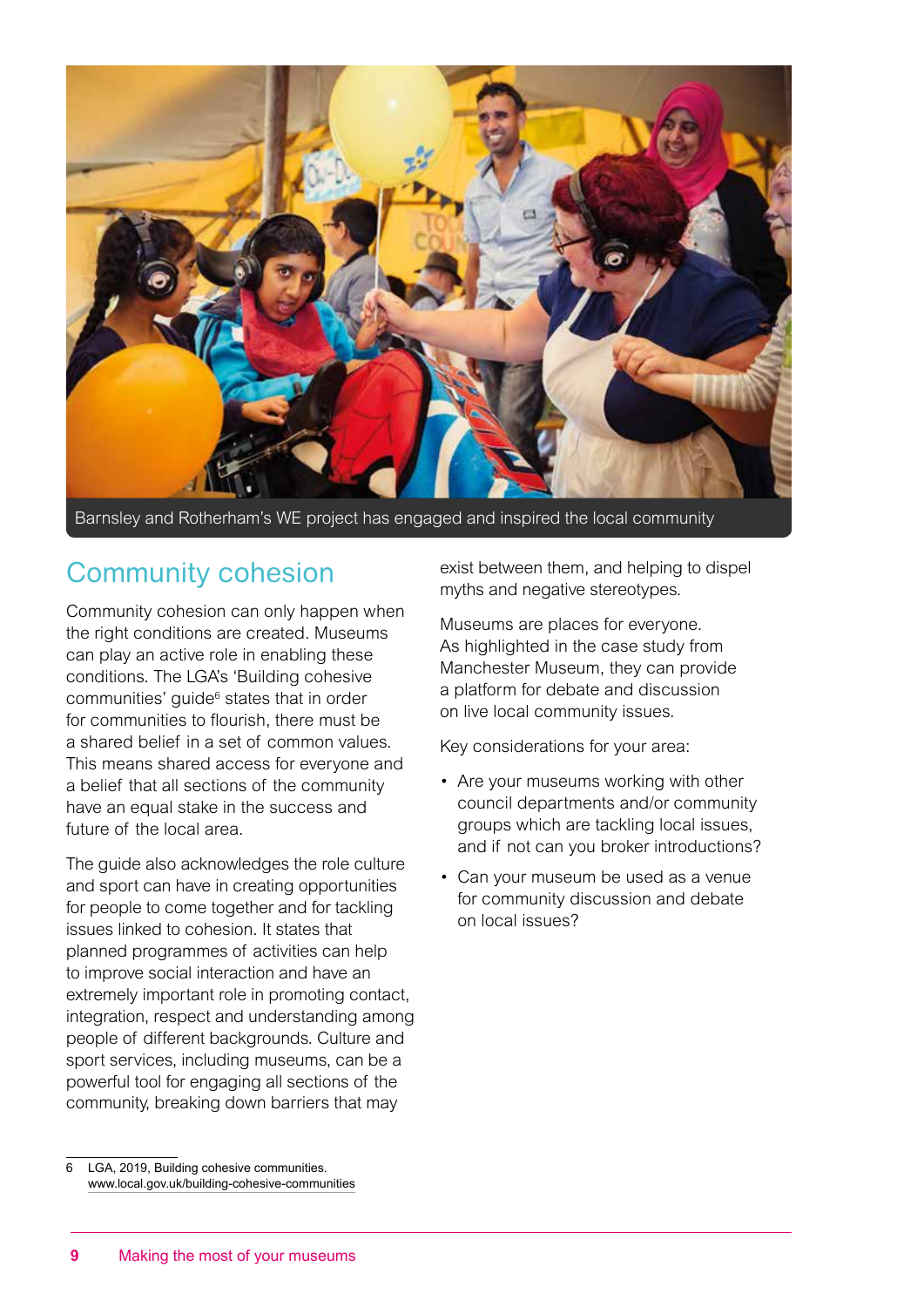#### **A Rubbish Night at The Museum, Manchester: community leadership**

'A Rubbish Night at the Museum' was a community-led event which took place at Manchester Museum in April 2018. This event explored the problem of rubbish in Greater Manchester in a creative and engaging way. It translated results of a research project and drew on contributions from a wide range of people to produce an interactive event. It supported Mayor Andy Burnham's goal of a cleaner and greener city region.

The purpose of the event was to present the complex causes of the rubbish problem in residential areas, prompt debate about the problem and inspire collaboration among those wanting to make a difference. It was organised by members of the Moss Side community in partnership with members of Upping It (a community group), the Manchester Museum, and the Sustainable Consumption Institute. It was funded by the University of Manchester's 'Engaging our Communities' fund and the Sustainable Consumption Institute.

Featuring over 100 artistic and informational displays, the event included verbatim theatre, spoken word poetry, demonstrations of clothing repair, discussions with policy and business representatives, and a video produced by primary school pupils. Participants took part in various activities and explored the displays over food and drink catered by Real Junk Food.

Over 300 people attended the event, the largest attendance for the museum. The event trended on Twitter and was taken up by BBC Radio Manchester and Manchester Confidential. It was mentioned in the 'Manchester Climate Change 2018 Annual Review' and was nominated for a Manchester Culture Award.

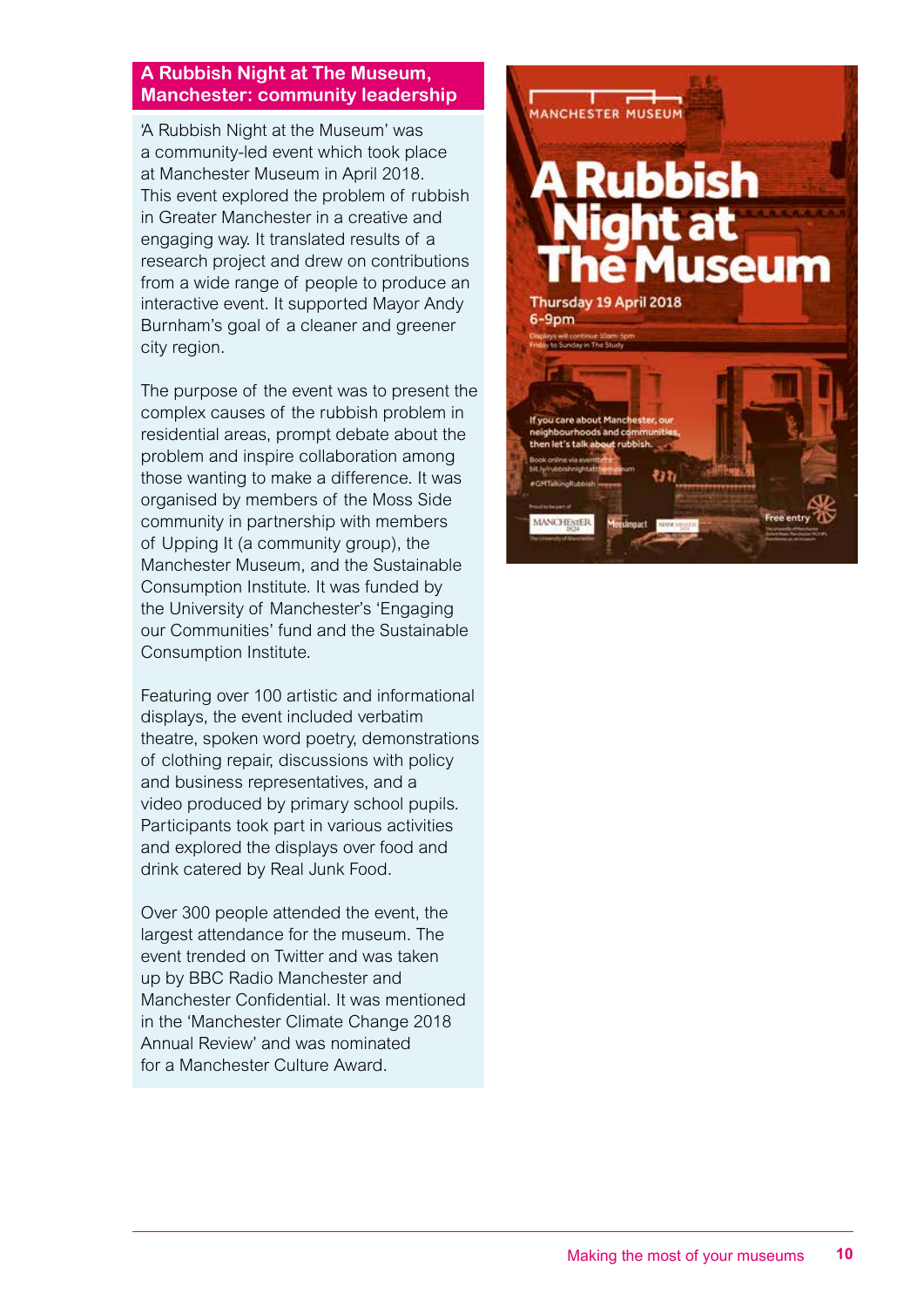

### Tourism and economic growth

Tourism in the UK is worth over £126.9 billion, and employs more than 3.1 million people across the UK. In 2017, its exports were worth over £29.8 billion.<sup>7</sup> Similarly, arts and culture, including museums and libraries, make a substantial contribution to the UK and local economies, creating an estimated £29.5 billion for the UK economy in 2017 (1.6 per cent of the total).<sup>8</sup>

Eight out of 10 of the UK's most popular attractions are museums, according to the Association of Leading Visitor Attractions.9 The Tourism Sector Deal, the long-term strategy for the British industry, recognises that Britain is a well-established tourist destination for visitors from all corners of the world, and it acknowledges particular strengths in heritage and culture. The strategy suggests that tourism will continue to grow over the next 10 years, and also highlights an ambition to get more visitors beyond London.

Museums working alongside other culture, leisure and hospitality providers are wellplaced to enable and support a growing tourist economy.

Key considerations for your area:

- Have museums been considered as part of a local tourism strategy?
- Is there a local tourism network and does it include representatives from museums?
- Could you broker introductions for your museums to key transport, visitor attraction, hotel or other holiday accommodation providers?
- Are your local museums part of any joint tourism initiatives?

<sup>7</sup> Visit Britain, 2017, Tourism Sector Deal. [www.visitbritain.](https://www.visitbritain.org/sector-deal-uk-tourism) [org/sector-deal-uk-tourism](https://www.visitbritain.org/sector-deal-uk-tourism)

<sup>8</sup> DCMS, 2017, Sectors Economic Estimates. [www.gov.uk/](https://www.gov.uk/government/statistics/dcms-sectors-economic-estimates-2017-gva) [government/statistics/dcms-sectors-economic-estimates-](https://www.gov.uk/government/statistics/dcms-sectors-economic-estimates-2017-gva)[2017-gva](https://www.gov.uk/government/statistics/dcms-sectors-economic-estimates-2017-gva)

<sup>9</sup> Association of Leading Visitor Attractions, 2018, Annual Survey of Visits to Visitor Attractions. [www.visitbritain.org/](https://www.visitbritain.org/annual-survey-visits-visitor-attractions-latest-results) [annual-survey-visits-visitor-attractions-latest-results](https://www.visitbritain.org/annual-survey-visits-visitor-attractions-latest-results)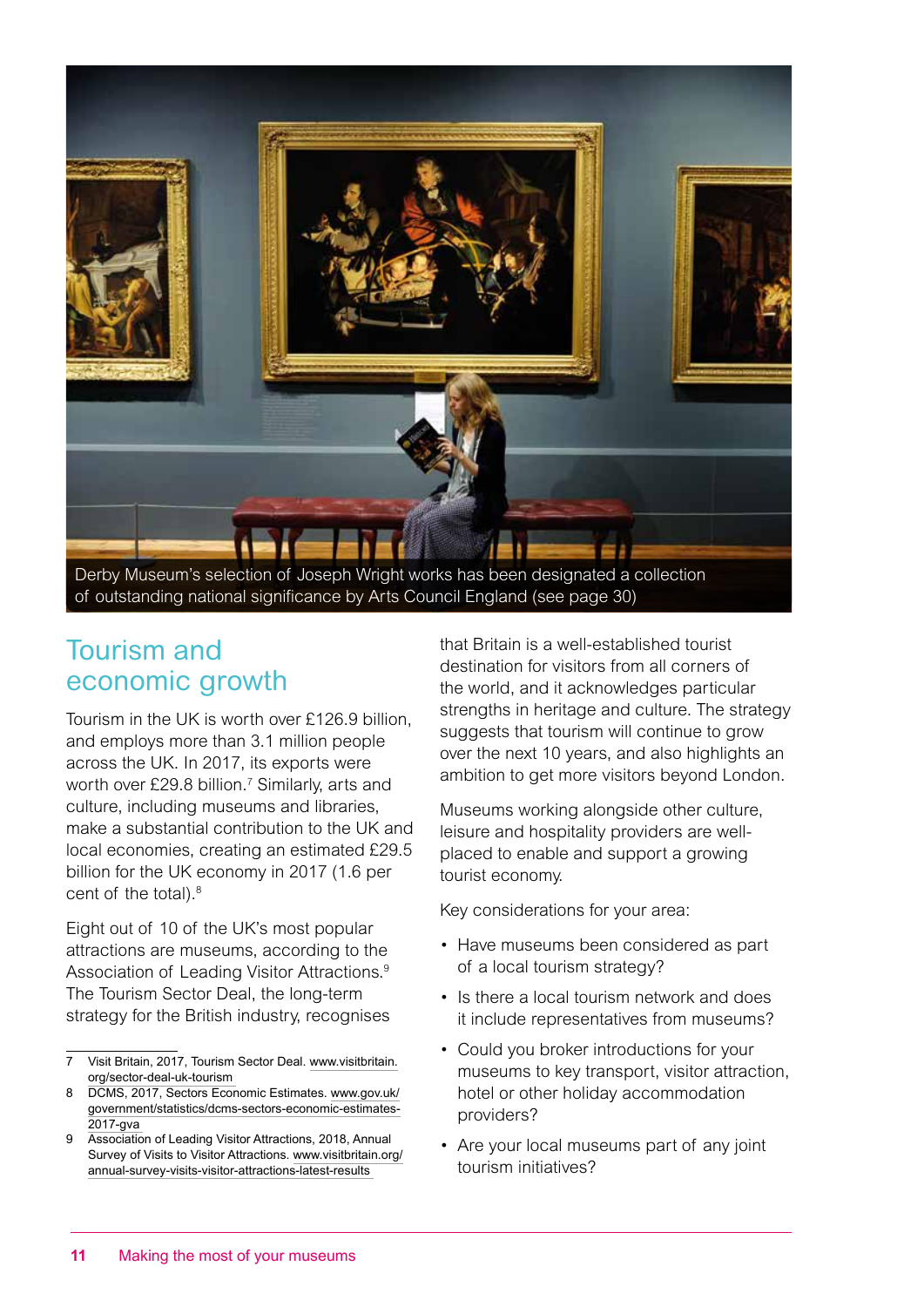#### **Bath Museums partnership: collaboration for shared growth**

Museums in Bath have been working collaboratively as part of a group of 13 visitor attractions to provide a more coherent and robust offer for visitors to the city. Bath has 16 museums and several other significant heritage attractions, ranging from the Roman Baths to small independents. They serve a local population of 90,000 and a visitor economy of 5.8 million annually.

In April 2015, Bath Museums partnership received a Museum Resilience Fund grant of £138,150 from Arts Council England to support 'Bath Museums Working Together'. The group included the Holburne Museum, the American Museum and Gardens, Bath Preservation Trust, the Fashion Museum and the Victoria Art Gallery.

The funding enabled the group to develop the partnership and improve audience development and marketing activity over one year. It included six targeted marketing campaigns which aimed to increase visitor

numbers, promote temporary exhibitions and increase average transaction value in museum shops.

The project impact report noted a 63 per cent increase in the average number of museums visited per trip. As a result of the partnership, marketing is more effective and less fragmented for the cultural consumer. There is a coherent museum sector in Bath which other organisations are keen to consult and work with, particularly the accommodation sector, Thermae Bath Spa and the Bath Bus Company.

"The collaboration continues, with a five-year strategy to work together now planned," says Celia Mead, Marketing Consultant to Bath Museums. "Each campaign we ran was evaluated for its success and the last one created the opportunity for 1.4 million people to see it and 25,000 showed some form of desire or intention to participate. Now the museums are recognised as a sector in the cultural, tourism and leisure landscape of Bath."



Visitors enjoying the exhibits at the Holburne Museum, part of the Bath Museums partnership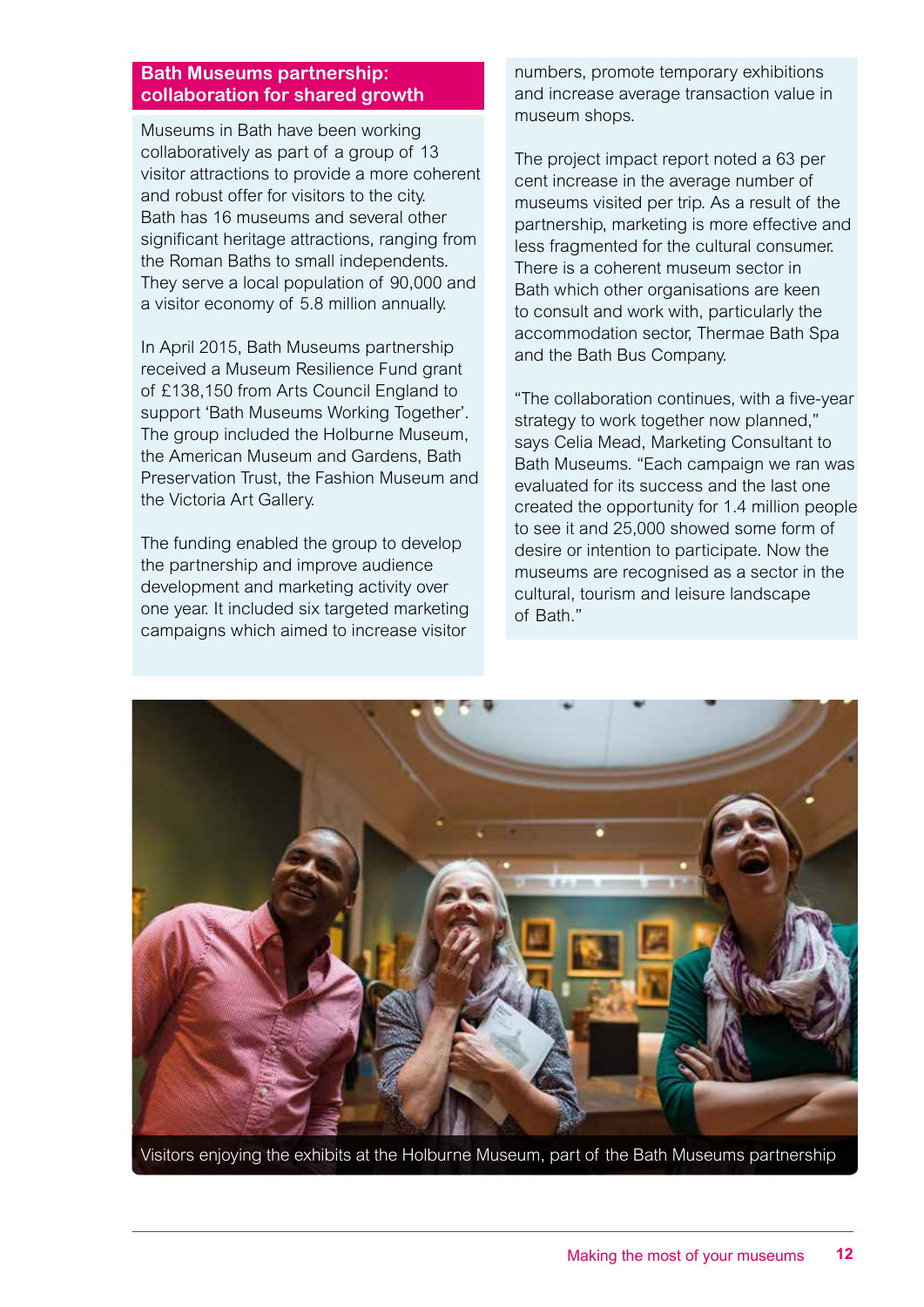## Health and wellbeing

"As we are living longer, the need to improve people's health and quality of life has never been more important. There is real potential for museums, which have a purpose to help us learn and to share knowledge, to play a long-term role in supporting a healthier population. Museums and heritage venues bring people together at the heart of their communities, which helps both their physical and mental health at every stage of their life."

#### Duncan Selbie,

#### Chief Executive of Public Health England**<sup>10</sup>**

According to the UK Office of National Statistics, the proportion of the population aged 85 and over is projected to double over the next 25 years. This demographic shift is increasing pressures on health services, social care and pensions. However, it is now widely acknowledged that the arts and social activities improve people's mental and physical health. Rt Hon Matt Hancock MP, Secretary of State for Health and Social Care spoke in 2018 about their power to make us "happier and healthier".11

The Culture, Health and Wellbeing Alliance (formerly the National Alliance for Museums, Health and Wellbeing) raises awareness of the role and potential of museums and galleries in supporting health and wellbeing. They note in their 'Museums as Spaces for Wellbeing' report that social isolation is an increasing challenge among older people and its detrimental effects on health are comparable to those of smoking and obesity. Isolation is correlated with depression and

cognitive decline. The number of older people reporting loneliness is predicted to rise from 5.25 million in 2013 to 7 million in 2030. Museums, with their emphasis on accessibility, wellbeing and community, are well-placed to intervene in this area.

Key considerations for your area:

- Are your museums working with local healthcare providers and/or clinical commissioners? If not, can you broker introductions?
- Do your museums work with other cultural providers (including libraries) to advocate and create a joint offer to support local health and wellbeing?



Publicity materials used to promote Tunbridge Wells Museum's dementia programme

<sup>10</sup> Desmarais, S., Bedford, L. and Chatterjee, H.J., 2018, Museums as Spaces for Wellbeing: A Second Report from the National Alliance for Museums, Health and Wellbeing.

<sup>11</sup> Hancock, M., 2018, The power of the arts and social activities to improve the nation's health. [www.gov.uk/](https://www.gov.uk/government/speeches/the-power-of-the-arts-and-social-activities-to-improve-the-nations-health) [government/speeches/the-power-of-the-arts-and-social](https://www.gov.uk/government/speeches/the-power-of-the-arts-and-social-activities-to-improve-the-nations-health)[activities-to-improve-the-nations-health](https://www.gov.uk/government/speeches/the-power-of-the-arts-and-social-activities-to-improve-the-nations-health)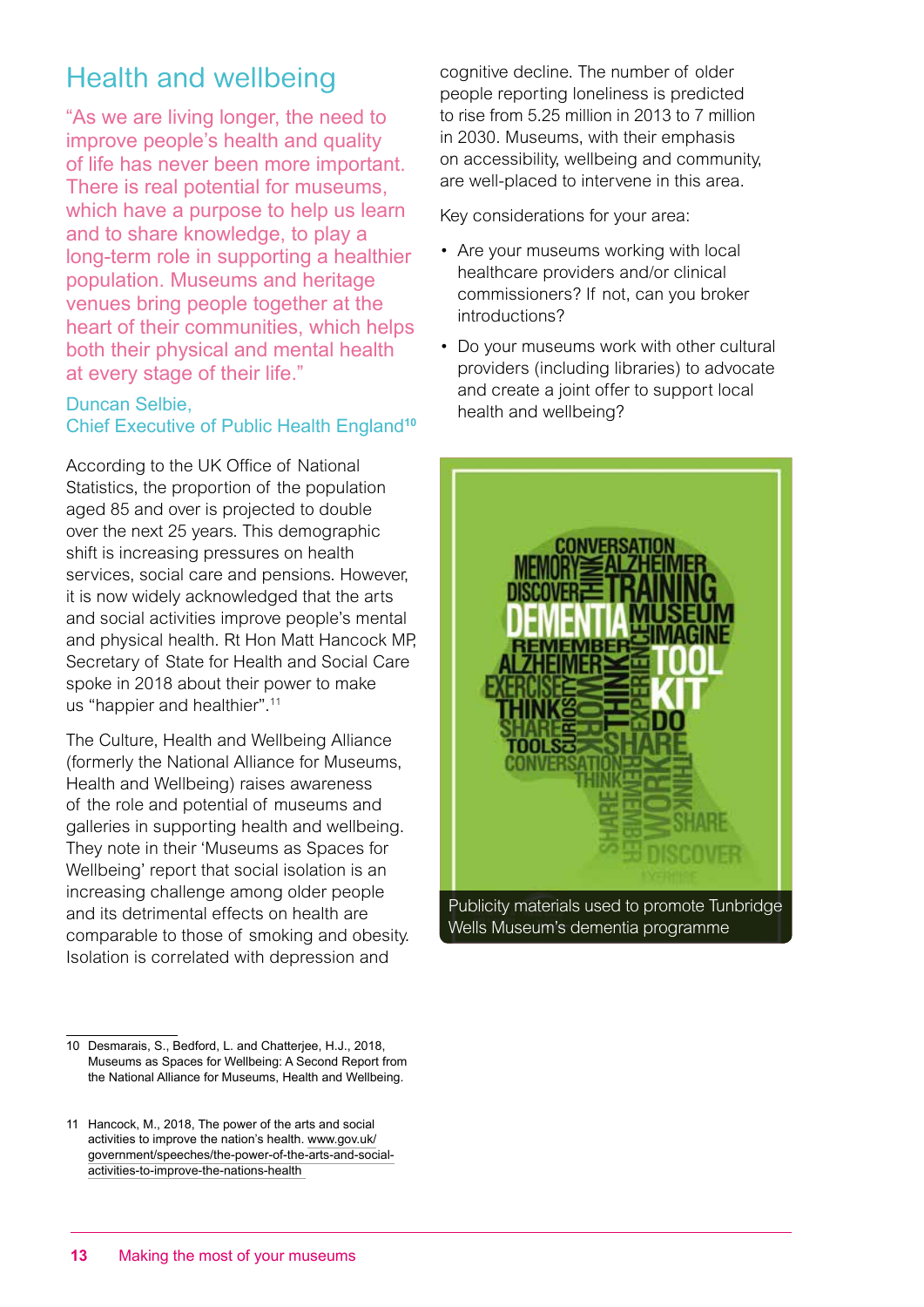#### **Tunbridge Wells Museum and Art Gallery: tackling dementia with culture**

The wellbeing of people living with dementia was markedly improved when they were encouraged to explore the collection at the Tunbridge Wells Museum and Art Gallery (now The Amelia, Tunbridge Wells) as part of a collaborative project with the Alzheimer's Society and Canterbury Christ Church University.

Object handling sessions were designed to give participants a sense of achievement and fulfilment through learning something new, and evaluation showed that feelings of wellbeing had significantly and steadily increased over the two-year project. A dementia toolkit designed for small to medium museums was developed as part of the project. The project was a finalist in the 2015 Dementia Friendly Awards.

Since this project, the museum has gone on to take part in the Museums on Prescription programme with Canterbury Christ Church University and University College London. Another clinical trial was undertaken which also showed the power of object handling on wellbeing. The project coordinator has become a 'Dementia Champion' who has trained over 100 Dementia Friends – including some in customer-facing roles at Tunbridge Wells Borough Council. This new focus on culture's impact on wellbeing also enabled the council to roll out 'Pause Boxes' (boxes to facilitate adult colouring mindfulness breaks) in each breakroom in every council-run office.

"Museums tap into our curiosity, a quality so primal that it's one of the last things to be effected by dementia," says audience development manager Jeremy Kimmel. "Museums can use the bizarre and the wonderful to engage, excite and intrigue people who feel they're slowly losing their humanity and help them to feel like themselves and not be defined by a disease."

## Skills and learning

Museums are centres of life-long learning. They connect and inspire children and adults across all communities. From running museums in schools – as seen at the Langley Academy in Slough, to supporting young people into work through programmes such as the apprenticeship scheme at the London Transport Museum – museums have a role to play in formal education and training.

A review of formal learning in museums by Arts Council England found that museums are offering a more responsive service for schools than they were 20 years ago.<sup>12</sup> It highlighted that external investment (from Arts Council England and the Heritage Lottery Fund) and the ability to generate income from this source was behind the development in this area. The review noted that the large majority of school visits to museums are made by primary schools.

Since 2012 Arts Council England has supported the Museums and Schools programme in conjunction with the Department for Education.The purpose of the programme is to provide all children and young people with the opportunity to visit and be inspired by museums. The programme has helped connect museums with local school children, targeting areas with high levels of deprivation and low cultural engagement.

"Museum learning has a vital role to play in the cultural education of all children and young people. Thousands of school children throughout the country benefit from the unique learning environment that museums can offer."

Darren Henley OBE, Chief Executive, Arts Council England**<sup>13</sup>**

<sup>12</sup> Arts Council England, 2016, Now and the future: a review of formal learning in museums. www.artscouncil.org.uk/ learninginmuseums

<sup>13</sup> As above.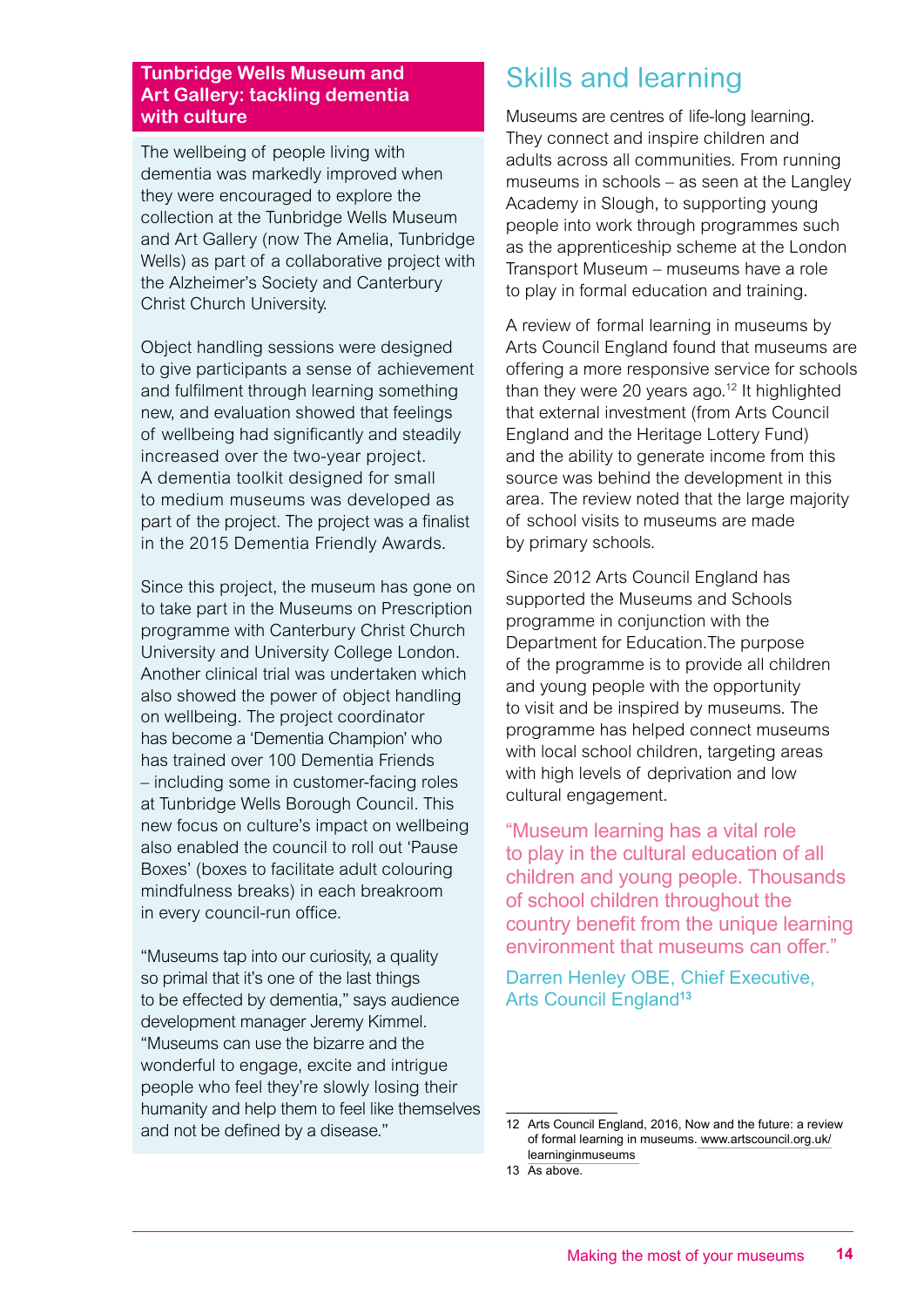Through initiatives such as the National Lottery Heritage Fund's 'Skills for the Future' training programme, museums have been offering work-based traineeships. In addition to specific heritage-based skills (for example curatorial or buildings management), museums are places which can offer transferrable skills such as event planning, visitor services and budget management.

Key considerations for your area:

- Do your museums provide activities which promote learning and skills development from pre-school to University of the Third Age? They may have a particular audience focus.
- Can you broker introductions to preschools, schools, universities, colleges and other education providers in your area?
- Can your museums offer apprenticeships? If they have the capacity to do so you can actively support these programmes.

#### **My Primary School is at the Museum: Pilot museum scheme hosts pupils**

'My Primary School is at the Museum'14 was a pilot project led by King's College London to explore the potential benefits of children receiving full-time lessons in a cultural setting. It ran between January and June 2016.

The three pilots in Liverpool, South Tyneside and Swansea took primary school children and relocated their classrooms into museums. In Wales a reception year of two classes (children four to five years old) from St Thomas Community Primary School was based at the National Waterfront Museum in Swansea for two five-week residencies. Teachers, parents and staff all remarked on the difference it made, with many children growing in confidence as they learned about the objects and were able to revisit favourite items. The museum's link with the sea was a popular theme and a team of marine biologists from Swansea University brought fish, snails and crabs from their trawl and encouraged the children to handle and talk about them.

14 For further information, see: www.kcl.ac.uk/SchoolsInMuseums

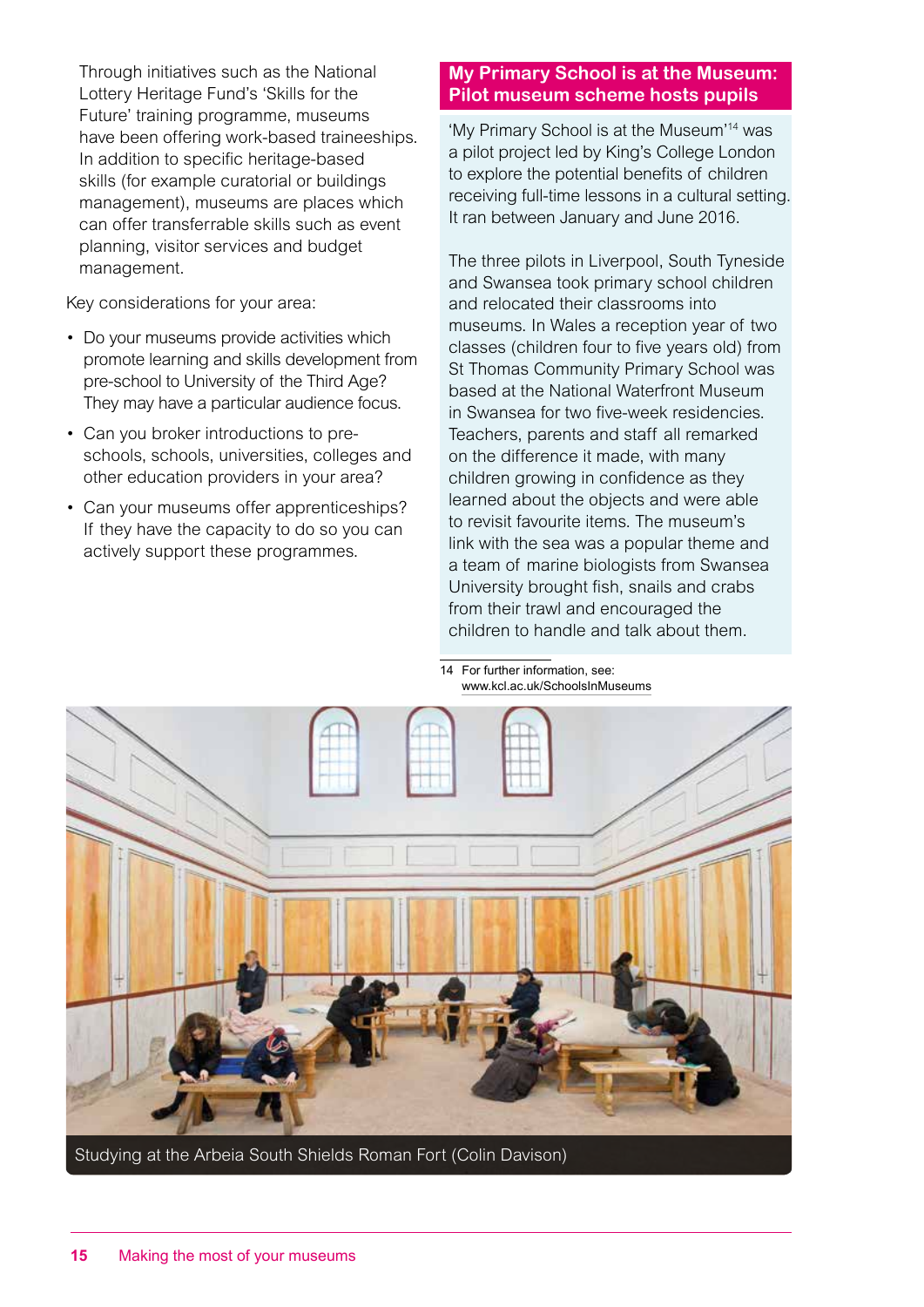The evaluation of the three pilots showed a range of outcomes for children in terms of increased confidence and improved social skills. The museums gained a deeper understanding of younger audiences that enabled the development of more relevant programmes, and teachers discovered more creative ways to deliver the curriculum in non-traditional spaces.

Primary school pupils at Tate Liverpool (Jake Ryan)

Westwijk

Water Page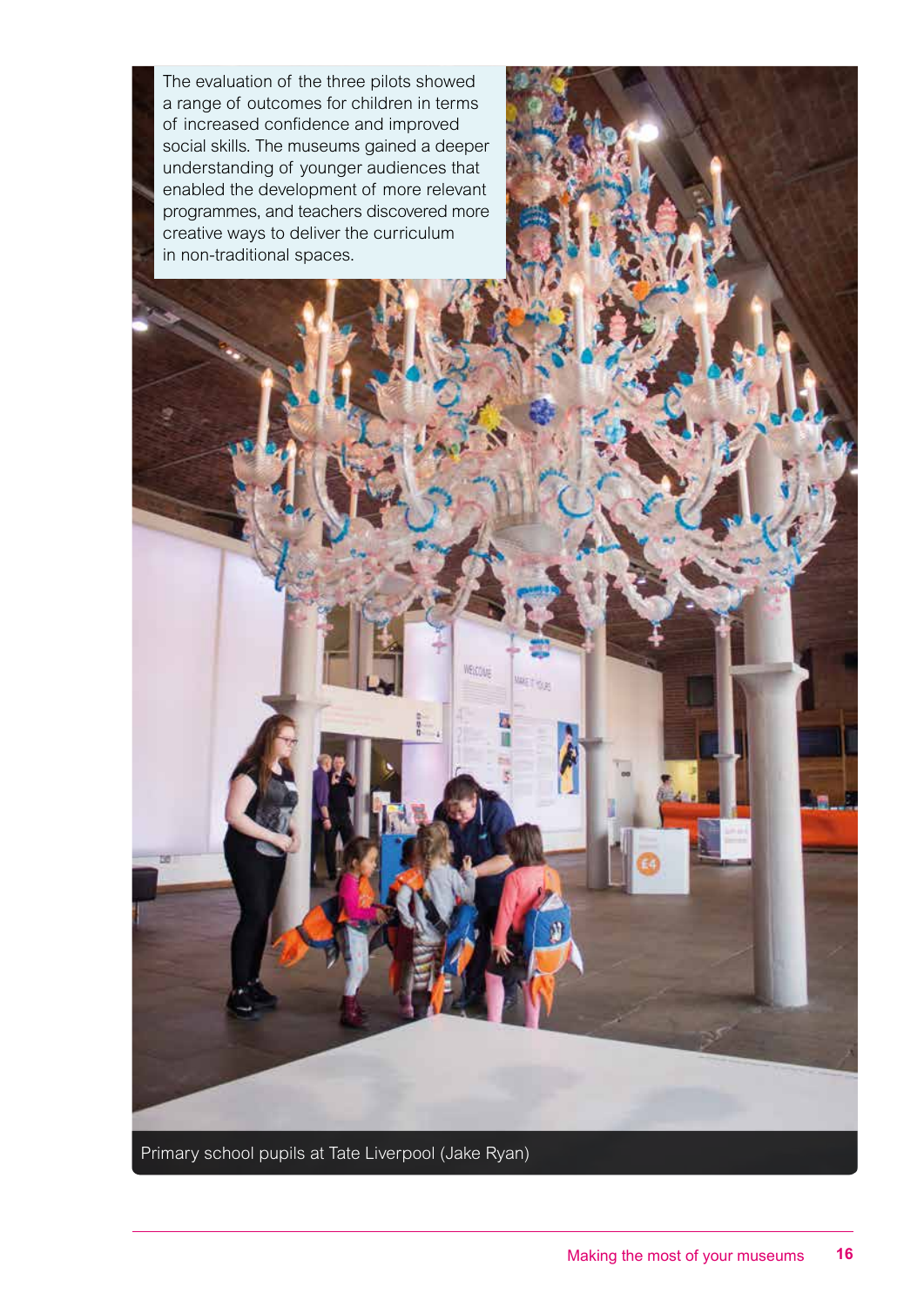## **Making the most of your museums**

As a councillor you can champion what museums are achieving and help to drive improvement. This section explores the ways in which you can make the most of your museums. It specifically looks at the role you can take to ensure museums are considered in relation to:

- strategic/forward planning
- reducing barriers to enterprise
- communication and technology
- brokering partnerships
- evidencing and championing impact.

## Strategic/forward planning

Strategic plans for councils highlight priorities related to the economic, social and environmental wellbeing of their local areas. Integrating museums and what they contribute to communities into these plans will help the council to fulfil its duties more effectively. Museums should form part of any cultural strategy in your area.

Your council will have its own preferred ways of undertaking strategic planning. Similarly, accredited museums need to have their own forward plans in place, as laid out in the Accreditation standard. Accreditation is the UK standard for museums and galleries. It is a baseline quality standard. The scheme is managed by Arts Council England on behalf of a UK-wide Accreditation partnership. Funders such as the National Lottery Heritage Fund will look to whether your museum is Accredited or not when making decisions about funding.

Museum forward plans should align with council priorities and any wider cultural strategy. They should be based on consultation with internal and public stakeholders, and an analysis of the operating context and opportunities for museums. This inevitably takes time and investment of resources. If you can help your museums to understand what is going on across your council, it will enable them to plan more effectively.

#### **The Kirkleatham Project: area regeneration through museum strategy**

Kirkleatham Museum's Forward Plan provided a catalyst for a wide-ranging review of the museum and its services at a time when, as a non-statutory service to the council, savings needed to be made. The museum was invited to submit its Accreditation Return in spring 2012, and while the development of its forward plan was underway Accreditation provided the impetus to prioritise the activity.

The forward-planning process has been hugely beneficial to the museum and its users, providing a renewed sense of purpose to drive forward an ambitious arts-focused programme, which aligns with the purpose and direction of Redcar & Cleveland Borough Council. There is a strong sense that the museum profile has been raised internally and externally, and that the council now owns the museum in a way which was not recognised before. This is evidenced by a new council initiative, known as 'The Kirkleatham Project', which will bring together the story of a local family which built Kirkleatham Old Hall and played an instrumental part in the history of Kirkleatham village and the surrounding area.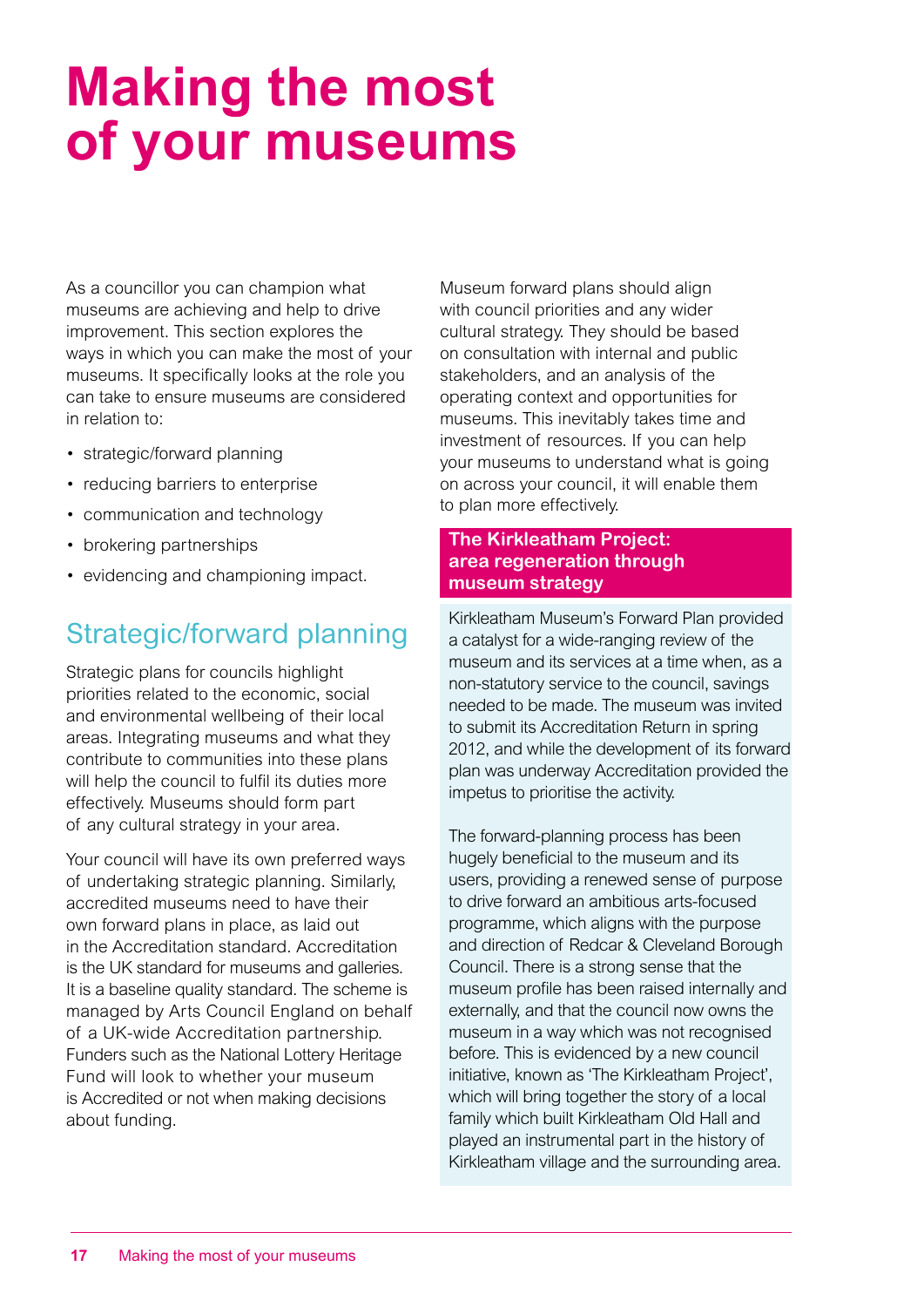

Tyne & Wear Archives & Museums have adopted a shared management model to look after their extensive collections (see page 33)

The project will provide a strong cultural focus for the area and will contribute towards the area's regeneration. It will benefit from the lessons learned by the museum team during the forward-planning process, and from the resultant re-positioning of the museum as a key contributor to the cultural life of the area.

Without the planning process and the rigorous re-alignment of the museum and its services, it is unlikely that the service would now be key to a regeneration project which will transform understanding of the area's local history.

### Reducing barriers to enterprise

Only with the freedom to effectively operate can museums start to generate greater income and have a wider impact through their work. The Mendoza review highlighted a great disparity across museums and their ability to generate their own revenue. It noted that national museums and Arts Council England Major Partner museums (now National Portfolio Organisations) raised on average

46 per cent of their own income in 2015, while independent museums raised around 70 per cent of their own revenue and council museums raised around 13 per cent.

'The Future of Civic Museums: A think piece' notes that "although museums now earn a greater proportion of their own income, such changes in operation take time to be effective and are rarely sufficient to cover all of a museum's costs". It goes on to say that "the threat to civic museums' financial model is immediate and existential, for many, there will be an issue of survival while freedoms and adaptability are developed".15

There are many ways in which a council can reduce barriers to enterprise and ensure freedom for museums flourishes.16 The best council museums have control of their operations, finances, branding and communications. They have security of tenure and they hold museum collections as cultural assets for their communities.

<sup>15</sup> English Civic Museums Network, 2018, The Future of Civic Museums: A think piece. [www.nationalmuseums.](https://www.nationalmuseums.org.uk/media/documents/publications/civic_museums_think_piece.pdf) [org.uk/media/documents/publications/civic\\_museums\\_](https://www.nationalmuseums.org.uk/media/documents/publications/civic_museums_think_piece.pdf) [think\\_piece.pdf](https://www.nationalmuseums.org.uk/media/documents/publications/civic_museums_think_piece.pdf)

<sup>16</sup> Museums interested in exploring the Museums and Galleries Tax Relief will find resources at: [www.artscouncil.](https://www.artscouncil.org.uk/supporting-arts-museums-and-libraries/museum-gallery-exhibitions-tax-relief) [org.uk/supporting-arts-museums-and-libraries/museum](https://www.artscouncil.org.uk/supporting-arts-museums-and-libraries/museum-gallery-exhibitions-tax-relief)[gallery-exhibitions-tax-relief](https://www.artscouncil.org.uk/supporting-arts-museums-and-libraries/museum-gallery-exhibitions-tax-relief)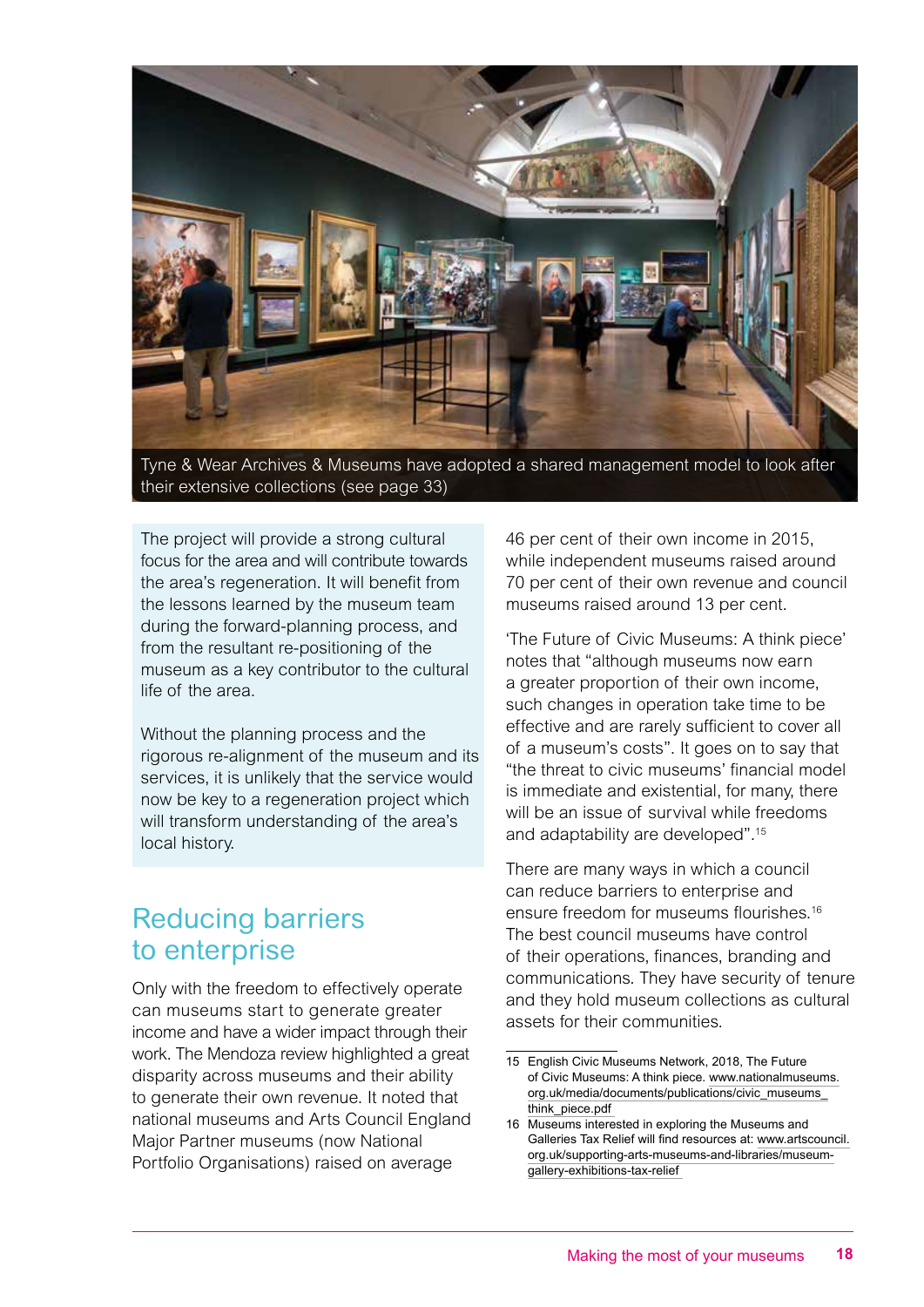Key considerations for your area:

- Does your museum generate its own income?
- Can your museum retain its commercial profits?
- Does your museum have the freedom to decide to charge visitor admission, and set its rates?
- Does your museum have the freedom to fundraise through a separate body?
- Does your museum have control over its income and reserves?

In light of significant budget reductions, council museums have been exploring and expanding their commercial operations. Membership schemes have been established and admission fees introduced for entry, special exhibitions and events. Alongside these initiatives, fundraising has been developed through independent charitable trusts.

#### **Beamish Museum: unlocking enterprise potential**

In 2008, Beamish Museum's visitor numbers had declined from a peak of 500,000 in 1989/90 to 297,000. It was not able to meet increased running costs and faced an operational deficit of £500,000 in 2009/10.

The museum made key operational improvements, including the introduction of a value offer, the Beamish Unlimited ticket, giving 12 months' entry for the price of a day ticket. The museum also increased the visitor offer, extended the season through investing in events and festivals, developed volunteering opportunities, and prioritised work with local communities.

By 2017, visitor numbers had more than doubled to over 670,000, making it the most visited paid-for attraction in northeast England, and turnover reached around £11 million. Beamish has created more than 200 jobs, doubled the staff, and works with around 450 volunteers providing more than 44,000 hours a year.

The flagship project in delivering on the first phase of its long-term development plan is an £18 million scheme called 'Remaking Beamish'. It is anticipated that it will create 95 new jobs, attract an additional 100,000 visitors to the region, and generate surpluses of £600,000-£900,000 per annum.

Beamish has recognised the important role of local government partners and connected with all 12 councils in the region. Local authorities have provided strategic support – for example, by advocating for investment in capital works, and through a regional stakeholder group in which the museum and councils work together on mutually beneficial agendas.

#### **Admission charging**

Research by the Association of Independent Museums into admission charging in 2016 found that while the majority of council museums offer free admission, one in three charges. It also noted no direct link between the diversity of audiences and whether a museum charges for admission or not. However, such a finding needs to be understood in the context that the general social mix of museum visitors is not always representative of the wider social mix within their communities.

If making any changes to admissions it is especially important to communicate clearly with stakeholders and the local community about the reasons for the changes. If you do charge admission you can claim Gift Aid on the ticket price, although there are strict rules applied to its implementation.

In 2015 Brighton Museum and Art Gallery introduced charges for visitors. Brighton & Hove residents, museum members, students in full-time education in the city and all UK school children were exempt from the charge.

Janita Bagshawe, Head of Royal Pavilion and Museums noted that "the Royal Pavilion and Museums like many other museums and galleries across the country is having to rethink how it runs its services in the face of reductions in council budgets. We already generate 57 per cent of our costs through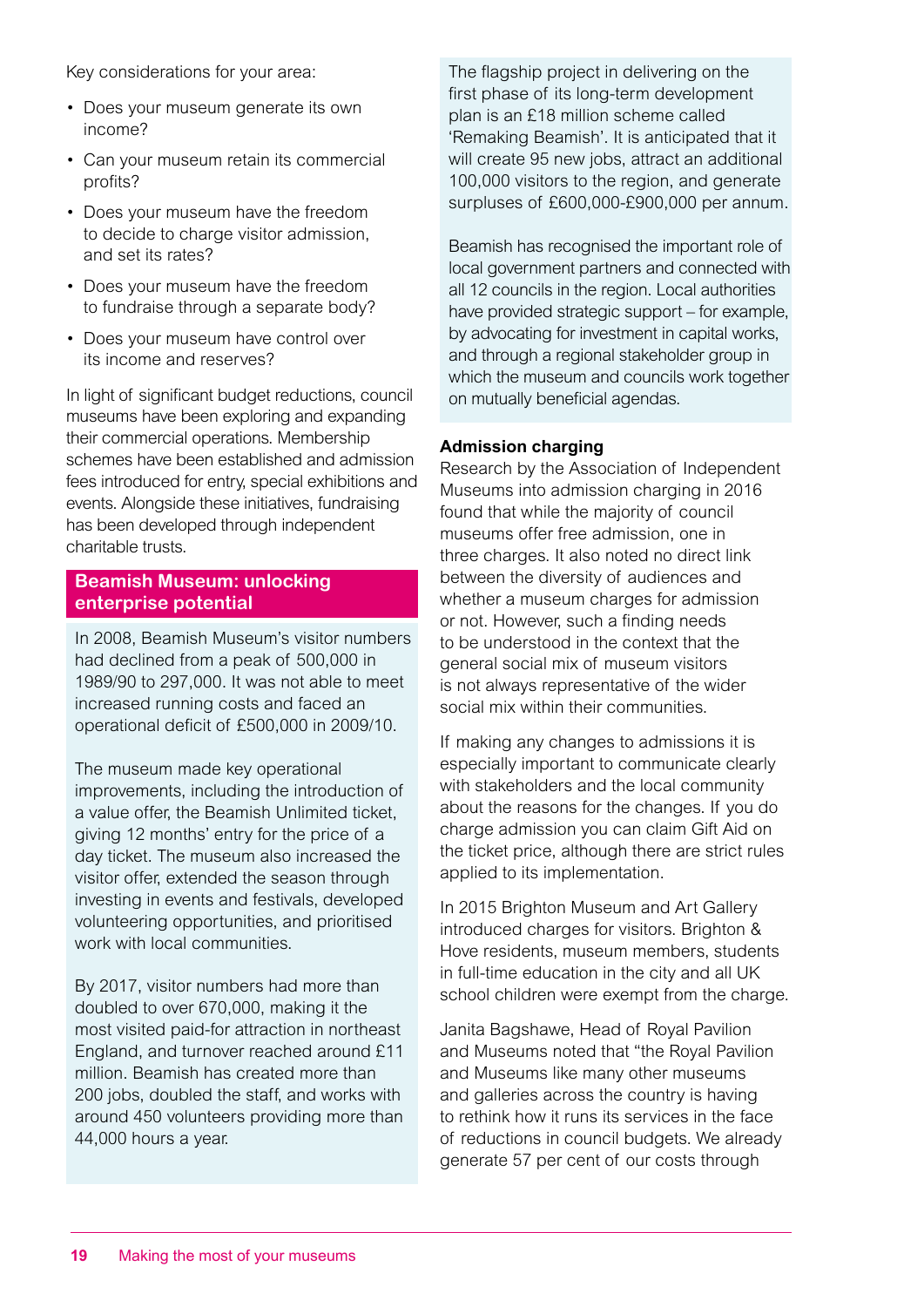charges and commercial activity and in addition have a successful track record in fundraising, securing funding through grants and trusts of 20 per cent."

#### **Fundraising**

The primary sources of funds for museums outside of councils are Arts Council England and the National Lottery Heritage Fund. Both organisations run a range of grant programmes which ultimately aim to open public access to museums and heritage.

Other regular funders and investors which support museums include the Wolfson Foundation, the Clore Duffield Foundation, the Esmée Fairbairn Foundation, the Paul Hamlyn Foundation and Wellcome Trust.

In addition to grant funding, museums source funds through corporate giving and sponsorship, individual giving, crowdfunding and legacies. The Art Fund hosts a free crowdfunding platform, Art Happens, which is designed specifically for museums and galleries to raise money for projects. Over 6,000 donors have raised more than £600,000 through the platform since 2014.

Fundraising for council-run museums can be challenging. Some council museums, such as Tyne & Wear Archives & Museum have established development trusts which fundraise on behalf of the museum.

The Tyne & Wear Archives & Museums Development Trust was established in December 2010. It is registered as a charity and company limited by guarantee. The Trust raises funds from individual donors, trust and foundations which support a wide variety of museum activities such as:

- exhibitions and displays
- capital improvements
- cataloguing
- acquiring objects for the collection
- conservation and restoration work
- learning programmes
- outreach projects with all sections of the community.

By supporting activities like these, the Trust is able to help Tyne & Wear Archives & Museums achieve its strategic vision of ensuring everyone has access to museum provision, and that everyone is able to use this access and value it for the significant and positive impact it makes upon their lives.

As outlined in the Association of Independent Museums' 'Successful Fundraising at Museums' guide17, the key to successful fundraising is ensuring the whole organisation is 'fundraising fit'. This means the organisation:

- has clear organisational and project aims
- can harness the potential of its people
- communicates effectively with a range of audiences
- has the systems to manage data and finances appropriately.

### Communication and technology

The best museums have a clear sense of purpose and can clearly communicate this externally and internally. They have their own websites rather than a page or references on the overall council website, and they have full control over social media platforms.

Museums are using digital technology in a range of ways to make their collections more accessible and to reach new audiences. Effective use of technology can create opportunities to widen the reach of collections and their stories beyond the physical building. It has the potential to engage local people who may be housebound, have limited mobility, or in cases where travel is a barrier. The Hidden Museum at Bristol case study highlights how technology has been used by families and young people to explore museum collections.

<sup>17</sup> Association of Independent Museums, 2017, Successful Fundraising at Museums. [www.aim-museums.co.uk/](https://www.aim-museums.co.uk/wp-content/uploads/2017/03/Successful-Fundraising-at-Museums-2017.pdf) [wp-content/uploads/2017/03/Successful-Fundraising-at-](https://www.aim-museums.co.uk/wp-content/uploads/2017/03/Successful-Fundraising-at-Museums-2017.pdf)[Museums-2017.pdf](https://www.aim-museums.co.uk/wp-content/uploads/2017/03/Successful-Fundraising-at-Museums-2017.pdf)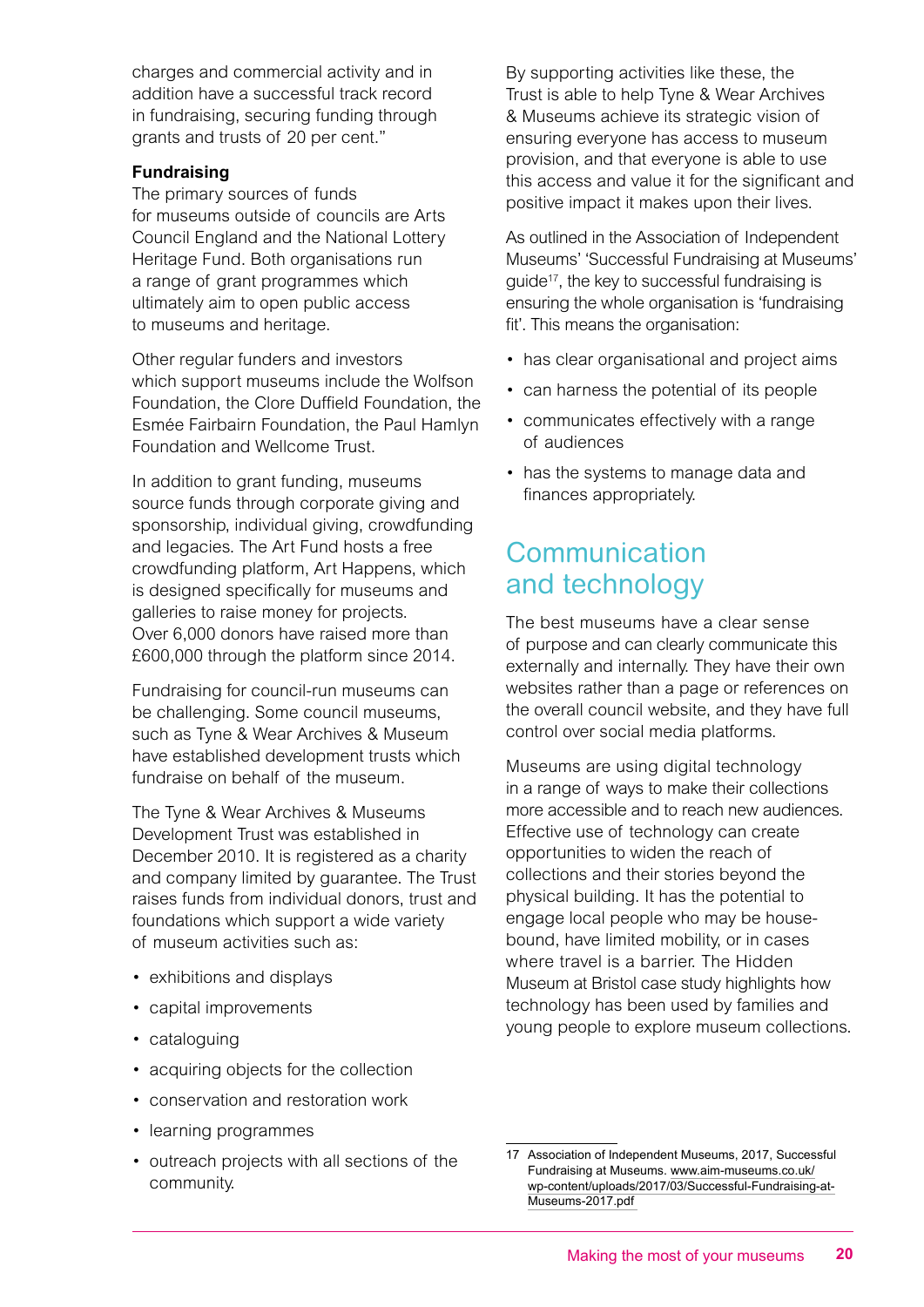The 2017 Digital Culture survey report published by Arts Council England and Nesta suggests that museums are lagging behind other cultural institutions in their use of digital technology. The report notes that:

"Compared to the arts and culture sector as a whole, museums are significantly less likely to regard digital as important across three out of six activity areas: marketing, operations and distribution and exhibition. The significant decline in the proportion of museums that see digital as important for distribution and exhibition has resulted in this being the area where fewest museums consider digital to be important."18

There is more that could be done to encourage and enable museums to develop their digital capacity. The Mendoza Review states that: "one of the most significant opportunities for museums is to use technology to embrace a more inclusive and participatory approach. But digital technology is changing fast, and it requires investment in terms of time, money, skills, and the opportunity to experiment – as well as an appreciation and understanding by museums and their leaders of the benefits that digital technology can offer."

In order for this to be effective within a council context, museums need to have certain freedoms, such as the permission and ability (including access to appropriate technology and skills) to operate their own digital presence, including by website and social media. There also needs to be a commitment from senior leadership to technology.

The LGA can offer advice, training and support for digital communications. For more details, see [www.local.gov.uk/our](https://www.local.gov.uk/our-support/guidance-and-resources/comms-hub-communications-support/digital-communications-0)[support/guidance-and-resources/comms](https://www.local.gov.uk/our-support/guidance-and-resources/comms-hub-communications-support/digital-communications-0)[hub-communications-support/digital](https://www.local.gov.uk/our-support/guidance-and-resources/comms-hub-communications-support/digital-communications-0)[communications-0](https://www.local.gov.uk/our-support/guidance-and-resources/comms-hub-communications-support/digital-communications-0)

Key considerations for your area:

- Does your museum have full control over its communication platforms (website/social media)?
- Can your museum access all communication platforms (Facebook, Twitter, Instagram)?
- Who manages the museum's communications? Is it in-house or through another service?

#### **The Hidden Museum project in Bristol Museum and Art Gallery: an innovative digital experience**

In 2016 Bristol Museum and Art Gallery developed the Hidden Museum project in collaboration with the University of Bristol and Aardman Animations. It was funded by Nesta and Arts Council England's Digital Research and Development Fund for the Arts. The aim of the project was to make family and group visits to Bristol museums more playful and fun.

The project centred on the development of a game played on hand-held devices which encouraged visitors to explore the collections of Bristol Museum and Art Gallery. The game used over 120 iBeacons (Bluetooth devices) placed around the museum to navigate small groups around the building, encouraging them to discover new objects.

Upon completing each game the user was rewarded with secret information from the museum's archive or curator stories about objects on display, revealing information about museum artefacts which are not usually available to the general public. The app also provided the museum with insight into user's behaviour by tracking movement around the museum and statistics on how the app is used.

The headline finding from the research was that the majority of the groups who used the Hidden Museum application visited parts of the museum that they had not been to before or would not normally have chosen to.

<sup>18</sup> Arts Council England and Nesta, 2017, Digital Culture 2017. www.nesta.org.uk/report/digital-culture-2017/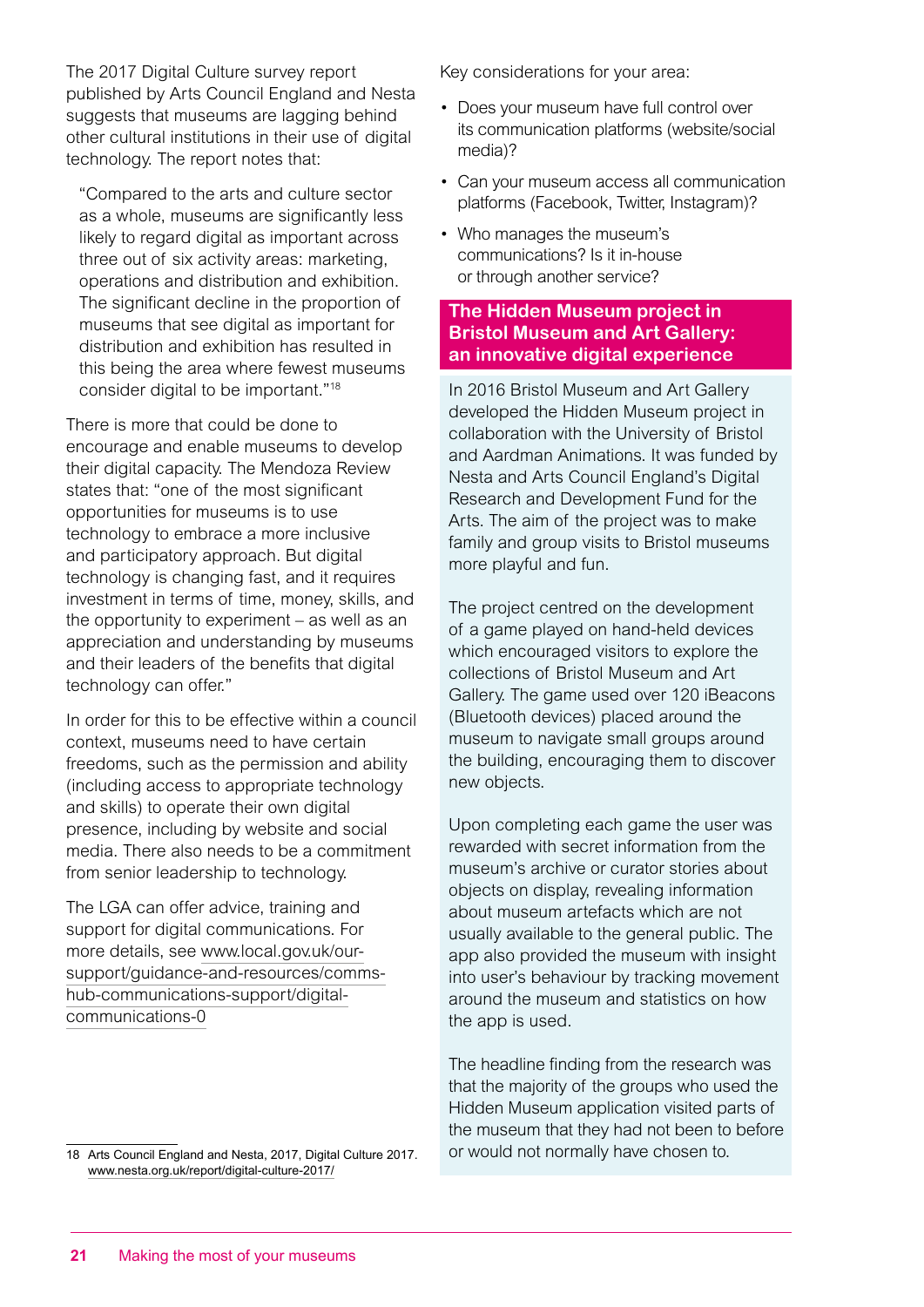In addition, many users commented that it was a fun and effective way to explore the museum. The research results also highlighted the range of other impacts the application had on visitor behaviour, as well as potential tensions that surface when digital technology is integrated into museums.

## Brokering partnerships

The Mendoza Review recognises the potential for councils to broker partnerships between museums and businesses, schools and universities, health providers, local enterprise partnerships (LEPs), tourism businesses and other cultural providers.

As a councillor, you are best-placed to make the connections and open doors which will enable your museums to reach their potential while addressing local strategic needs. You can identify initiatives which museums are well-placed to respond to, such as the Future High Streets Fund. At the time of writing, the Future High Streets Fund is an initiative being led by the Ministry of Housing, Communities and Local Government to provide co-funding towards capital projects that aim to change the face of high streets. £55 million of the Fund has been allocated to the Department for Digital, Culture, Media and Sport to support the regeneration of heritage high streets.

There will be many other ways in which you can broker effective partnerships for museums. The table below outlines some of these. The case study from the Black Country Living Museum highlights the potential economic impact of a partnership between a museum and a LEP.

| <b>Museum activity</b>   | <b>Potential partner</b>                                                                                                 | <b>Possible link activities</b>                                                                                              |
|--------------------------|--------------------------------------------------------------------------------------------------------------------------|------------------------------------------------------------------------------------------------------------------------------|
| Learning and engagement  | Schools, universities,<br>education providers,<br>pre-schools, special<br>educational needs and<br>disabilities networks | Curriculum-related<br>workshops, research<br>agendas, continuing<br>professional development<br>for teachers and researchers |
| Enterprise               | LEPs, local businesses, trade<br>organisations, housing and<br>planning leads                                            | Local business breakfast<br>meetings, high street<br>or area developments                                                    |
| Health and wellbeing     | Clinical commissioning<br>groups, local health charities                                                                 | Arts on prescription                                                                                                         |
| Tourism                  | Hotels, tourism groups,<br>other tourist attractions,<br>transport leads                                                 | Marketing, joint ticketing                                                                                                   |
| Other cultural providers | Theatre, dance and<br>arts centres, arts groups                                                                          | Cultural strategy,<br>events, workshops                                                                                      |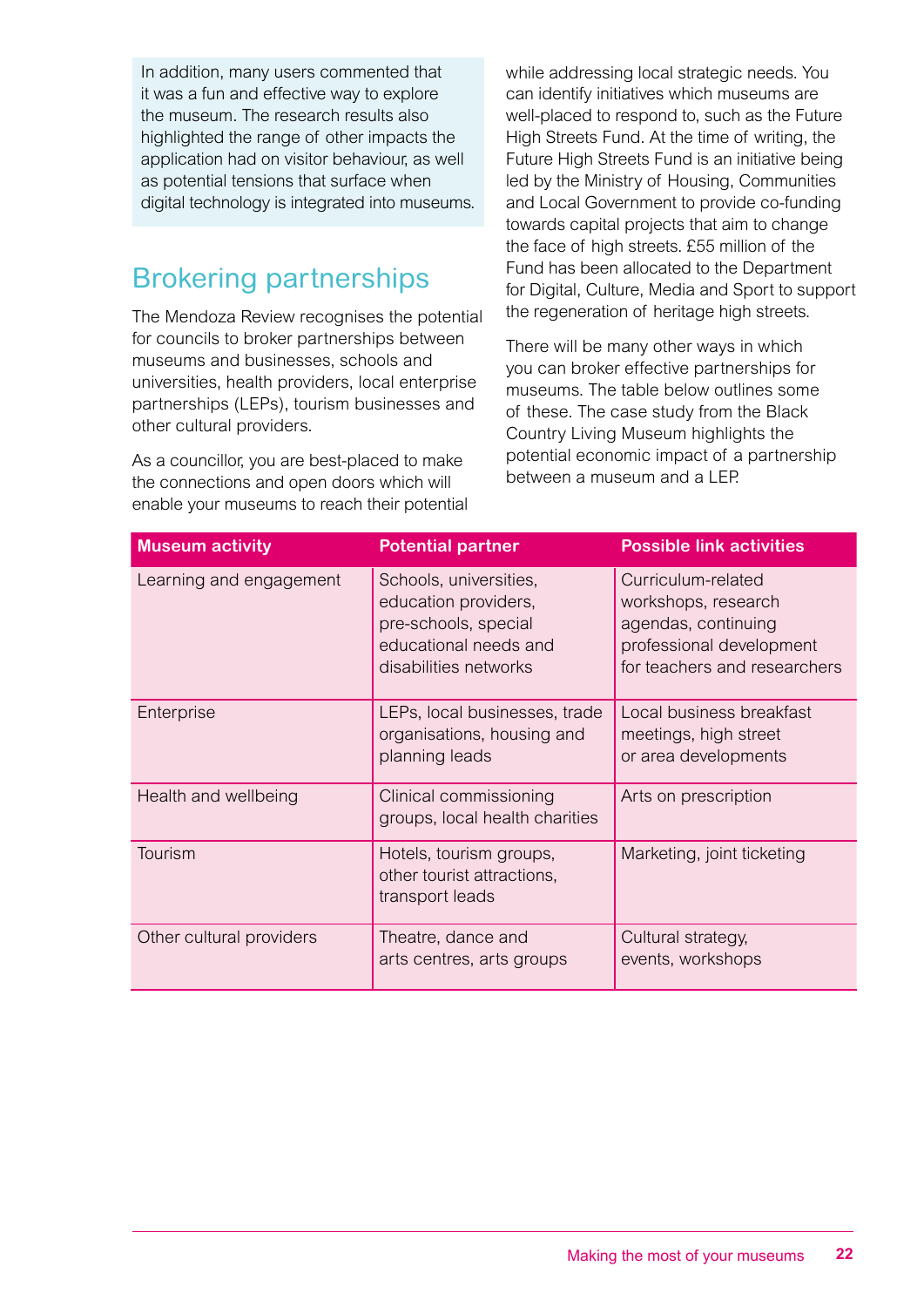#### **Black Country Living Museum: working with local enterprise to expand**

Black Country Living Museum (BCLM) is an open-air museum located in Dudley in the West Midlands. It has been an independent organisation since 1976. It was initially set up in 1966 by Dudley Council as a section within its museum department. BCLM is a National Portfolio Organisation of Arts Council England 2018-2022.

BCLM: Forging Ahead is phase one of the museum's masterplan of site development (2018-2022). It will see the Museum expand by a third, transforming the site with a new major historic development focused on the period 1940s-1960s and improved visitor facilities. It will use real things, real people and real stories to engage and inspire visitors of all ages to learn about the Black Country's heritage, its impact on the world and its relevance today. Through this ambitious project, the museum's vision is to create a world-class heritage attraction at the heart of the Black Country, telling a unique story of worldwide significance to 500,000 visitors per year and creating over 140 jobs in the local area.

The museum team has been working closely with the Black Country LEP through the development of this project; one of the supporting bodies for the £23.7 million project, alongside National Lottery Heritage Fund and Arts Council England.

Ninder Johal, Board Member of the Black Country LEP, says: "This is fantastic news for the Black Country region and for our visitor economy. The Black Country LEP is working hard with partners to ensure the infrastructure is in place to support worldclass attractions such as the Black Country Living Museum in expanding its visitor experience to increase opportunities for sharing the unique and successful story of the Black Country and its significance world-wide across a range of sectors.

"Turning the museum's face to Castle Hill and creating a Tourism Hub including Dudley's four attractions (Black Country Living Museum, Dudley Zoological Gardens, Dudley Canal Trust and Dudley Archives and Local History Centre), is real progress for the area, and it will support the Black Country LEP in delivering key elements of our economic plan including creating new employment, apprenticeships and volunteer opportunities for local people."



Toddler takeover sessions at Tyne & Wear Archives & Museums help to engage new audiences (see page 33)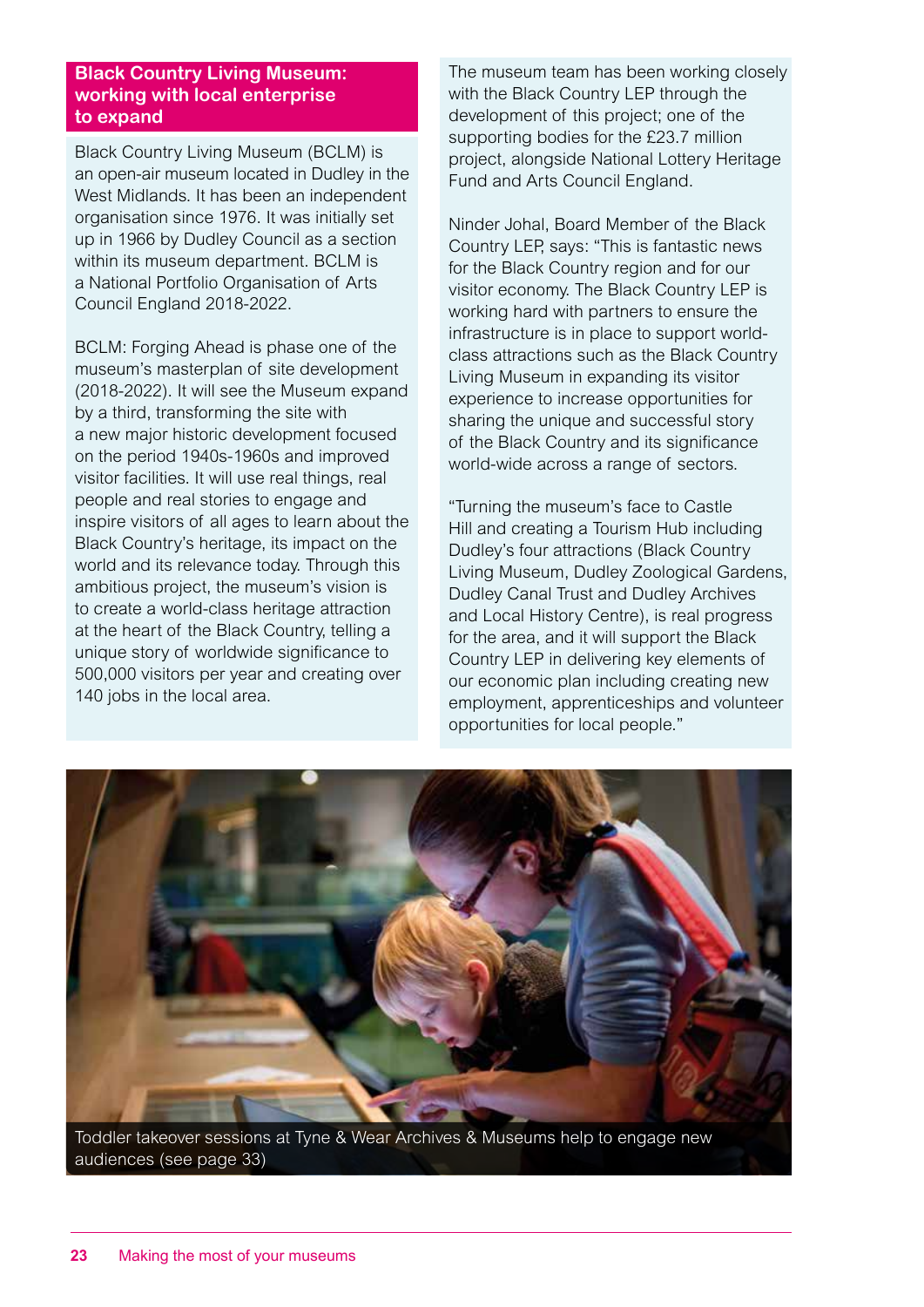### Evidencing impact and championing museums

Museums must respond to the needs of their communities and demonstrate how they are doing this. From Taking Part data we know that in 2017/18:

- 72.8 per cent of adults visited a heritage site in the last 12 months
- 50 per cent of adults visited a museum
- families and cultural tourists are key visitors to museums<sup>19</sup>

We also know from research undertaken by the Audience Agency that:

- council-run museums attract the most loyal and regular audiences
- 40 per cent of council museum visitors attend several times a year
- council museums attract the highest proportion of family audiences
- 65 per cent of council museum visitors live within a 30-minute drive, compared to 40 per cent of university museums and 33 per cent of independents.20

However, there is still more work to do. The Taking Part Survey: England Adult Report 2017/18 notes that people who identified as black, Asian and minority ethnic (BAME) were significantly less likely to have visited a museum or gallery than people who identified as white. It also notes that engagement with museums and galleries was significantly higher for the upper socio-economic group than the lower.

Museums will have many ways of capturing and disseminating data about their visitors and the impact of the work they are undertaking. You can help museums by signposting them to any recent local data surveys which they can use.

As a councillor, it is your role to champion innovative and engaging work in museums.

You can challenge stereotypes to encourage your colleagues to see museums as more than buildings and collections. In conjunction with communications teams, you can support your museums to raise awareness of their work and encourage wider participation.

#### **Tullie House Museum and Art Gallery Carlisle and Imperial Decree Museum, Xuzhou: collaboration to raise international profile**

Tullie House Museum and Art Gallery has been working in collaboration with the Imperial Decree Museum in Xuzhou, China since 2013. Originally the project aimed to showcase the outstanding collections from the Han Dynasty alongside Tullie's nationally important Roman collections, and this has since been extended to beyond the Han and Roman period.

A collaborative exhibition is planned for January 2020 at Tullie House. The exhibition will be the first time an independent museum has exported collections to the UK. The Chinese Government has said that this is ground-breaking and will set a precedent for others to follow.

Now in its sixth year, the main impacts of the partnership have been a greater understanding of museum management, including for loans abroad, and dealing with dignitaries and protocol. It has offered opportunities to borrow internationally important collections that have never been seen outside of China. The project has increased the status of both museums on the international stage. In 2015 the Tullie team visited China, where they organised handling sessions at three venues, gained national media attention, and generated huge interest from regional museums.

<sup>19</sup> DCMS et al, 2018, Taking Part Survey: England Adult Report 2017/18. www.gov.uk/government/statistics/takingpart-201718-quarter-4-statistical-release

<sup>20</sup> The Audience Agency, 2018, Museums Audience Report. [www.theaudienceagency.org/insight/museums-audience](https://www.theaudienceagency.org/insight/museums-audience-report)[report](https://www.theaudienceagency.org/insight/museums-audience-report)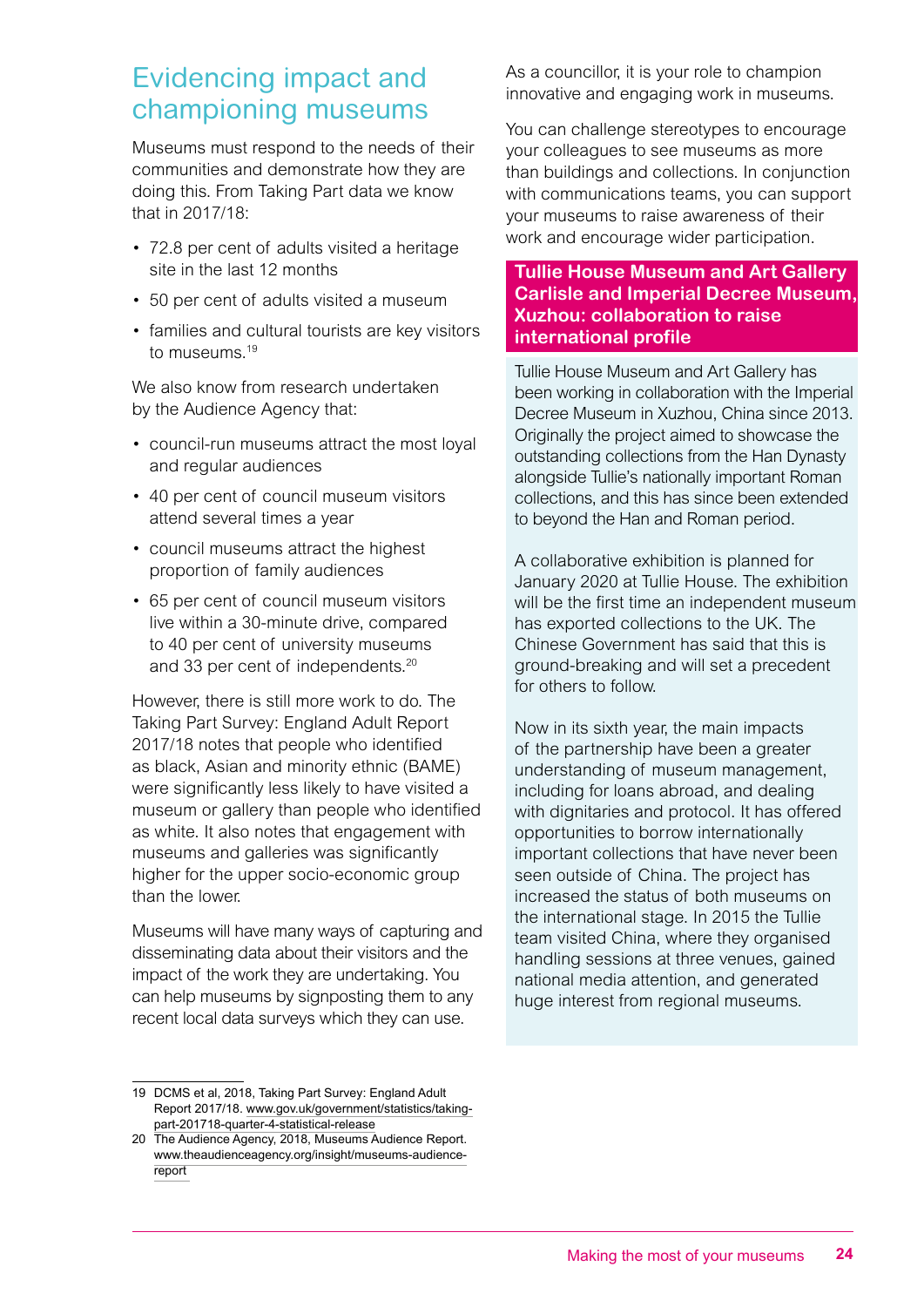Tullie House now has another partnership with Tang West Museum in Xi'an, and is considering working with the Cultural Administration of Henan Province following reciprocal visits in 2017. Tullie House is also a partner in the Wall to Wall initiative that involves the two World Heritage sites (the Great Wall and Hadrian's Wall) collaborating on conservation, research and interpretation.

There are two Chinese members of staff at Tullie House (externally funded) who are supporting the development and delivery of an engagement programme. The museum is also in the process of helping Carlisle City Council create a twinning project with the city of Maotai, following a visit in December 2018.



Tullie House collaborate with the Imperial Decree Museum to take their collections to global audiences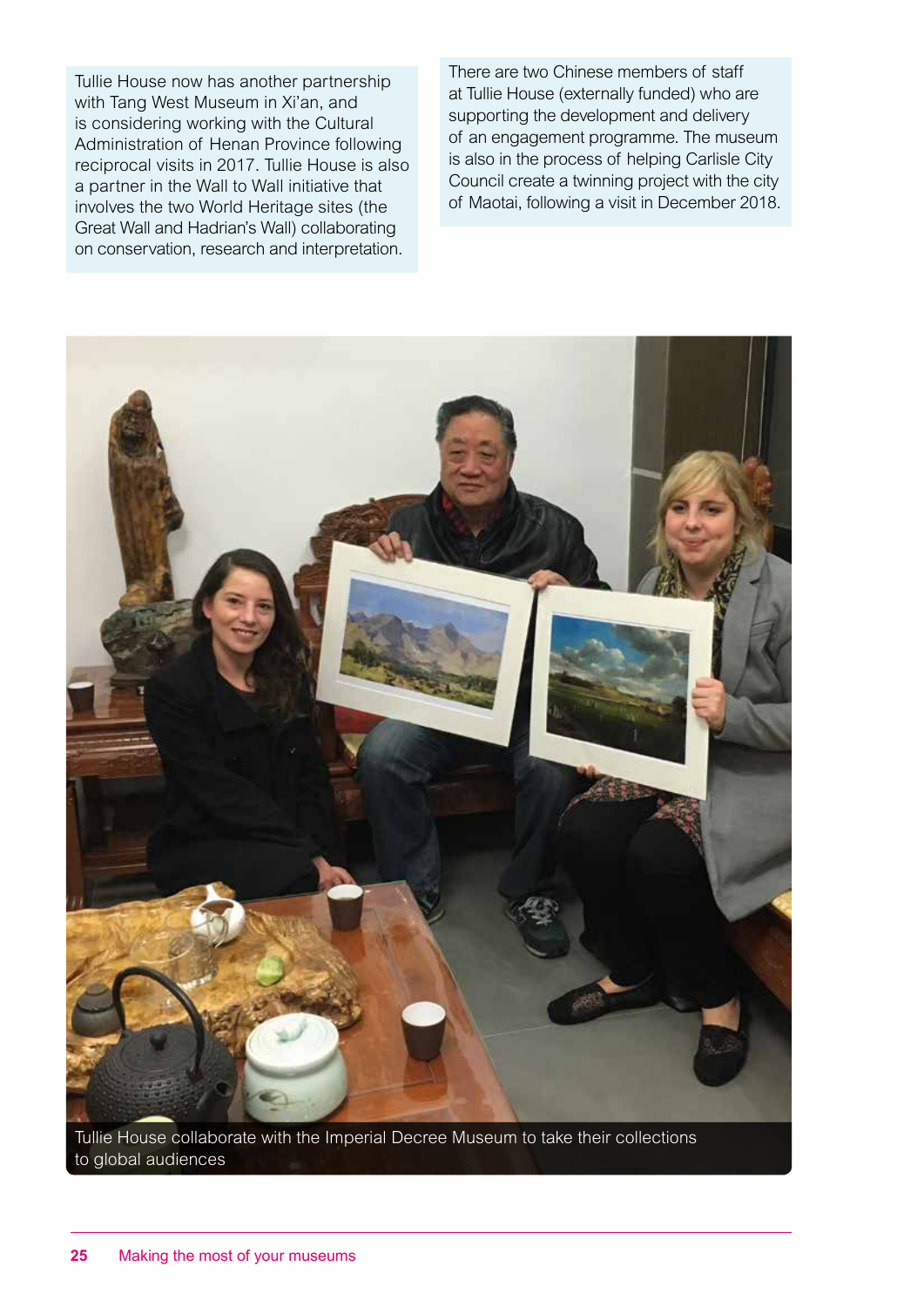## **Choosing the right operating model**

There is no single preferable model for operating museums. There are examples of thriving museums within independent trusts, shared services and council ownership. Deciding to embark on a new model of operation requires time, financial investment and consideration of a wide range of factors. It is not a means of addressing immediate funding challenges.

This guide highlights some of the existing guidance and key considerations for councillors who may be considering alternative approaches for delivery. It is not intended to be a how-to guide. There is existing guidance which details the process of exploring trust options and, while some of the key documents were written some time ago, the outlined process remains relevant.

Key guidance documents include:

- Moving to Museum Trusts, Egeria. Published by the Museums, Libraries & Archives Council, 2006.
- An opportunity for change: Exploring the trust option for museum services, Lawrence Graham LLP. Published by Renaissance Yorkshire, 2008.
- Successfully Taking Over Your Local Museum: A guide to community asset transfer of Museums, Bethany Rex. Published by the Association of Independent Museums, 2018.

Norfolk Museums Service has found an effective way of working while remaining within the council.



Norfolk Museums Service allows conservation expertise to be shared across museum sites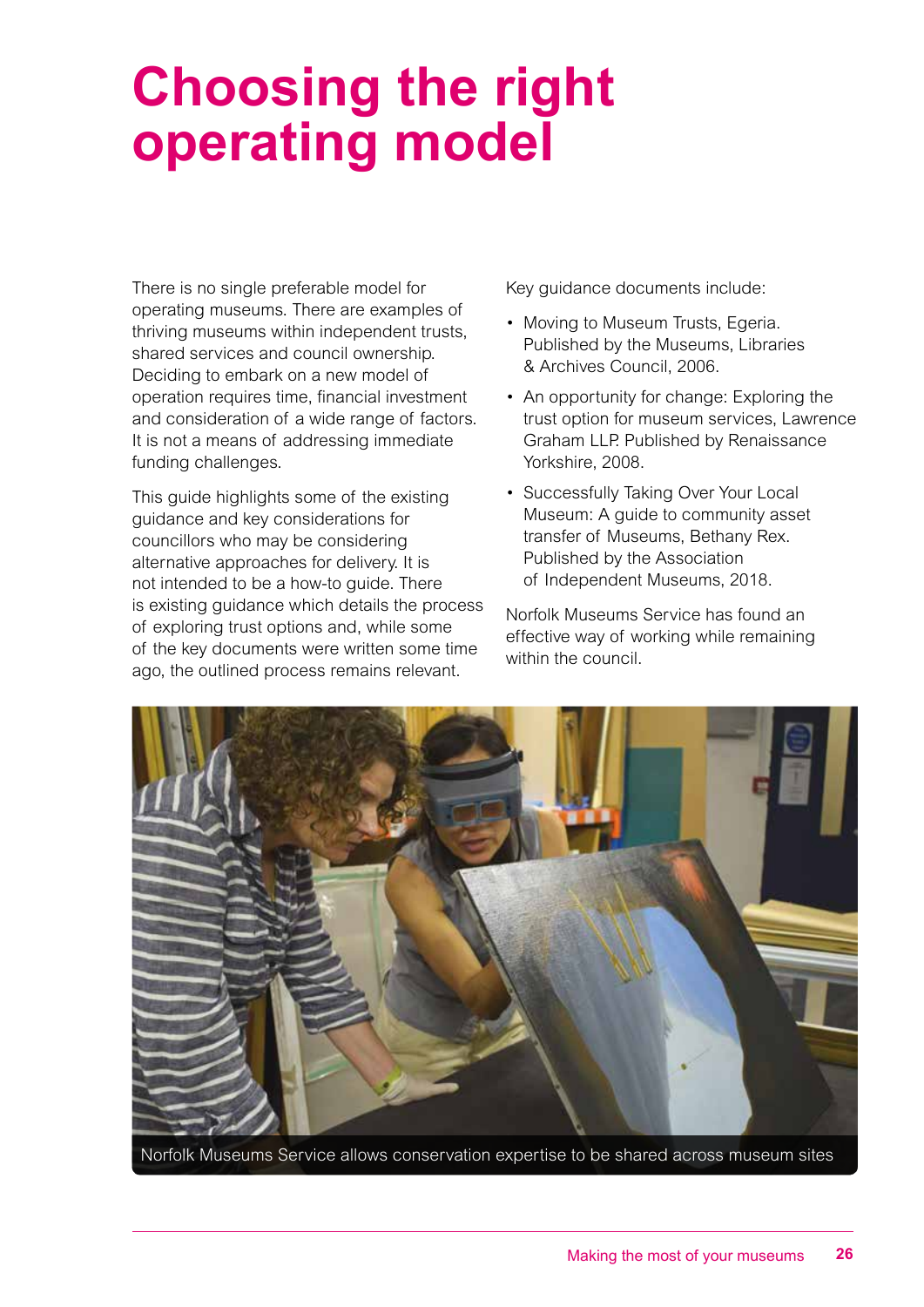#### **Norfolk Museums Service: servicesharing across the county**

Norfolk Museums Service (NMS) was established in 1974 when the county council and seven district councils in Norfolk agreed to delegate their museum powers to a joint committee.

The service is made up of 10 museum sites across Norfolk, the Norwich Castle Study Centre, and a collections centre based at Gressenhall. Through operating as a joint service, NMS is able to provide central expertise in conservation, design, technical and collections management matters to its sites.

The county-wide nature of the service provides an additional benefit to visitors through the Norfolk Museums Pass, which allows pass holders unlimited access to NMS sites for 12 months from purchase.

Working alongside NMS is the Norfolk Museums Development Foundation (NMDF). This independent charity was established in 2014 with the purpose of supporting NMS to secure funding for the care and development of its collections and buildings, as well as a wide range of activities for public benefit, including extensive formal and informal learning programmes, skills development and volunteering opportunities, public exhibitions and events.

The charity complements the work of NMS, with trustees using their wide range of skills and expertise to provide guidance and advice to museum staff. The trustees also help to develop important links with a range of external organisations.

NMDF is a registered company limited by guarantee and is registered with the Charity Commission. It is also a National Portfolio Organisation of Arts Council England.

## Operating models

There is a range of alternative ways in which a museum service can be delivered outside of a traditional council framework. Each delivery option has pros and cons and any proposed change takes considerable time. It also requires a robust options appraisal and business case.

Throughout a process of appraisal, councillors should be questioning and challenging the changes proposed and options presented. The considered delivery models should ultimately align with the needs of the community and local priorities.

In 2017, the Department for Digital Culture Media and Sport (DCMS) produced guidance on alternative delivery models. While it was specifically designed with library services in mind, it includes useful guidance which applies across service areas, including an outline of the alternative delivery models:

- Local Authority Trading Company (commonly referred to as a LATC)
- Public Service Mutual (commonly referred to as a PSM or mutual)
- Outsourcing to an existing social enterprise or charity, or to a for-profit provider
- Joint venture (JV). Potentially involving ownership and control by a range of stakeholders, including (but not limited to) staff, the council, or independent provider(s).

A further delivery model exists for library services of remaining in-house with re-engineering.

The table (right) summarises the characteristics of each of the five options.

For further details on these options please refer to the DCMS guidance. <sup>21</sup>

<sup>21</sup> DCMS, 2017, Libraries: alternative delivery models toolkit. www.gov.uk/government/publications/libraries-alternativedelivery-models-toolkit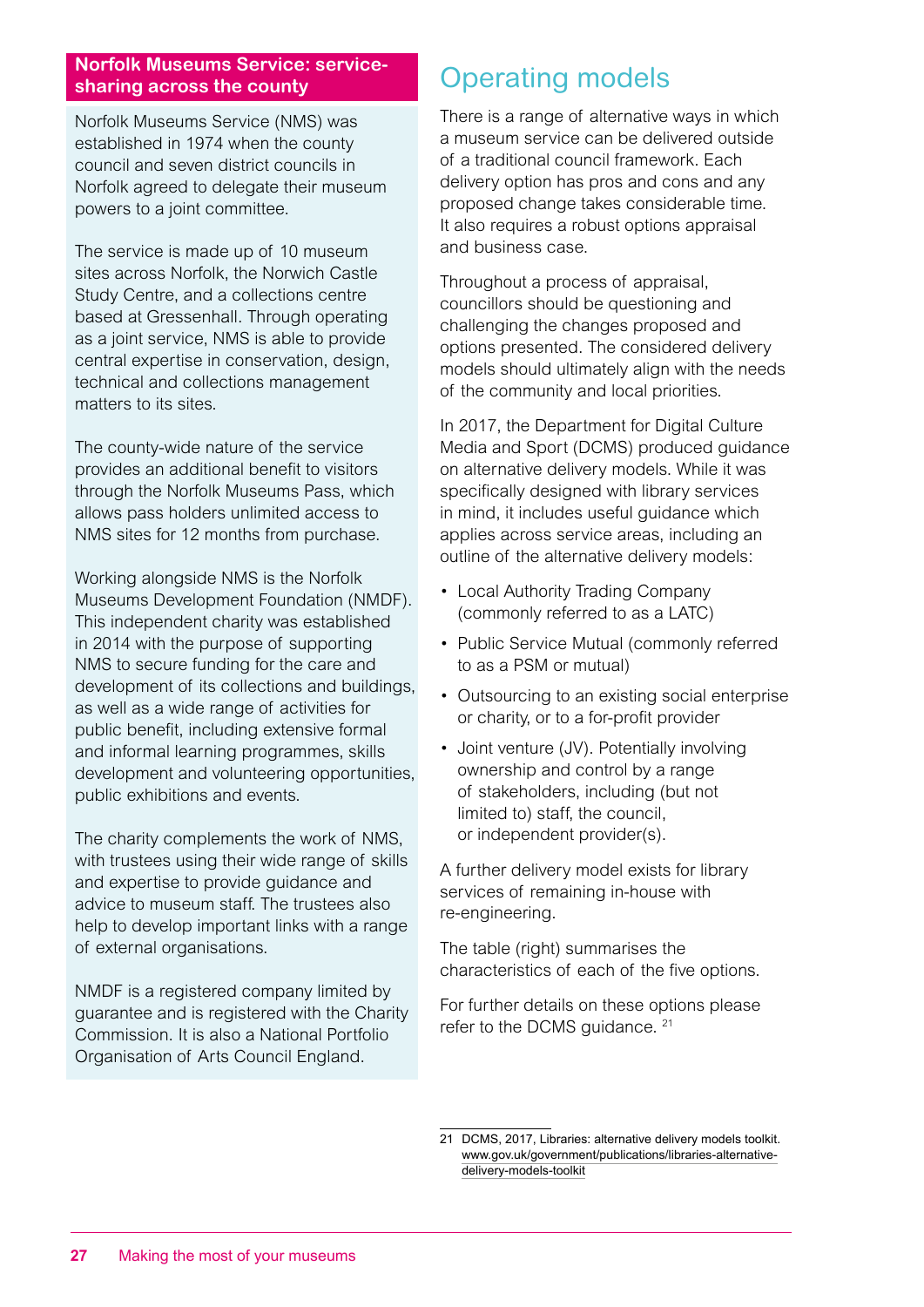| <b>Delivery model</b>                                                                                | <b>Ownership</b>                                                                                 | <b>Governance</b>                                                                                                                                                                 | <b>Services</b>                                                                                              |
|------------------------------------------------------------------------------------------------------|--------------------------------------------------------------------------------------------------|-----------------------------------------------------------------------------------------------------------------------------------------------------------------------------------|--------------------------------------------------------------------------------------------------------------|
| Local Authority<br><b>Trading Company</b><br>(sometimes referred<br>to as a Wholly Owned<br>Company) | 100 per cent parent<br>council(s)                                                                | Can be designed for<br>flexibility/autonomy.<br>Requires a council-<br>appointed board.<br>Service Level<br>Agreement (SLA)/<br>contract with parent<br>council(s) – control test | Flexible, but the<br>majority of services<br>delivered on behalf<br>of parent council(s)<br>- function test  |
| <b>Public Service Mutual</b><br>(PSM)                                                                | Variety of options:<br>council and staff,<br>staff and community,<br>100 per cent staff          | Can be designed<br>as required. Board<br>membership<br>dependent upon<br>ownership. SLA/<br>contract with<br>council(s). Well<br>positioned to promote<br>co-production           | Flexible - can deliver<br>services to councils,<br>private or voluntary<br>and community sector<br>customers |
| Outsource to existing<br>social enterprise,<br>third sector or private<br>provider                   | 100 per cent third<br>party provider                                                             | Arranged via<br>contract. Well<br>positioned to promote<br>co-production                                                                                                          | <b>Contracted services</b><br>delivered on behalf<br>of council(s)                                           |
| Joint venture                                                                                        | Potential for joint<br>ownership, including<br>staff, council(s) and/<br>or third party provider | Can be designed<br>as required. SLA/<br>contracts as required.<br>Well positioned to<br>promote co-production                                                                     | Flexible - can be<br>delivered to council(s)<br>and private/voluntary<br>and community sector<br>customers   |

Once different models have been considered, the council may decide to keep the museum in-house. In this instance, you should still explore ways in which the museum can improve efficiency and effectiveness, and identify barriers to progress which may exist within the council. This may include freedom of website use, the establishment of a fundraising trust and clarity on internal costs.

### Independent trusts

Since 2004, there has been an increase in the number of council museums moving to independent trusts by setting up new charitable trusts. In 2017, there were 64 council museum trusts in England but prior to 2004, there were only six.

To truly gain the benefits of an independent trust the organisation needs to be set up in a careful and considered fashion, drawing on existing good practice. It needs to have the right level of independence and funding. If this doesn't happen the council may have to resume control of the trust in the future.

The more independent the trust is from the council, the greater the opportunity it has to be entrepreneurial. If museum staff continue to be restricted in areas such as council control over communications, forward planning and budgeting, it will hinder their ability to succeed. However, it is worth noting that the new trust is at great risk of failure without the commitment of ongoing financial support from the council.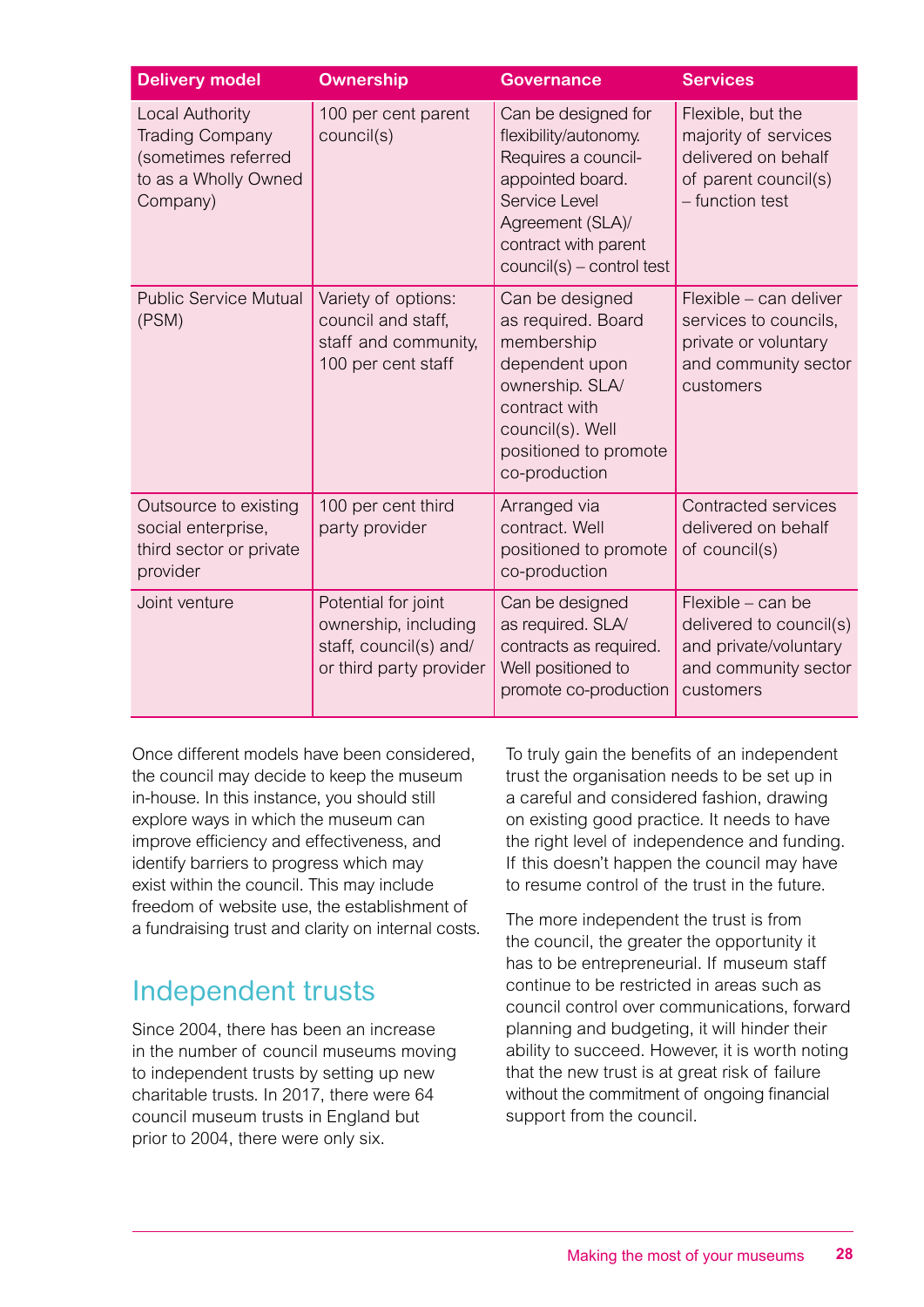| <b>Advantages</b>                                                                                                                            | <b>Disadvantages</b>                                                                                                         |
|----------------------------------------------------------------------------------------------------------------------------------------------|------------------------------------------------------------------------------------------------------------------------------|
| Starting a new trust from scratch – can allow<br>the museum or cultural trust to review, and be<br>clearer about, its purpose/objectives     | Loss of council back-office support (legal/<br>HR/finance). This may increase costs for<br>these services                    |
| Freedom to raise income and fundraise<br>independently (people may be more willing to<br>give money to the trust than a council)             | Museum under no obligation to respond<br>to local agendas and becomes at risk of<br>becoming removed from council priorities |
| May create greater awareness of full costs<br>and give staff capacity to manage finances<br>more efficiently                                 | Increased pressure on museum to source<br>alternative funds (which may not be viable)                                        |
| Focused on delivering the vision and mission<br>of the museum (not the local authority)                                                      | Challenge of fundraising with larger funders<br>(eg ability to offer match/support in-kind)                                  |
| Ability to claim Gift Aid                                                                                                                    | VAT liabilities may apply                                                                                                    |
| Possibility of negotiating business rates relief<br>(business rates are not charged when inside<br>the council, but a trust could be liable) | Set-up costs can be extensive                                                                                                |



Derby Museums aim to provide opportunities for people of all ages to discover, be curious and play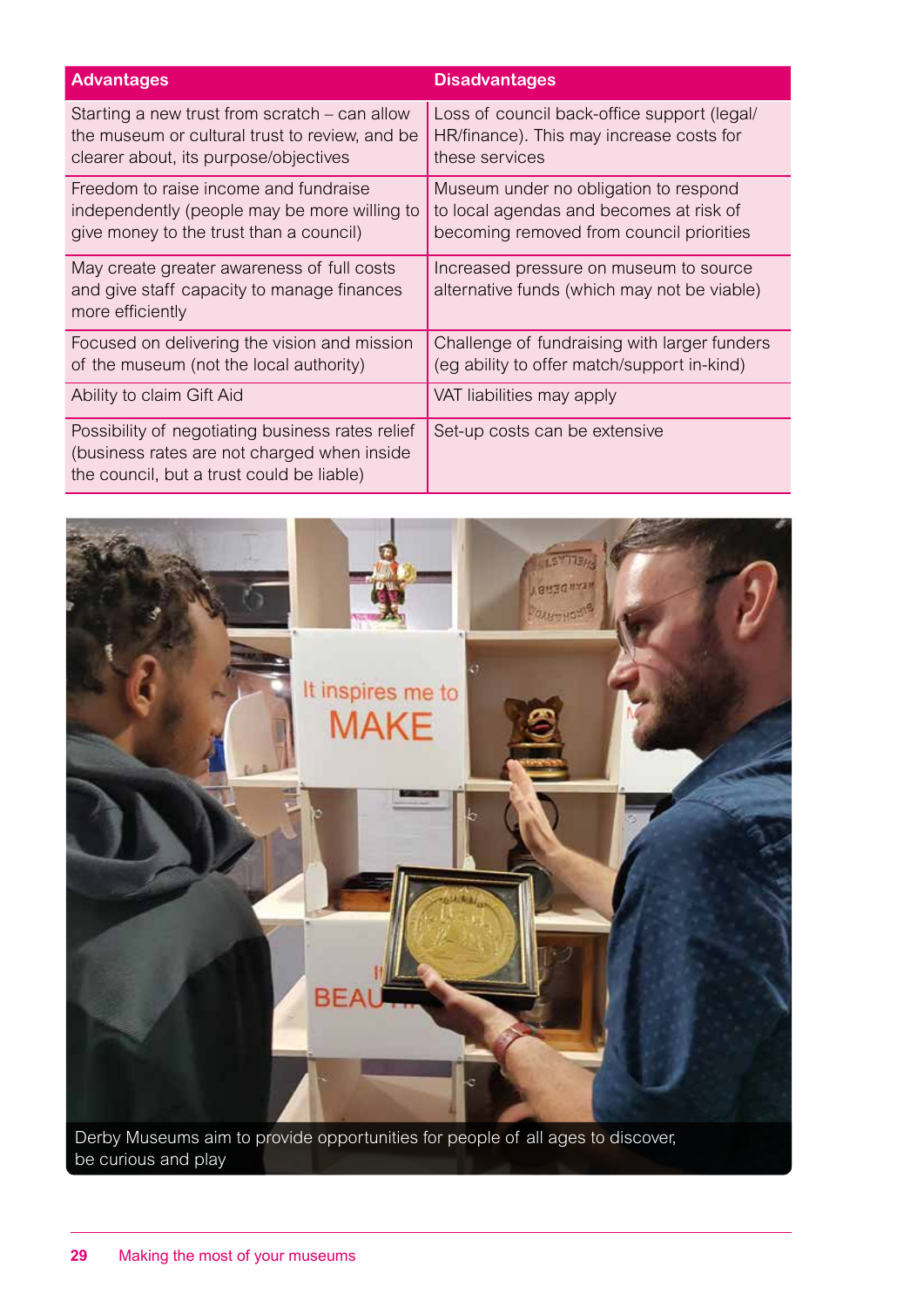#### **Derby Museums: moving to a successful trust model**

Derby Museums is a limited company and independent charitable trust. It was formed in 2012 when the Museums Service of Derby City Council was moved to trust status. It is a National Portfolio Organisation of Arts Council England. The Board of Trustees (which includes three council members) provides rigorous oversight ensuring the museum trust works to its charitable objectives and business plan.

The trust holds a 30-year lease on the buildings under its care and manages collections under a funding agreement with the City Council. Ownership of the collections is retained by the City Council. The organisation manages three sites: Derby Museum and Art Gallery, The Silk Mill and Pickford's House Museum, as well as their associated collections. It has a particular specialism in work by or relating to artist Joseph Wright of Derby, and has been designated a collection of outstanding national significance by Arts Council England.

Derby Museums is midway through the redevelopment of Derby Silk Mill to create the UK's first Museum of Making. The Silk Mill stands on the site of the world's first factory and is part of the UNESCO World Heritage Site. This £16.7 million development is supported by the National Lottery Heritage Fund, Arts Council England and Derby City Council. It is set to open in Autumn 2020. The museum will be a place which inspires the creators and makers of the future.

Derby Museums sets its own vision and objectives. They are not restricted in their use of social media and they have successfully claimed Museums and Galleries Exhibition Tax Relief. They have also had success in attracting investment for capital funding for the Museum of Making. This follows two unsuccessful bids when the museum was part of the council.

Since 2014, investment from Derby City Council and Arts Council England has reduced by some 40 per cent. In light of this, the Trust has significantly improved its ability to generate its own funds through commercial activities, fundraising and awards from trusts and foundations. As a result, the ratio of earned income to turnover has increased from 3 per cent in 2013/14 to 29 per cent in 2017/18.

As an independent organisation, the council view the museums as an active partner. Tony Butler, Executive Director of Derby Museums Trust said: "as Executive Director I meet monthly with the Council's CEO/Deputy CEO and senior councillors. I also sit on a number of Derby's leadership groups. We participate in city-wide programmes addressing the local authority's strategic priorities around young people and economic development. Since we became a trust we've become more civic-minded and useful to our city."

All the evidence suggests that security of tenure over a museum's buildings and physical assets is critical to the long-term financial sustainability of a new trust. While not a guarantee of success, a trust with a long-term lease, at realistic rents, will stand a much greater chance of survival than one on a short-term lease that is constantly being renewed. Funders will have much more confidence in making long-term investments in a trust if the council has demonstrated an equal long-term commitment to the approach.

Luton Culture has been a charitable trust for 10 years. Karen Perkins, Director of Culture and Engagement notes:

"At the outset, Luton Culture had a threeyear funding and leasing agreement with Luton Borough Council. This left the trust in a vulnerable position and made it very difficult to fundraise from external sources. It has taken ten years for Luton Culture to be in a secure financial position and the length of leases played a big part in this. Luton Culture now has long leases on most of its buildings. Having security of tenure allows us to be more financially sustainable and innovative.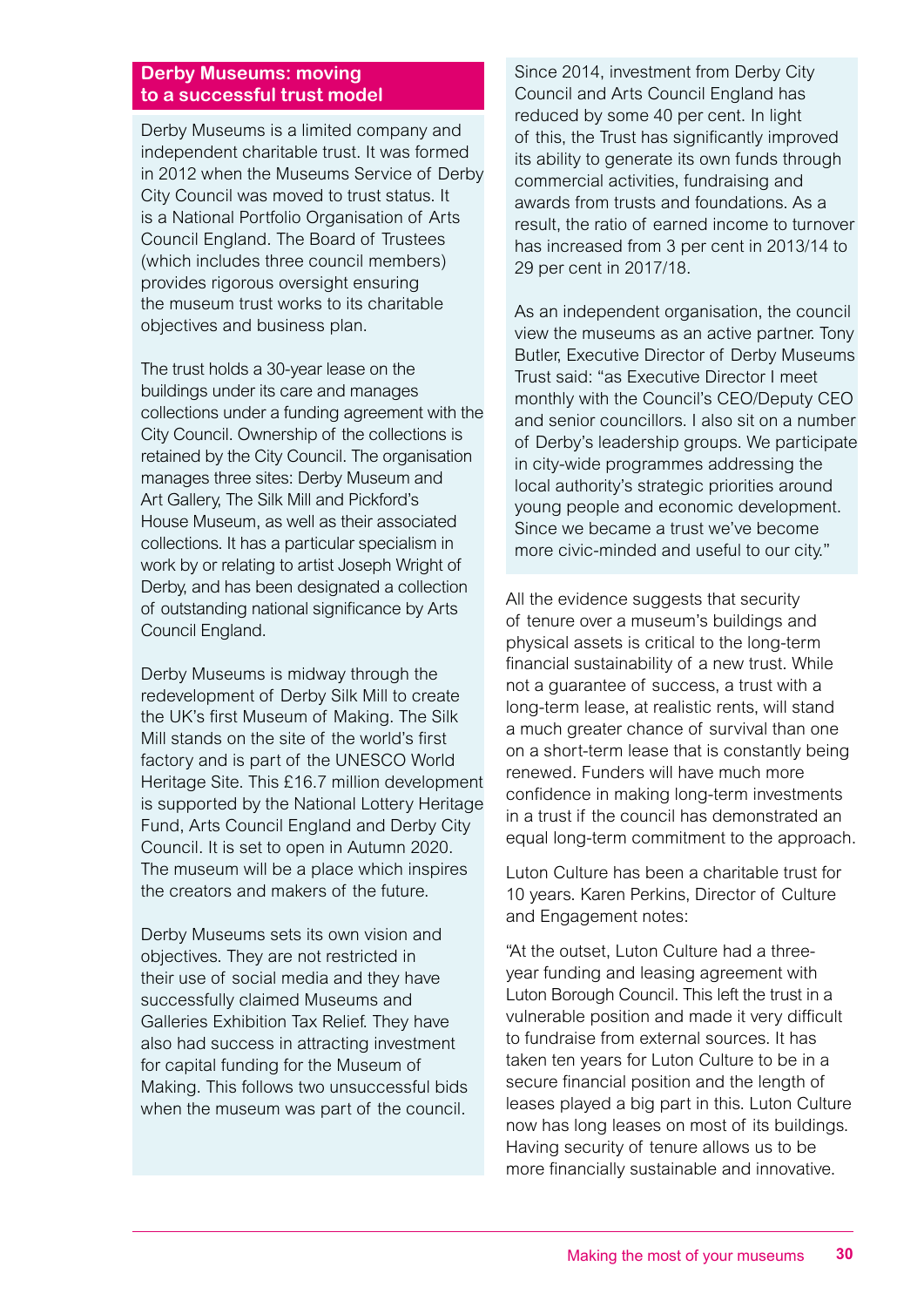We can use this to leverage external funds and to secure financial support to re-invest into our work."

Another consideration in moving to a trust is the balance of workforce skills. New appointments may be needed to fill any gaps left by the council which may be an opportunity to bring in new skills and experience to the museum. There will also be employees who TUPE (Transfer of Undertakings Regulations 2006) over to a new trust and they will need support in finding their role in a new context.

PwC have noted that in their experience of supporting new trusts "there is a risk that transferring staff from the local authority to the new trust and directly employing new staff, can result in two tiers of staff – in turn potentially generating resentment among the workforce. Again, it's vital to anticipate and avoid such risks."22

Full consideration also needs to be given to the pension liabilities for any transferred staff, and the impact this might have on the viability of the new trust's business plan.

Potential benefits of moving to trust status include the ability to bring in new skills and perspectives to not only make the museum more sustainable, but also more enterprising and visitor-orientated.

In summary, moving your museums to an independent trust status may, in the longterm, be of benefit to the sustainability of the collections and buildings. It may be a way to ensure they are there to be enjoyed by future generations. However, this is only the case if the process has been considered carefully and all opportunities and pitfalls identified early on in the process.

Key questions to consider when exploring a trust option:

To what extent will the trust have legal ownership of their assets (buildings, collection)?

- How will pension responsibilities for transferred staff be handled?
- What will the relationship between the new trust and the council be? Has this been articulated or recorded?
- How might the terms of a lease impact the trust's ability to apply for other funds?
- How will a trust maintain a connection with cultural strategies, LEPs and council partners?
- What do the communities you represent want and need from the museum in the here and now, and will moving to a trust enable this?

## Charity trustees

If a decision has been made to establish an independent trust then a board of trustees will need to be recruited. There should be a diverse mix of individuals on the board and the council should not have a majority representation. Many councils set up a shadow board during the transition period.

The council still retains overall responsibility during this period. Following the transition period, agreements can be adopted between the trust and the council based on what is deemed reasonable. There should always be a 'fall back' in the event of it not being successful.

Charity trustees have ultimate responsibility for directing the affairs of a charity and ensuring that it is solvent and well-run. Trustees have a duty to act solely in the interests of the charity and its beneficiaries. The Charity Governance Code<sup>23</sup> notes all trustees should be:

- committed to their charity's cause and have joined its board because they want to help the charity deliver its purposes most effectively for public benefit
- recognise that meeting their charity's stated public benefit is an ongoing requirement

<sup>22</sup> PwC, 2017, The time has come to transfer local authority museums to trust status. [https://pwc.blogs.com/industry\\_](https://pwc.blogs.com/industry_perspectives/hospitality-and-leisure) [perspectives/hospitality-and-leisure](https://pwc.blogs.com/industry_perspectives/hospitality-and-leisure)

<sup>23</sup> Charity Governance Code Steering Group, Charity Governance Code. [www.charitygovernancecode.org/en](https://www.charitygovernancecode.org/en)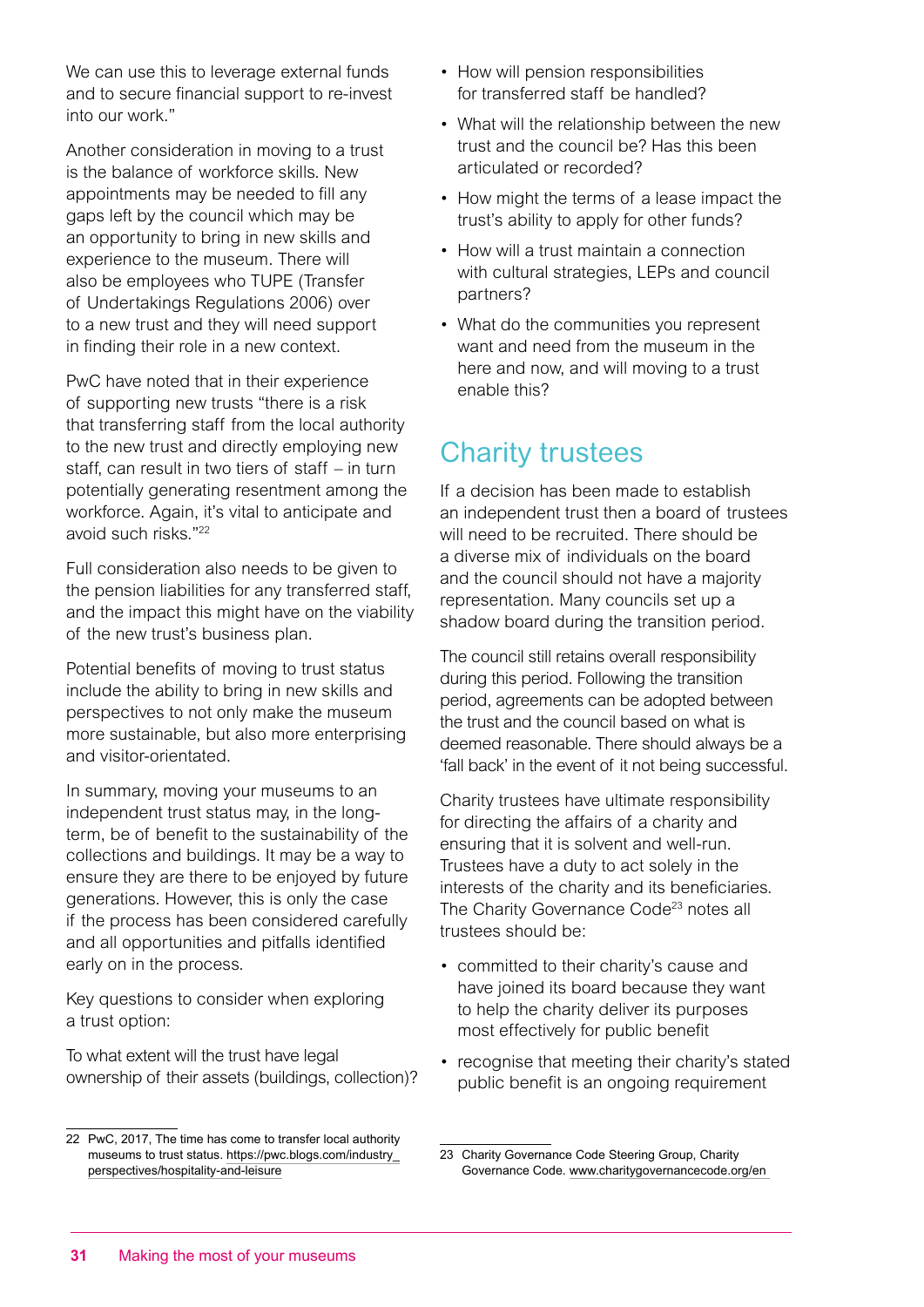- understand their roles and legal responsibilities, and, in particular, have read and understood the Charity Commission's 'The essential trustee' guidance and their charity's governing document
- commited to good governance and want to contribute to their charity's continued improvement.

### The council as a charity trustee

A corporate body such as a council can also be a charity trustee. Councils are empowered by Section 139 of the Local Government Act 1972 to receive and hold gifts on charitable trusts. This may include money or assets left by donors or charitable trusts created by ancient royal charters or Acts of Parliament.

As outlined above, a trustee needs to act in the best interests of the trust, not that of the council. While there are many shared principles (eg transparency, accountability) which apply equally to councils and charitable trusts, there are also differences. It is imperative that these differences are understood if council trustees are to perform this role effectively and with minimum risk. The Charity Commission has produced a guide on the council as a charity trustee $24$ and it includes the following principles:

- For a body to be a charity, it must be independent, ie it must exist and operate solely for charitable purposes, not as a means of carrying out the policies or directions of the local authority.
- Where a local authority is a trustee of a charity, it is the corporate body, acting in accordance with its usual procedures, which is the trustee. While ongoing management may be delegated to officers, responsibility for decision-making and oversight rests with the councillors.
- The terms of the charity must be clearly understood. Nearly all problems that occur stem from a lack of clarity regarding these terms, or indeed failing to recognise that a charity exists in the first place. If there is any doubt about the terms of a charity or how they should be interpreted, appropriate advice should be sought, for example from legal advisors or from the Commission.
- The management of the charity should be kept separate, as far as possible, from the business of the local authority. Depending on the size and circumstances of the charity, it may make sense for a committee of councillors to be allocated this task. It must not be forgotten, however, that responsibility continues to rest with the whole council.
- Equally, the finances of the trust must be kept separate from those of the council. The assets must be accounted for separately and income and expenditure should be channelled through discrete cost centres. The local authority may top up the finances of the trust but no funds should pass from the trust into the council's own accounts – although the council may, depending on the circumstances, recover the costs of administration.
- If the original terms of the charity can no longer be realistically followed because circumstances have changed, the local authority should approach the Commission to see if the charity's governing document can be amended or updated. The Commission can advise on the most appropriate way of doing this.
- The Commission's registration and reporting requirements must be observed. For example, all charities must produce annual statements of accounts under charity law. Depending on the financial size of the charity, it may have to register with the Commission or be subject to higher levels of accounting scrutiny.

<sup>24</sup> The Charity Commission, 2013, Local authorities as charity trustees. [www.gov.uk/government/publications/local](https://www.gov.uk/government/publications/local-authorities-as-charity-trustees)[authorities-as-charity-trustees](https://www.gov.uk/government/publications/local-authorities-as-charity-trustees)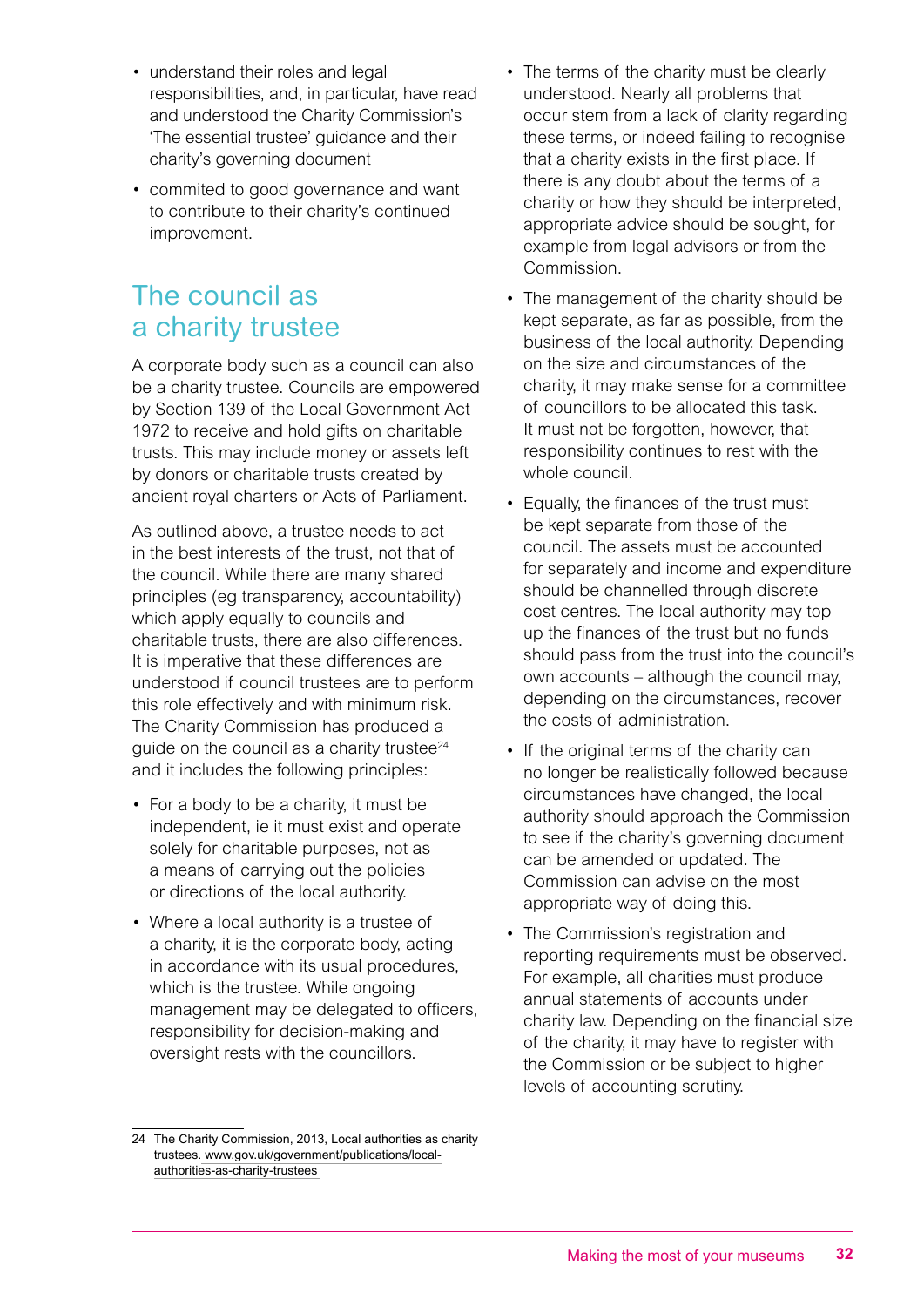• If any issues arise about whether the terms of the trust have been properly followed, the local authority should contact the Commission and work with it to find a solution.

## Shared services

Around 45 councils across England share a chief executive and senior management team in about 20 different partnerships. Most also share at least some services.<sup>25</sup> In the context of museums, this may include museums and other cultural providers (including libraries) sharing:

- storage
- curatorial expertise
- back-office functions
- education and learning expertise
- space with other service providers (such as a tourist information office, library or archive).

Once joint senior management is in place, sharing often filters down. There are museums that have been operating shared services for quite some time. For example, Tyne & Wear Archives & Museums has been managing nine museums and galleries across five local authorities since the abolition of the Tyne and Wear Metropolitan County Council in 1986.

#### **Tyne & Wear Archives & Museums: smart trading in Tyneside**

Tyne & Wear Archives & Museums (TWAM) is a joint service of the four local authorities on Tyneside: Newcastle (which acts as the lead authority and legal body), South Tyneside, North Tyneside and Gateshead. It receives additional support and contributions from Arts Council England. TWAM has separate agreements with Sunderland City Council to manage its archives and with Newcastle University to manage the Great North Museum: Hancock.

TWAM manages a collection of nine museums and galleries across Tyneside and the archives for Tyne and Wear. They also share the use of the Regional Museums Store at Beamish Museum. TWAM has been administered by a joint board of local authorities since the abolition of the Tyne and Wear Metropolitan County Council in 1986.

TWAM is also supported by the Tyne & Wear Archives & Museums Development Trust, which was established on 1 December 2010 to raise funds from individual donors, trusts and foundations to support a wide variety of archives and museum activities. Over the years more than £1.5 million has been raised from charitable sources for a wide range of museum activities.

A Trading Company, TWAM Enterprises Ltd was established in May 2018 following a major review of TWAM's governance structures. Its purpose is to allow TWAM to capitalise on in-house commercial expertise by assuming responsibility for activity previously delivered through TWAM's trading team. This includes retail operation, venue hire and catering. TWAM Enterprises Ltd will donate/Gift Aid its profit to TWAM Development Trust to further TWAM's charitable objectives.

<sup>25</sup> LGA, 2016, Stronger together: shared management in local government. [www.local.gov.uk/stronger-together-shared](https://www.local.gov.uk/stronger-together-shared-management-local-government)[management-local-government](https://www.local.gov.uk/stronger-together-shared-management-local-government)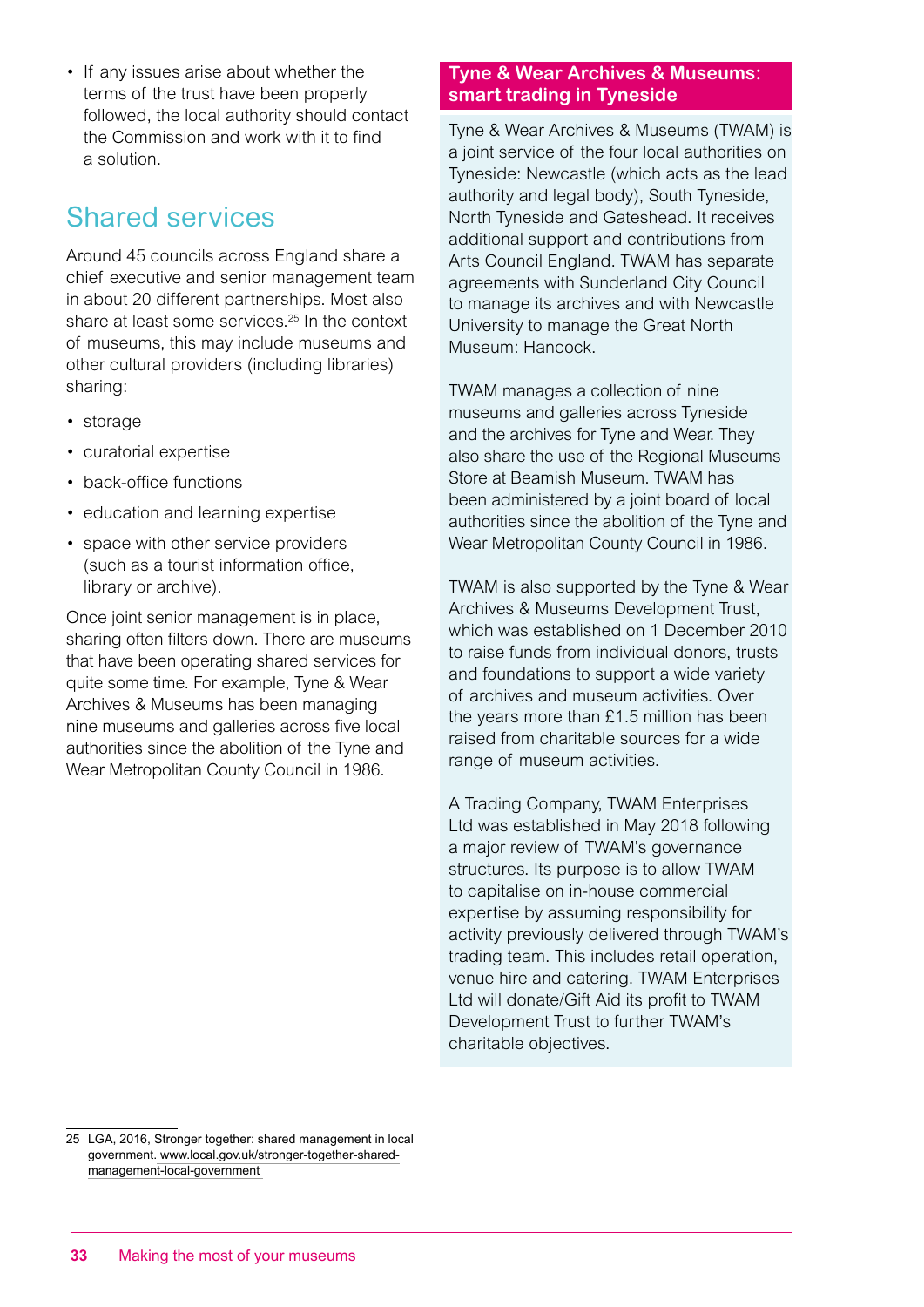The company limited by shares is wholly owned by the five partners: Gateshead Council, Newcastle City Council, North Tyneside Council, South Tyneside Council and the University of Newcastle. The diagram below highlights the operating structure:



Any council pursuing an alternative delivery model for its museums will need to ensure there is a strong framework which outlines how the council will discharge its functions. It must be clear what elements the council will continue to provide and what its expectations are for the new delivery body. A key part of this will be clarity on the roles of staff and volunteers, noting that it will not always be possible to run museums with more volunteers. In conclusion, take advice from your museum head of service, take time to consider options carefully with your residents, and consider how a new model of operation meets the needs of your communities.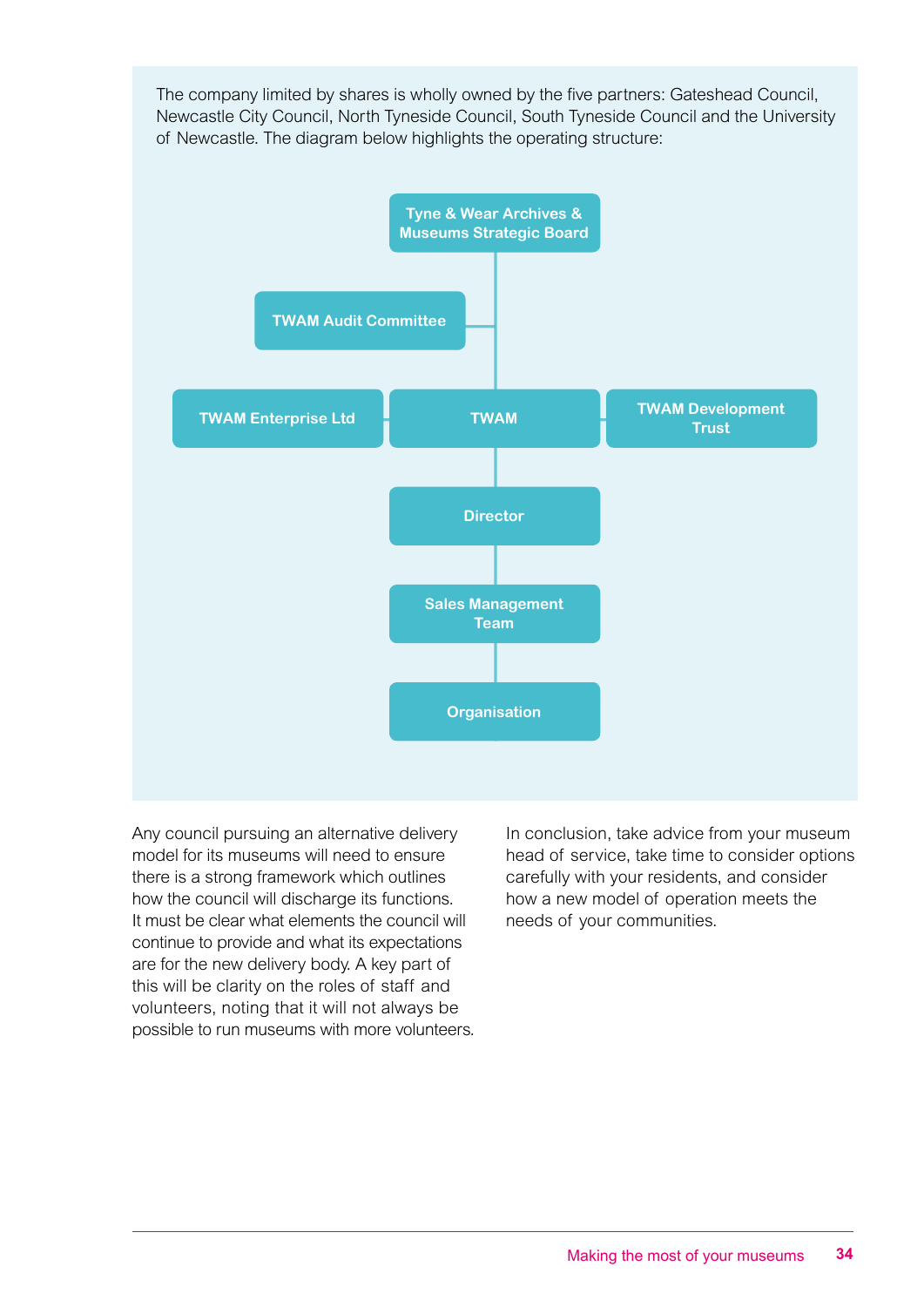# **Further support**

## Local Government Association

You can keep up to date with the LGA's work by signing up to our monthly culture, tourism and sport e-bulletin: [www.local.gov.uk/about/](http://www.local.gov.uk/about/news/e-bulletins) [news/e-bulletins](http://www.local.gov.uk/about/news/e-bulletins).

The LGA improvement offer for culture, tourism and sport can be found at: [www.local.](http://www.local.gov.uk/our-support/our-improvement-offer/culture-and-sport-improvement) [gov.uk/our-support/our-improvement-offer/](http://www.local.gov.uk/our-support/our-improvement-offer/culture-and-sport-improvement) [culture-and-sport-improvement](http://www.local.gov.uk/our-support/our-improvement-offer/culture-and-sport-improvement)

This includes free leadership essentials training for portfolio holders with responsibility for culture or related areas introducing members to the latest developments in

cultural provision, including new sources of funding. You will have a chance to interact with senior Arts Council England and LGA representatives, hear from areas with good practice, and network with colleagues across the country.

Our improvement offer also includes peer challenges, which look at key issues for the service or area identified by the council. Peer challenge is not an inspection, it is a tool for improvement, and is carried out to your specification aimed at improving, not judging, your council. A peer challenge provides you with free expert, neutral advice from a team comprising a peer challenge manager, an elected member and a head of service or



Tyne & Wear Archives & Museums host a range of events and activities, including this gigantic cardboard inventing session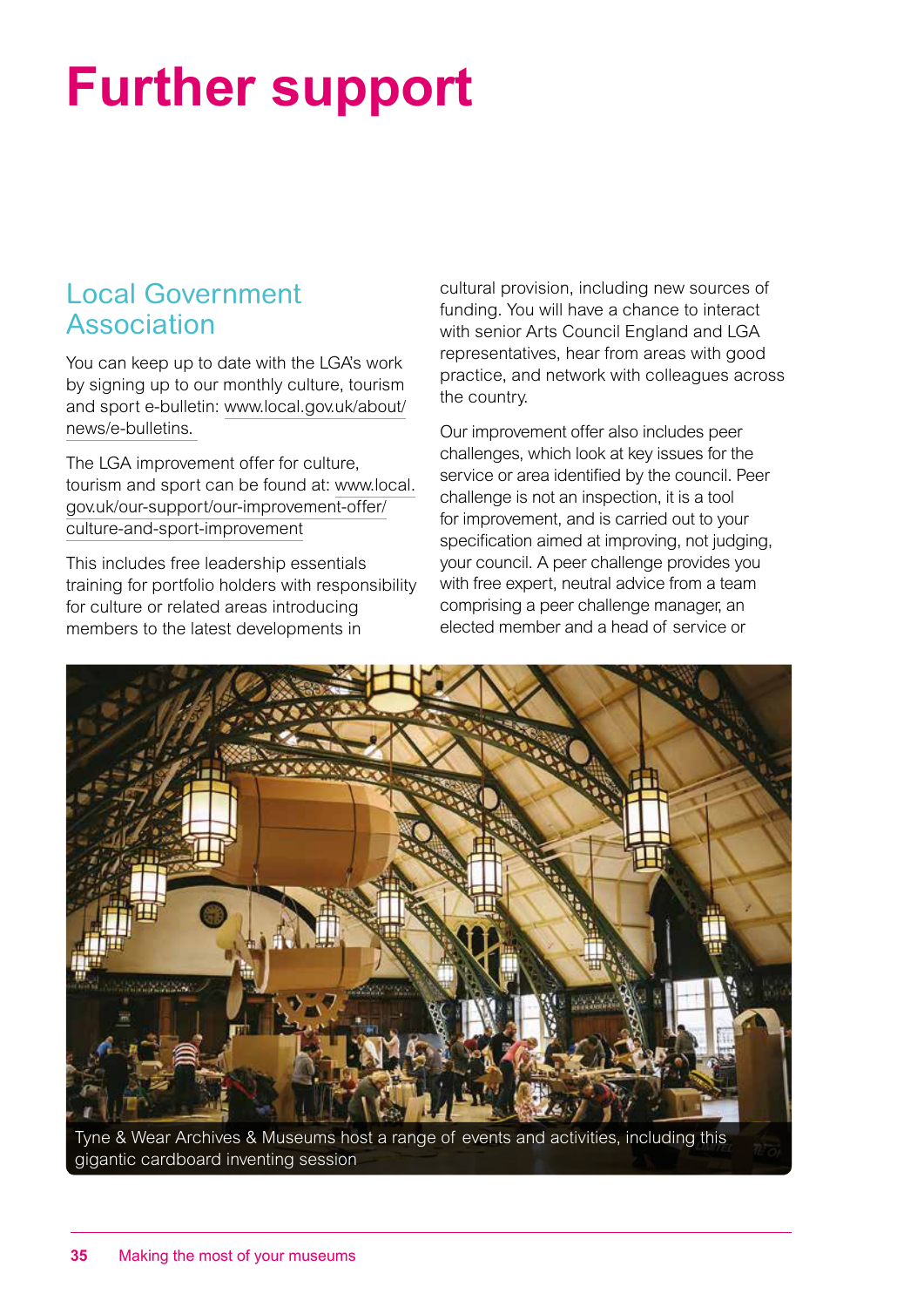equivalent. They will meet with councillors and the senior management team, key partners and staff to provide a constructive analysis of the service and your plans for it, identifying any opportunities for further improvement or innovation.

Policy updates, consultation responses, and research can be found at: [www.local.gov.uk/](http://www.local.gov.uk/topics/culture-tourism-leisure-and-sport) [topics/culture-tourism-leisure-and-sport](http://www.local.gov.uk/topics/culture-tourism-leisure-and-sport)

Case studies can be found at: [www.local.gov.](http://www.local.gov.uk/topics/culture-tourism-leisure-and-sport/good-practice-culture) [uk/topics/culture-tourism-leisure-and-sport/](http://www.local.gov.uk/topics/culture-tourism-leisure-and-sport/good-practice-culture) [good-practice-culture](http://www.local.gov.uk/topics/culture-tourism-leisure-and-sport/good-practice-culture)

We encourage cultural portfolio holders and managers to also consider the LGA's wider support programme ([www.local.gov.](http://www.local.gov.uk/our-support) [uk/our-support](http://www.local.gov.uk/our-support)). For instance, Tullie House and Carlisle City Council made use of the Productivity Experts programme to improve the museum's business case and close a funding gap of £200,00026.

For more information please email: [cts@local.gov.uk.](mailto:cts@local.gov.uk)

## Arts Council England

Museums can also apply to a range of funding streams such as the National Lottery Project Grants. For more information, see: [www.artscouncil.org.uk/projectgrants](http://www.artscouncil.org.uk/projectgrants).

Arts Council England is the national development agency for museums in England. We champion, develop and invest public money from the government and National Lottery to help develop museums. Our website contains a wealth of information and resources about the impact of museums, as well as our support offer and guidance materials: [www.artscouncil.org.uk](http://www.artscouncil.org.uk) 

We manage a national portfolio of 57 museum organisations which receive regular funding, representing over 200 museums. Further details about Arts Council England's Museums Narrative can be found online: [www.artscouncil.org.uk/sites/default/files/](http://www.artscouncil.org.uk/sites/default/files/download-file/Museums.pdf) [download-file/Museums.pdf](http://www.artscouncil.org.uk/sites/default/files/download-file/Museums.pdf)

The Accreditation scheme is managed by Arts Council England, on behalf of a UK-wide Accreditation partnership (see page 17). We also manage the Designation scheme which recognises significant collections of national and international importance: [www.artscouncil.](http://www.artscouncil.org.uk/supporting-collections-and-archives/designation-scheme) [org.uk/supporting-collections-and-archives/](http://www.artscouncil.org.uk/supporting-collections-and-archives/designation-scheme) [designation-scheme](http://www.artscouncil.org.uk/supporting-collections-and-archives/designation-scheme)

We fund and support a network of Museum Development across England. Museum Development is delivered by nine regional providers. Each provider offers tailored training, grants programmes and networks. For further information see here: [www.](http://www.museumdevelopmentnetwork.org/) [museumdevelopmentnetwork.org/](http://www.museumdevelopmentnetwork.org/)

You can keep up to date with Arts Council England's work by signing up the monthly newsletter at: [www.artscouncil.org.uk/our](http://www.artscouncil.org.uk/our-organisation/sign-our-email-updates)[organisation/sign-our-email-updates](http://www.artscouncil.org.uk/our-organisation/sign-our-email-updates)

## Other support

National Lottery Heritage Fund is the largest dedicated funder of heritage in the UK. They distribute National Lottery grants from £3,000 to £5 million, funding projects that sustain and transform the UK's heritage: www.heritagefund.org.uk/

The Museums Association is the professional body for people working in museums across the UK: [www.museumsassociation.org/home](https://www.museumsassociation.org/home)

The Association of Independent Museums (AIM) is a membership network which provides resources: [www.aim-museums.co.uk](http://www.aim-museums.co.uk)

<sup>26</sup> LGA, 2018, Tullie House Museum – future sustainability. [www.local.gov.uk/tullie-house-museum-future-sustainability](https://www.local.gov.uk/tullie-house-museum-future-sustainability)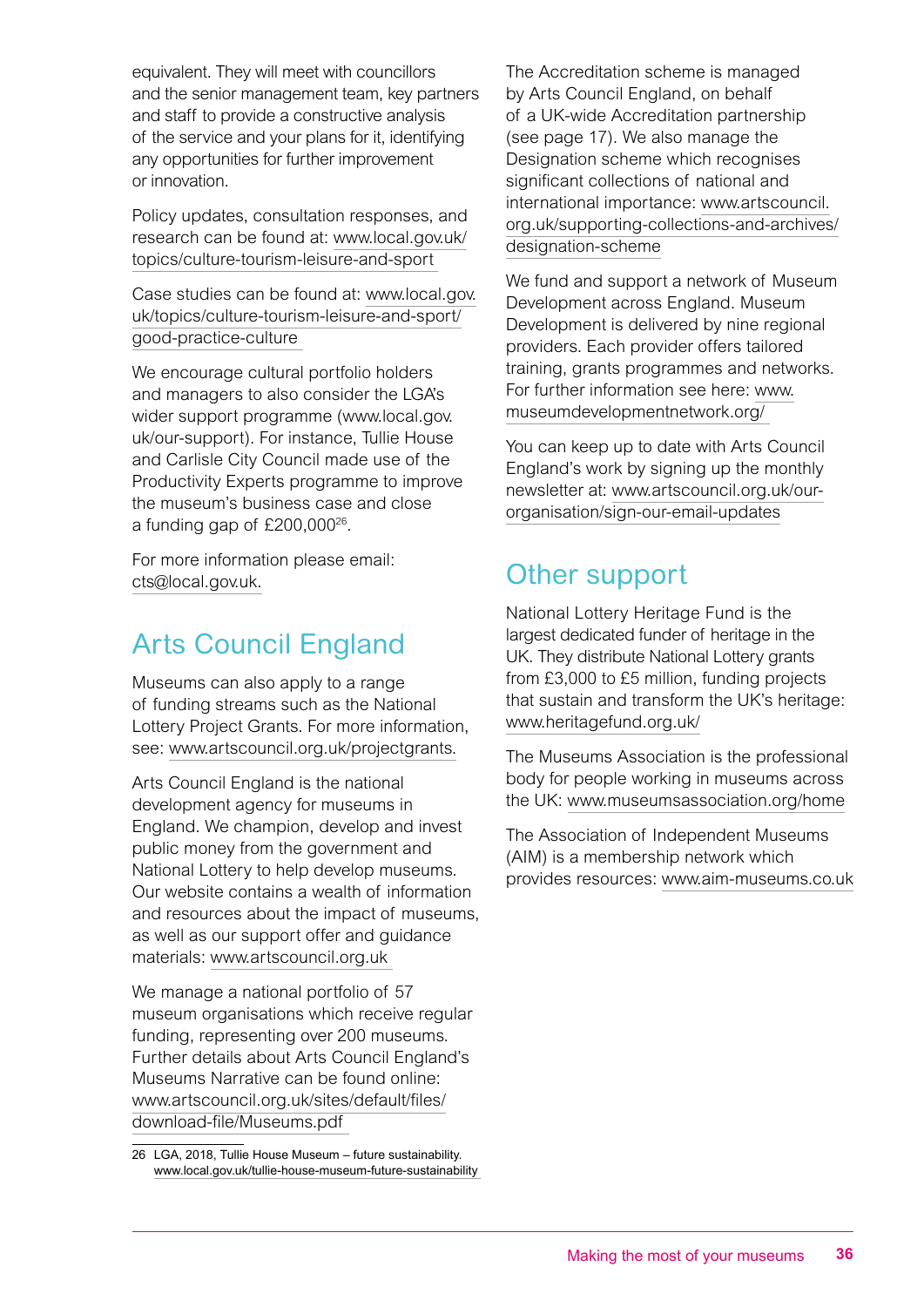# **Additional resources**

#### **Strategic direction**

The Mendoza Review: an independent review of museums in England, 2017, DCMS. [www.](https://www.gov.uk/government/publications/the-mendoza-review-an-independent-review-of-museums-in-england) [gov.uk/government/publications/the-mendoza](https://www.gov.uk/government/publications/the-mendoza-review-an-independent-review-of-museums-in-england)[review-an-independent-review-of-museums](https://www.gov.uk/government/publications/the-mendoza-review-an-independent-review-of-museums-in-england)[in-england](https://www.gov.uk/government/publications/the-mendoza-review-an-independent-review-of-museums-in-england)

Museums Action Plan, 2019, DCMS. [www.gov.](https://www.gov.uk/government/publications/museums-action-plan-2018) [uk/government/publications/museums-action](https://www.gov.uk/government/publications/museums-action-plan-2018)[plan-2018](https://www.gov.uk/government/publications/museums-action-plan-2018)

Connected Growth, 2019, DCMS. [www.gov.uk/](https://www.gov.uk/government/publications/connected-growth) [government/publications/connected-growth](https://www.gov.uk/government/publications/connected-growth) 

The Future of Civic Museums: a think piece, 2018, English Civic Museums Network. [www.](https://www.nationalmuseums.org.uk/media/documents/publications/civic_museums_think_piece.pdf) [nationalmuseums.org.uk/media/documents/](https://www.nationalmuseums.org.uk/media/documents/publications/civic_museums_think_piece.pdf) [publications/civic\\_museums\\_think\\_piece.pdf](https://www.nationalmuseums.org.uk/media/documents/publications/civic_museums_think_piece.pdf)

#### **Standards**

Museums Accreditation Scheme, updated 2018, Arts Council England. [www.artscouncil.](https://www.artscouncil.org.uk/supporting-arts-museums-and-libraries/museums-accreditation-scheme) [org.uk/supporting-arts-museums-and](https://www.artscouncil.org.uk/supporting-arts-museums-and-libraries/museums-accreditation-scheme)[libraries/museums-accreditation-scheme](https://www.artscouncil.org.uk/supporting-arts-museums-and-libraries/museums-accreditation-scheme) 

Code of Ethics for Museums, updated 2015, Museums Association. [www.museumsassociation.org/](https://www.museumsassociation.org/download?id=1155827) [download?id=1155827](https://www.museumsassociation.org/download?id=1155827) 

#### **Income generation**

Successful Fundraising at Museums, 2013, Association of Independent Museums. [www.aim-museums.co.uk/wp-content/](https://www.aim-museums.co.uk/wp-content/uploads/2017/03/Successful-Fundraising-at-Museums-2017.pdf) [uploads/2017/03/Successful-Fundraising-at-](https://www.aim-museums.co.uk/wp-content/uploads/2017/03/Successful-Fundraising-at-Museums-2017.pdf)[Museums-2017.pdf](https://www.aim-museums.co.uk/wp-content/uploads/2017/03/Successful-Fundraising-at-Museums-2017.pdf)

Economic Value of the Independent Museum Sector: Toolkit, 2014, Association of Independent Museums. [www.aim-museums.](http://www.aim-museums.co.uk/wp-content/uploads/2017/02/AIM-Economic-Impact-Toolkit-2014.pdf) [co.uk/wp-content/uploads/2017/02/AIM-](http://www.aim-museums.co.uk/wp-content/uploads/2017/02/AIM-Economic-Impact-Toolkit-2014.pdf)[Economic-Impact-Toolkit-2014.pdf](http://www.aim-museums.co.uk/wp-content/uploads/2017/02/AIM-Economic-Impact-Toolkit-2014.pdf)

A Practical Guide to Lawful Fundraising for Arts and Cultural Organisations, 2018, Arts Council England et al. [www.artscouncil.org.](http://www.artscouncil.org.uk/sites/default/files/download-file/A%20Practical%20Guide%20to%20Lawful%20Fundraising%20May%202018%20Update%2023%20MAY%202018.PDF) [uk/sites/default/files/download-file/A%20](http://www.artscouncil.org.uk/sites/default/files/download-file/A%20Practical%20Guide%20to%20Lawful%20Fundraising%20May%202018%20Update%2023%20MAY%202018.PDF) [Practical%20Guide%20to%20Lawful%20](http://www.artscouncil.org.uk/sites/default/files/download-file/A%20Practical%20Guide%20to%20Lawful%20Fundraising%20May%202018%20Update%2023%20MAY%202018.PDF) [Fundraising%20May%202018%20](http://www.artscouncil.org.uk/sites/default/files/download-file/A%20Practical%20Guide%20to%20Lawful%20Fundraising%20May%202018%20Update%2023%20MAY%202018.PDF) [Update%2023%20MAY%202018.PDF](http://www.artscouncil.org.uk/sites/default/files/download-file/A%20Practical%20Guide%20to%20Lawful%20Fundraising%20May%202018%20Update%2023%20MAY%202018.PDF)

The Economic Impact of Museums in England, 2015, tbr. [www.artscouncil.org.uk/](http://www.artscouncil.org.uk/sites/default/files/download-file/Economic_Impact_of_Museums_in_England_report.pdf) [sites/default/files/download-file/Economic\\_](http://www.artscouncil.org.uk/sites/default/files/download-file/Economic_Impact_of_Museums_in_England_report.pdf) Impact of Museums in England report.pdf

#### **Health and wellbeing**

National Alliance for Museums, Health and Wellbeing: this website hosts a range of resources including links to measurement and evaluation toolkits [www.](http://www.museumsandwellbeingalliance.wordpress.com/) [museumsandwellbeingalliance.wordpress.com/](http://www.museumsandwellbeingalliance.wordpress.com/) 

#### **Digital**

A framework for your digital marketing strategy, 2009, Culture Hive. [www.culturehive.](http://www.culturehive.co.uk/resources/a-framework-for-your-digital-marketing-strategy/) [co.uk/resources/a-framework-for-your-digital](http://www.culturehive.co.uk/resources/a-framework-for-your-digital-marketing-strategy/)[marketing-strategy/](http://www.culturehive.co.uk/resources/a-framework-for-your-digital-marketing-strategy/) 

Digital isn't Different online resources, Collections Trust. [www.collectionstrust.org.uk/](http://www.collectionstrust.org.uk/digital-isnt-different/) [digital-isnt-different/](http://www.collectionstrust.org.uk/digital-isnt-different/) 

Museum Practice: technology and digital online resources, Museums Association [www.museumsassociation.org/museum](http://www.museumsassociation.org/museum-practice/technology-and-digital)[practice/technology-and-digital](http://www.museumsassociation.org/museum-practice/technology-and-digital)

#### **Audiences**

Museums Audience Report, 2018, The Audience Agency [www.theaudienceagency.](http://www.theaudienceagency.org/asset/1707) [org/asset/1707](http://www.theaudienceagency.org/asset/1707) 

Visitor Verdict insights, Association of Independent Museums. [www.aim-museums.](http://www.aim-museums.co.uk/for-aim-members/visitor-verdict/) [co.uk/for-aim-members/visitor-verdict/](http://www.aim-museums.co.uk/for-aim-members/visitor-verdict/)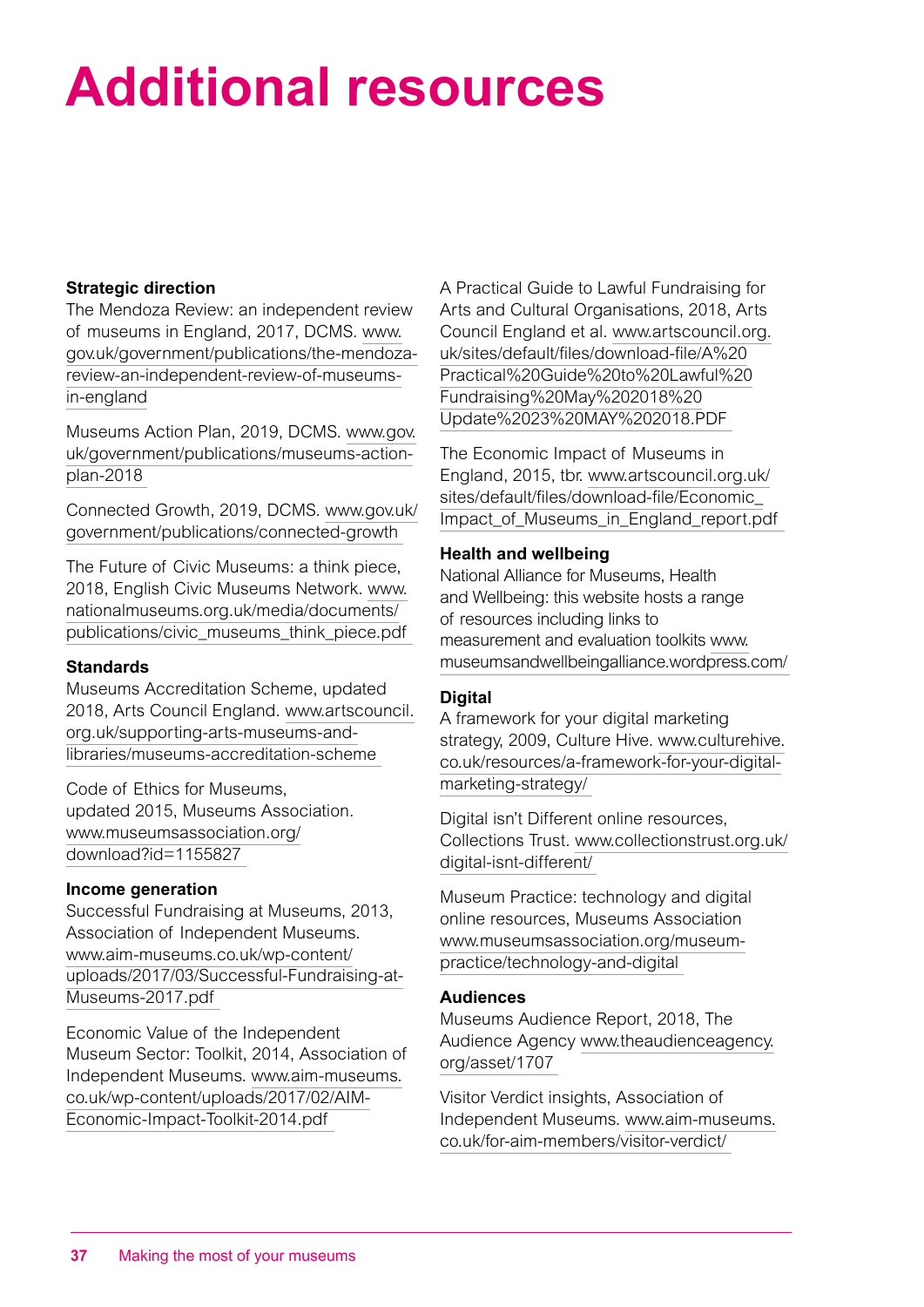#### **Advocacy and impact**

Museums Matter, 2015, National Museums Directors Council. [www.nationalmuseums.org.](http://www.nationalmuseums.org.uk/media/documents/publications/museums_matter/museums_matter_web.pdf) [uk/media/documents/publications/museums\\_](http://www.nationalmuseums.org.uk/media/documents/publications/museums_matter/museums_matter_web.pdf) [matter/museums\\_matter\\_web.pdf](http://www.nationalmuseums.org.uk/media/documents/publications/museums_matter/museums_matter_web.pdf)

A Wealth of Treasures, 2016, British Council and National Museums Directors Council. [www.nationalmuseums.org.uk/media/](http://www.nationalmuseums.org.uk/media/documents/a_wealth_of_treasures_24pp_july_2016_web.pdf) [documents/a\\_wealth\\_of\\_treasures\\_24pp\\_](http://www.nationalmuseums.org.uk/media/documents/a_wealth_of_treasures_24pp_july_2016_web.pdf) july\_2016\_web.pdf

Museums Change Lives, 2017, Museums Association. [www.museumsassociation.org/](http://www.museumsassociation.org/download?id=1218885) [download?id=1218885](http://www.museumsassociation.org/download?id=1218885)

#### **Governance and management**

Successfully Taking Over Your Local Museum: A Guide to Community Asset Transfer, 2018, Association of Independent Museums. [www.aim-museums.co.uk/wp-content/](http://www.aim-museums.co.uk/wp-content/uploads/2018/09/V-5-Successfully-Taking-Over-Your-Local-Museum-2018-6.pdf) [uploads/2018/09/V-5-Successfully-Taking-](http://www.aim-museums.co.uk/wp-content/uploads/2018/09/V-5-Successfully-Taking-Over-Your-Local-Museum-2018-6.pdf)[Over-Your-Local-Museum-2018-6.pdf](http://www.aim-museums.co.uk/wp-content/uploads/2018/09/V-5-Successfully-Taking-Over-Your-Local-Museum-2018-6.pdf)

Successfully Setting Up A New Museum, 2014, Association of Independent Museums. [www.aim-museums.co.uk/wp-content/](https://www.aim-museums.co.uk/wp-content/uploads/2017/03/Successfully-Setting-up-a-New-Museum-2017.pdf) [uploads/2017/03/Successfully-Setting-up-a-](https://www.aim-museums.co.uk/wp-content/uploads/2017/03/Successfully-Setting-up-a-New-Museum-2017.pdf)[New-Museum-2017.pdf](https://www.aim-museums.co.uk/wp-content/uploads/2017/03/Successfully-Setting-up-a-New-Museum-2017.pdf) 

Successful Governance in Independent Museums, 2018, Association of Independent Museums. [www.aim-museums.co.uk/](http://www.aim-museums.co.uk/wp-content/uploads/2018/03/Successful-Governance-In-Independent-Museums.pdf) [wp-content/uploads/2018/03/Successful-](http://www.aim-museums.co.uk/wp-content/uploads/2018/03/Successful-Governance-In-Independent-Museums.pdf)[Governance-In-Independent-Museums.pdf](http://www.aim-museums.co.uk/wp-content/uploads/2018/03/Successful-Governance-In-Independent-Museums.pdf) 

Moving to Museum Trusts, 2006, Egeria/ Museums, Libraries & Archives Council.

An opportunity for change: Exploring the trust option for museum services, 2008, Lawrence Graham LLP. [https://webarchive.](https://webarchive.nationalarchives.gov.uk/20110805151500/http:/www.mla.gov.uk/what/support/toolkits/~/media/Files/pdf/2010/programmes/Feasibility_framework_for_developing_trust_options_for_museum_services) [nationalarchives.gov.uk/20110805151500/](https://webarchive.nationalarchives.gov.uk/20110805151500/http:/www.mla.gov.uk/what/support/toolkits/~/media/Files/pdf/2010/programmes/Feasibility_framework_for_developing_trust_options_for_museum_services) [http:/www.mla.gov.uk/what/support/toolkits/~/](https://webarchive.nationalarchives.gov.uk/20110805151500/http:/www.mla.gov.uk/what/support/toolkits/~/media/Files/pdf/2010/programmes/Feasibility_framework_for_developing_trust_options_for_museum_services) [media/Files/pdf/2010/programmes/Feasibility\\_](https://webarchive.nationalarchives.gov.uk/20110805151500/http:/www.mla.gov.uk/what/support/toolkits/~/media/Files/pdf/2010/programmes/Feasibility_framework_for_developing_trust_options_for_museum_services) [framework\\_for\\_developing\\_trust\\_options\\_for\\_](https://webarchive.nationalarchives.gov.uk/20110805151500/http:/www.mla.gov.uk/what/support/toolkits/~/media/Files/pdf/2010/programmes/Feasibility_framework_for_developing_trust_options_for_museum_services) museum services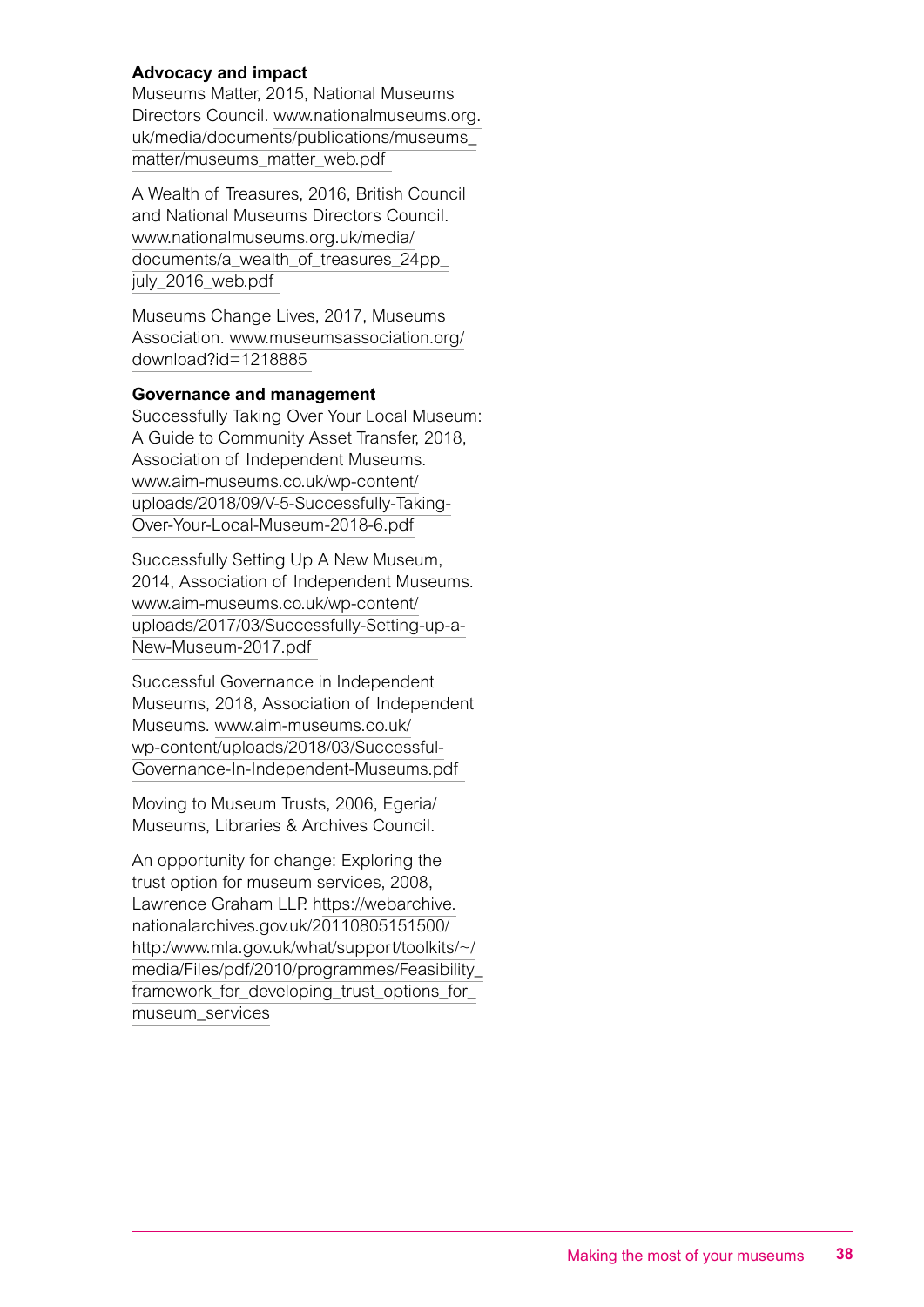# **Acknowledgements**

#### **This guide has been compiled primarily from existing resources and input from key individuals. Thank you to all the contributors to this guide including:**

Malcolm Armstrong, Redcar & Cleveland Borough Council

Cate Atwater, Community Leisure UK (formerly Sporta UK)

Janita Bagshawe, Royal Pavilion & Museums

Kate Bellamy, Arts Council England

Val Birchall, CLOA

Sophie Branscombe, King's College London

Danny Brierley, Rochdale Borough Council

Paul Bristow, Arts Council England

Alistair Brown, Museums Association

Claire Browne, Museum Development Network

Anna Bunney, Manchester Museum

Tony Butler, Derby Museums

Emma Chaplin, Association of Independent Museums

Isabel Churcher, Arts Council England

Vanessa Collins, DCMS Museums team

Samantha Elliott, Bolton Museum

Richard Evans, Beamish Museum

Emma Hutchinson, Culture Warrington

Jeremy Kimmel, The Amelia, Tunbridge Wells

Ian Leete, LGA

Dr Ellen McAdam, Birmingham Museums Trust

Andrew McKay, Tullie House Museum and Art Gallery

Celia Mead, Bath Museums Partnership

Steve Miller, Norfolk Museum Service

Lisa Ollerheard, DCMS Museums team

Mark Pajak Bristol Culture

Victoria Pririe, Pomegranate

Bethany Rex, Research Fellow, University Arts London

Fiona Talbott, National Lottery Heritage Fund

Sue Thiedeman, Barnsley Council

Suzie Tucker, National Museum Directors' Council

Laura Wakelin, Black Country Living Museum

Iain Watson, Tyne & Wear Museums & Archives

Isabel Wilson, Arts Council England

Andrew Woodcock, Community Leisure UK (formerly Sporta UK)

**This report was produced by CultureRunner on behalf of the Local Government Association and Arts Council England.**